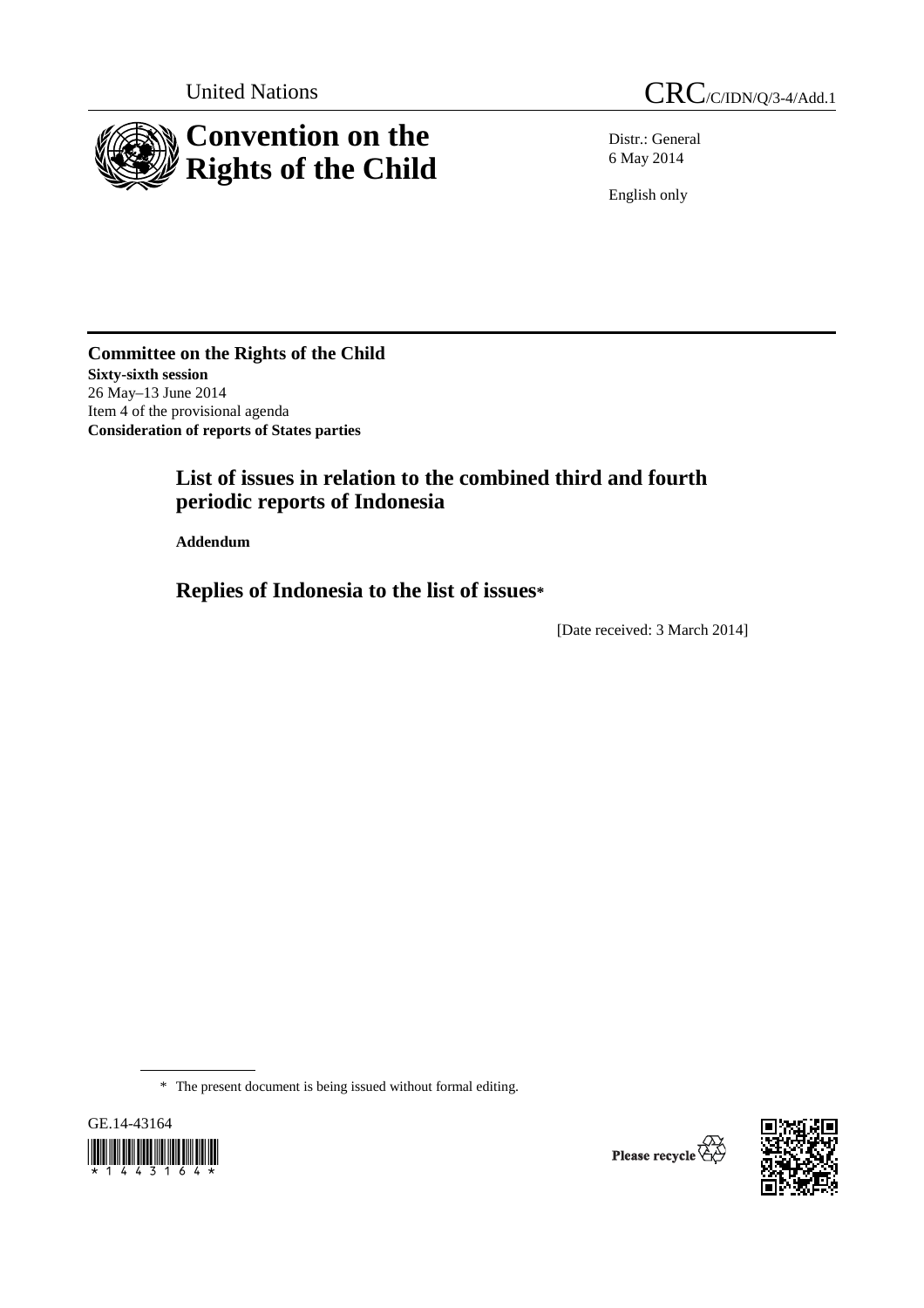# Contents

|                                                           | Paragraphs  | Page |
|-----------------------------------------------------------|-------------|------|
| Part I                                                    |             |      |
| Replies to the issues raised in paragraphs 1 to 15 of the | $1 - 211$   | 3    |
| Part II                                                   |             |      |
| Update of information presented in the combined           | $212 - 216$ | 34   |
| Part III                                                  |             |      |
|                                                           |             |      |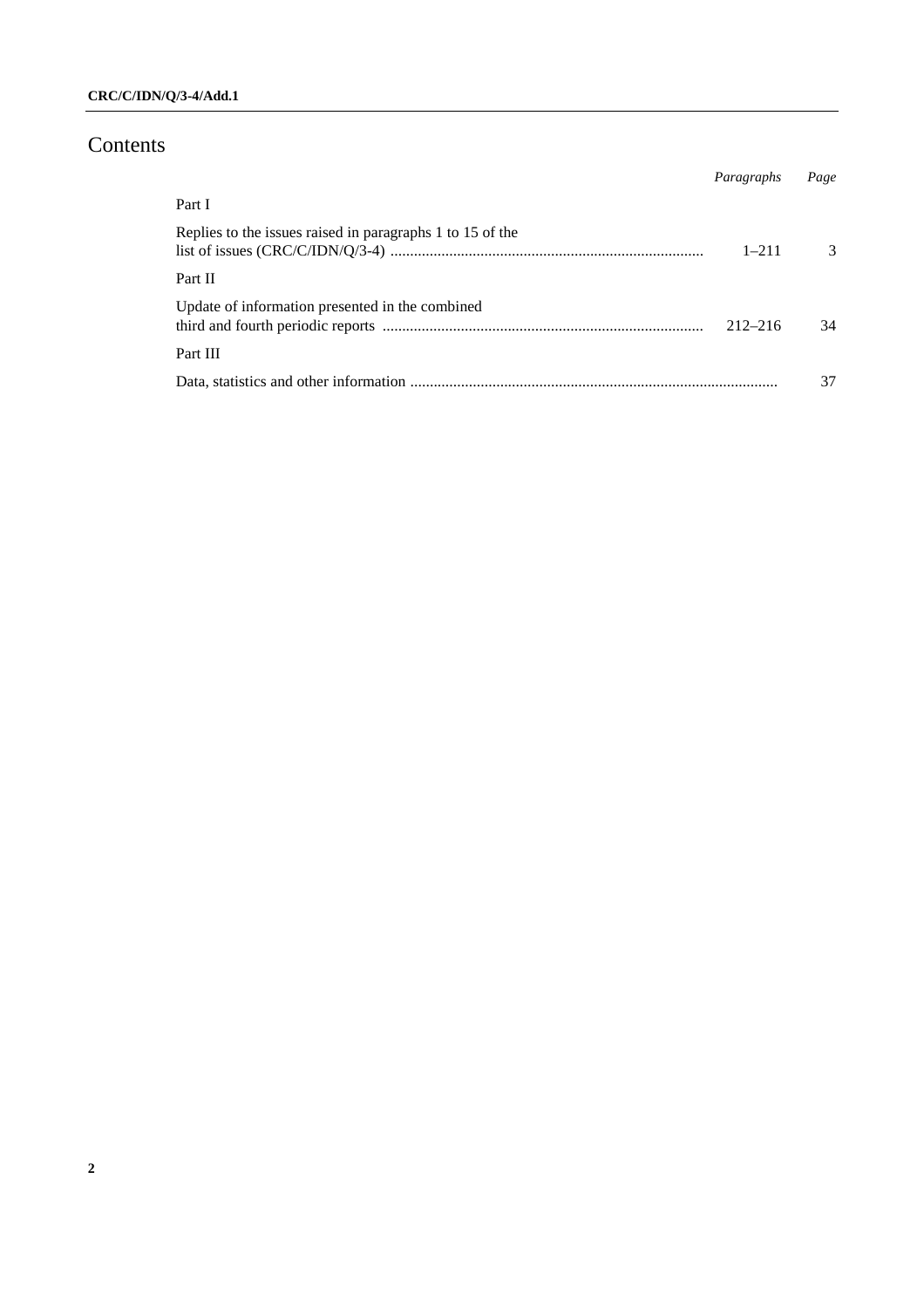# **Part I**

## **Replies to the issues raised in paragraphs 1 to 15 of the list of issues (CRC/C/IDN/Q/3-4)**

#### **Reply to the issues raised in paragraph 1 of the list of issues**

1. The Government acknowledges that there have been cases of by-laws which are not consistent with national laws or human rights principles. These are undesired by-product of the implementation of sub-national autonomy in Indonesia. Under decentralization system, local governments at provincial and municipality/city levels have the authority to issue local regulations, with the exception on foreign relations, defence, judiciary, monetary policy and fiscal, as well as religious affairs. Government considered such by-laws are legally invalid. In this regard, the Government continues to strengthen mechanisms to ensure their compliance with the national law.

2. As part of preventive measures, the Government continues to expand the implementation of capacity building programs in the form of regular trainings of trainers for legal drafters at provincial and municipality/city levels. Local implementing committees for National Action Plan for Human Rights also play crucial roles in sensitizing human rights norms and principles, particularly for legal drafters at provincial and municipalities/city levels.

3. The fifth edition of a practical guidebook of "Understanding the Making of Local Regulations" was published in November 2011, serving as a guideline for legal drafters at provincial and municipality/city levels in formulating by-laws according to Law No. 12 of 2011 on the Formulation of Law and Regulation, which also emphasizes the principles of human rights, gender equality, and sustainable development in legal drafting. Moreover, Joint Regulation of the Minister for Law and Human Rights and Minister for Home Affairs No. 20 of 2012 and No. 77 of 2012 on Human Rights Parameter for the formulation of bylaws also provides clear guidance in the lawmaking process.

4. Similarly, the Ministry of Women Empowerment and Child Protection, Ministry of Law and Human Rights and Ministry of Home Affairs published "Parameter for Gender Equality in the Making of Legislations" book in 2011. It serves as guidance for analysis on gender equality perspectives in various policies, legislations, development programs and other technical policies. This is one of the concrete steps in responding to reports on numerous by-laws containing gender-biased elements or considered as discriminatory towards women.

5. There are three methods for by-laws review to ensure their conformity with national laws and regulations**: first**, judicial review through the Supreme Court Law. The Supreme Court may accept, grant, or reject the petition after reviewing, among others, whether a bylaw contradicts national laws or whether the making of a bylaw was inconsistent with existing laws and regulations; **second,** legislative review through the House of Representative or the Local House of Representative. The parliament may amend and annul by-laws in conflict with national laws; and **third**, executive review by the Ministry of Home Affairs on draft by-laws before enactment as well as on existing by-laws which may lead to recommendation of their revocation if they are considered inconsistent with national laws and regulations. Revocation of by-laws should be done through a Presidential Regulation. Provincial or municipality/city governments may appeal to the Supreme Court should they have objections to such revocation. To support these efforts, starting this year, the Government is planning to hold 27 inter-ministerial coordination sessions this year to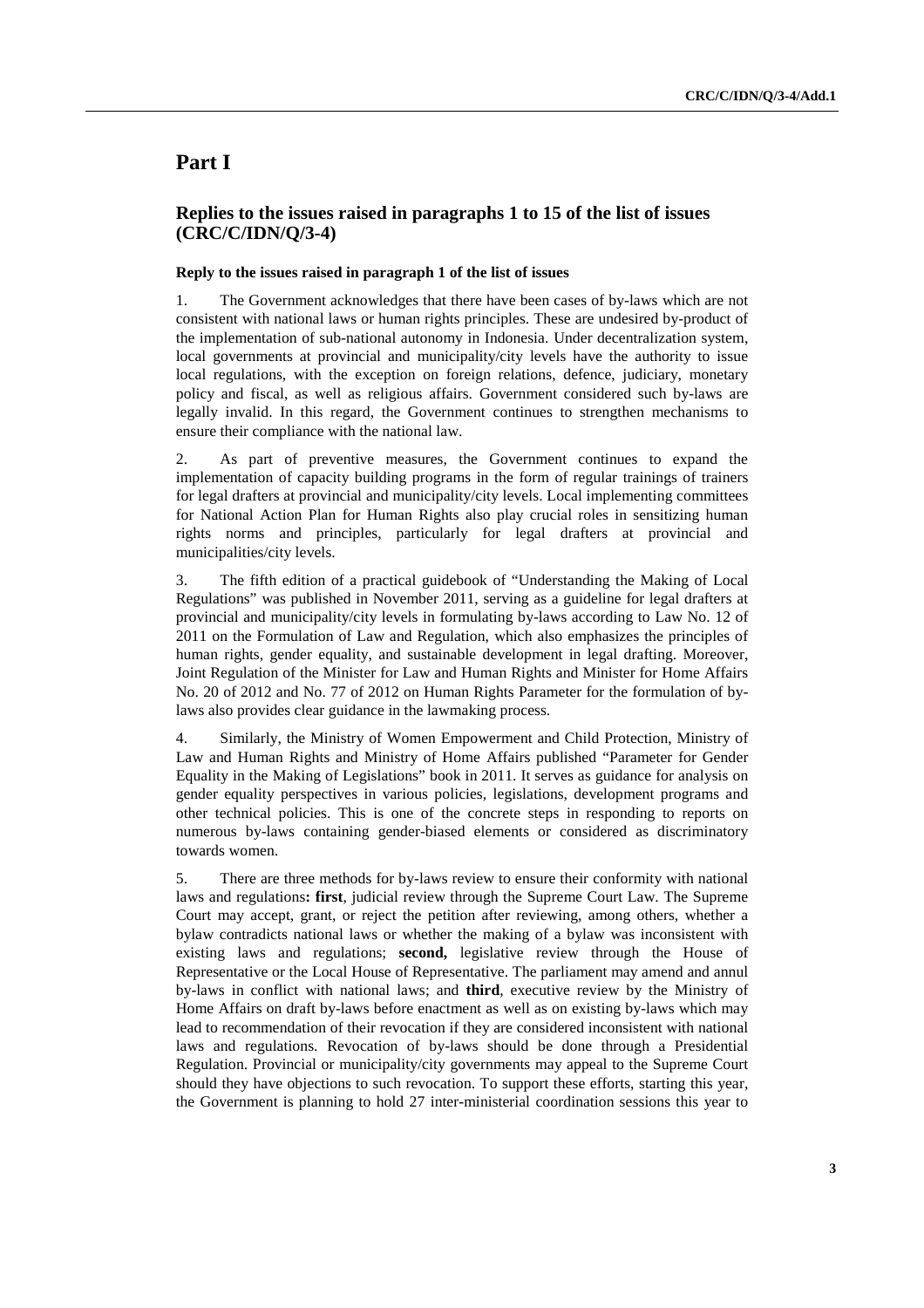review existing by-laws. Relevant civil societies have continuously participated and contributed to the review of by-laws.

6. It is important to note that most of those by-laws recommended to be revoked or cancelled were related to the economic, socio-cultural and development issues, such as bylaws on employment, tax, retribution, land, project permit, foreign workers permit and others. To date, the Ministry of Home Affairs has reviewed 3,000 by-laws in 2010, 9,000 in 2011, and 3,000 in 2012, while in 2013, 2,500 by-laws have been targeted to be subjects of further review. 407 recommendation letters were issued in 2010 and 351 in 2011, to be followed-up accordingly. In 2012, 173 by-laws were annulled, while in 2013, 779 by-laws were registered for further review and 46 by-laws were annulled.

7. Of all these problematic by-laws, some may be perceived to be discriminatory towards children. Based on the assessment of the Indonesian Child Protection Commission, those by-laws are not discriminatory, but its implementation may inadvertently hinder the full enjoyment of the rights of the child. For instance, there is a mayor's decree on the requirement for Muslims students to wear Islamic dress in schools. This policy is feared to urge the non-Muslim students to wear Islamic dress in order to easily get mingled and interact with the Muslim ones and such situation might be considered as impeding the full enjoyment of their right of education.

8. On the other hand, further study by the Commission found that many local governments in Indonesia have actually developed a legal protection framework for children through the issuance of by-laws. It found at least 23 by-laws at the provincial level that promote the protection of children.

9. Furthermore, many regions are currently in the process of drafting by-laws on Child Protection such as in Riau, South Sulawesi, and West Sulawesi. Ministry of Women Empowerment and Child Protection has implemented training program for 2013-2014 for sub-national government officers, including policy planners in integrating the Convention on the Rights of the Child (CRC) into local policies in 20 provinces. Some provinces may not issues specific by-laws on child protection, but they have already issued Governor Regulation, Mayor and Regent Regulations and Decrees relevant to Child Protection. It is worth mentioning that child-friendly city policy has encouraged sub-national governments to issue by-laws promoting the implementation of provisions in CRC.

#### **Reply to the issues raised in paragraph 2 of the list of issues**

10. The Government of Indonesia recognizes the cross-cutting nature of children issues and that the responsibility to fulfill the rights of children in all spheres is shared by all relevant Ministries/Institutions, as reflected within Indonesia's Long-term and Mid-term National Development Plan.

11. Pursuant to the Presidential Regulation No. 47 of 2009, the Ministry of Women Empowerment and Child Protection is mandated to strengthen, coordinate and synchronize government policies/programs on women and children issues that requires inter-sectoral cooperation. In this regards, the Ministry advocates and promotes integration of child perspectives in all areas and in each stage of development process, from planning, implementation, monitoring and evaluation at all level, by adhering to the principle of the best interest of the child.

12. The notion of children issues as a shared responsibility by all Ministries/Institution is also reflected in the Presidential Regulation No. 24 of 2010 on the Status, Responsibility and Function of Ministries as well as Organizational Structure, Responsibility and Function of First Echelon of the Ministries. This regulation further stipulated the establishment of units responsible for child issues under the organizational structure of various Ministries/Institutions. Another example of shared ownership by relevant Ministries on the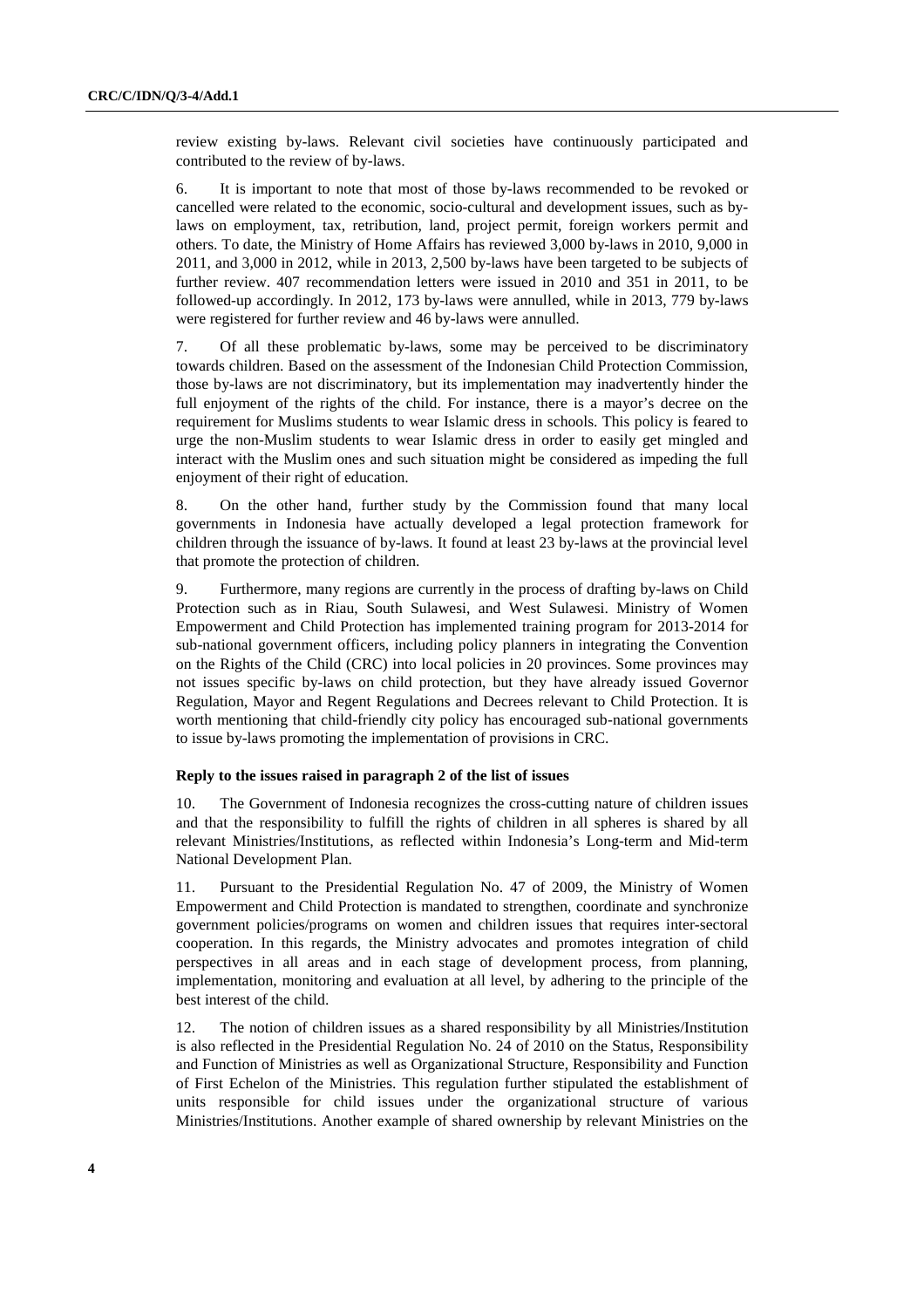issue of children is in the annual commemoration of National Children Day, in which every year, Ministries took turn in hosting, organizing and funding the commemoration. The Ministry of Women Empowerment and Child Protection, however, has responsibility to promote policy coherence among relevant Ministries and Institutions on the issue of children.

13. Aside from horizontal coordination among Ministries, vertical coordination mechanism is also conducted between Ministry of Women Empowerment and Child Protection or other relevant Ministries with their sub-national subsidiaries, including in planning and ensuring budget allocation for child programs at the local level. For example, Ministry of Law and Human Rights has continued to integrate priorities on children in programs of the Regional/Local Action Plan on Human Rights. It also has local units dealing with children in order to expand coverage in the protection of children.

14. Furthermore, the development of Child Friendly Cities since 2006 by Ministry of Women Empowerment and Child Protection has also encourage sub national governments to step up their responsibilities including allocating budget to promote the right of the child at the local level. In relation with the objective to provide protection to children, the establishment of Integrated Service Center for Women and Children in several provinces has given tremendous impact in resolving cases on violence against children. To coordinate all policies and programs among government institutions, the Ministry has issued Ministerial Decree on National Task Force on Children's Rights Fulfillment through Child Friendly City Development in 2013. In addition, the Ministry has also issued implementing tools, such as Child Friendly City policies and indicators, Guidance for Province, Guidance for Villages, Guidance for Monitoring and Reporting. The Ministry has facilitated the initiatives of Indonesian Association of Child Friendly Companies since 2011. This association has adopted Child Rights and Business Principles in their policies. To date, there are 21 members in this association.

#### **Reply to the issues raised in paragraph 3 of the list of issues**

15. According to Law No. 23 of 2002 on the Protection of Child, the mandate for Indonesian Child Protection Commission, among others, are to raise public awareness on laws and regulations related to the rights of the child, to conduct information and data collection, to receive complaints, monitoring and evaluation, as well as supervising the implementation on various laws relevant to the promotion and protection of the rights of children. The Commission also reports and provides recommendations and inputs to the President on matters related to the protection of children.

16. Although the law does not specifically provide the Commission with investigative mandates, it is not to be interpreted as limitation to how KPAI is discharging its mandate with regard to complaints it received. In many cases, it takes innovative measures in order to follow up public complaints, not just to forward them to related institutions with opinions and recommendations, but also to conduct investigation and mediating role.

17. From 2011–2013, the Commission have worked on 6,173 cases and complaints. It received 2,556 complaints, including through letters and emails. In addition, the Commission also monitors 3,617 cases and incidents in public considered to be violations on the right of the child. Cases and Complaints have been followed upon, in which some were resolved through mediation and advocacy, while other cases had to be referred to related institutions for follow-up as well as to the National Police for judicial process.

18. Indonesian Child Protection Commission also works and coordinates closely with relevant government institutions at all levels, such as Ministry of Law and Human Rights, Ministry of Social Affairs, Ministry of Education, and with non-governmental actors. The Commission can provide recommendations in the drafting of regulations and policies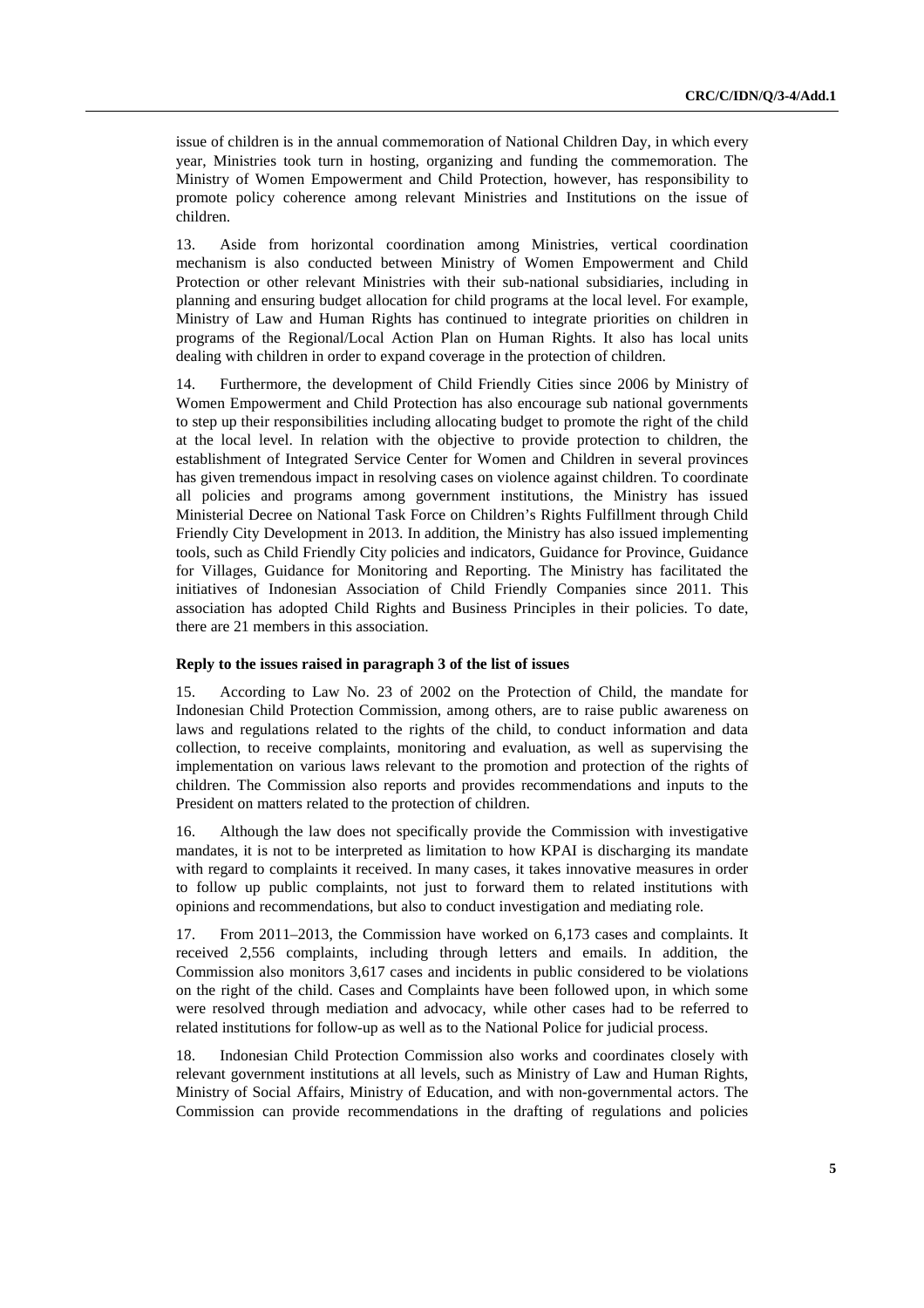related to children as well as in conducting corrective measures on policies that are in conflict with the best interest of the child. These partnerships are also helpful in term of extending its sphere of influence on the ground on daily basis. For example, under the National Action Plan on Human Rights coordinated by Ministry of Law and Human Rights, Indonesian Child Protection Commission involves in handling complaints received at the Locals Communication Service Unit at the provincial and cities/districts level. Through these units, it has greater access to monitor complaints especially related to child abuses, and helps address those complaints through mediation or provides recommendations on the best way to handle them, including if they have to be further investigated by law enforcement institutions.

19. Discussions are still underway with regard to strengthening the legal mandate of the Commission in investigation of reported violation of child's rights and the establishment of units at sub-national level within the context of proposed revision of Law No. 23 of 2002 on Child Protection.

#### **Reply to the issues raised in paragraph 4 of the list of issues**

20. At the outset, it is deemed important to state that the issue of disparity of the enjoyment of children's rights is more between regions, and less between urban and rural context. There are various causes of the disparity, namely different level of economic, social and development between regions, which may affect children access to health and education.

21. Closing disparity remains one of the national priorities and is done through a nationwide effort to target the contributing factors. Considering that poverty is the main element of the issue of disparity, the government puts special effort in the eradication of poverty programs. For example, National Community Empowerment Program (PNPM) targets poverty both in urban and rural areas.

22. The program integrates various poverty eradication programs from all relevant Ministries/Institutions, both at the national and local level. It focuses on the development of infrastructure for housing, social and economic environment; the provision of financial facilities through revolving fund and micro-credit; the enhancement of the capacity of human resources; and the enhancement of the capacity of local government and community.

23. Many progresses have been achieved in its implementation. One of the indicators to monitor the progress is the number of villages that have benefited from the programs. PNPM-Rural is aimed to stimulate development in villages and throughout 2009-2012, has disbursed Community Direct Fund with the amount of IDR 33.7 trillion. In 2012, PNPM-Urban has been implemented in 10,900 villages, Village Infrastructure Development Program was implemented in 5,592 villages, Regional Socio-Economy Development has encompassed 237 sub-districts, and Community-Based Water and Sanitation Supply program was implemented in 2,312 villages.

24. One of the derivative programs of National Community Empowerment Program that aimed to improve access to education and health care of children in rural areas is "PNPM Mandiri Pedesaan Generasi". From the period of 2010-2013, the program has reached 3,732 villages in 369 sub-districts from 42 regencies/municipalities in 11 provinces. Its intervention was focused on how to assist children to finish their elementary and secondary school. The program has also assisted children with special need to be able to study in elementary and secondary school. With regard to the health sector, the program has placed an effort to increase the health of the mothers and babies on their first 1000 days of life, as well as to decrease the number of "stunting."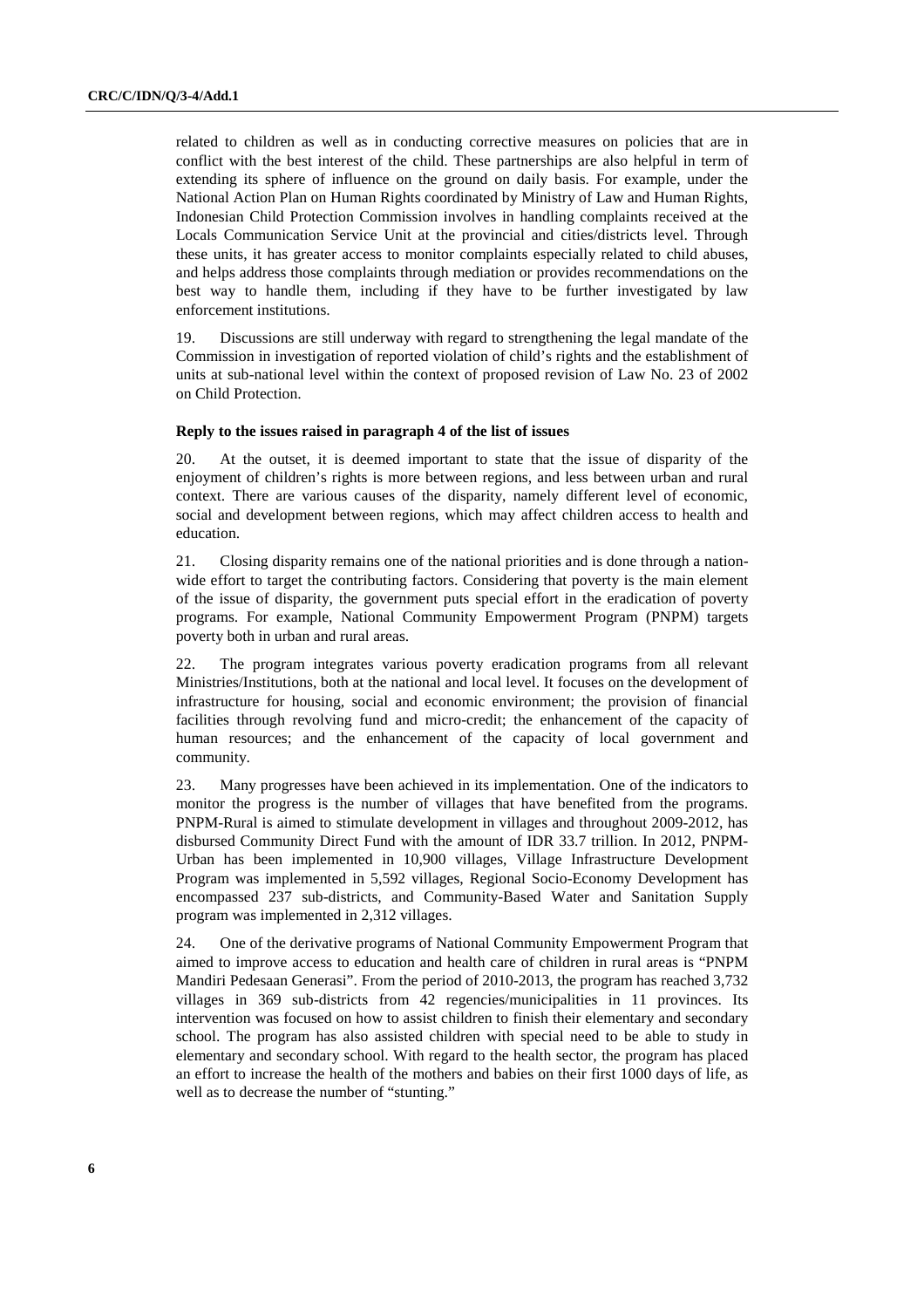25. Another program targets children of remote/*adat* communities, called 'Empowerment of Adat Community program. It assists the community to have access towards basic social services and needs. Until early 2014, the program has empowered 94,727 households. The examples of the format of the program are the establishment of the mini school, and the building of basic health care services center.

26. In addition, there are also programs called the Productive Business Economic – Collective Business Group, and the Social Rehabilitation of Inadequate House. The aim of the two programs is to enhance the ability of households in meeting their basic needs and housing. In the period of 2010-2013 in 33 provinces, 49,728 Collective Business Groups and 24,587 households have received the assistance respectively.

27. Alongside National Community Empowerment Program, there are other programs that aim to close the disparity between regions, specifically in the field of education. One example of the programs is the Scholarship for Poor Students in the Islamic Elementary School provided by the Ministry of Religious Affairs. In 2013, the Ministry has disbursed the scholarship to 2.8 million Islamic Elementary School students. Furthermore, in 2013, the Ministry has also enacted a policy to eliminate registration and tuition fee for poor students in the Islamic School at all level from elementary to high school.

28. With regards to the effort in reducing disparity between regions, Indonesia has also enacted Law No.6 of 2014 on Village. Article 71-75 of this Law ensures that national budget allocations that are allocated to the Provincial Governments are distributed to villages or Adat villages through their respective Municipality/City Governments.

29. In addressing the issue of discrimination based on gender, it is worth noting that according to a survey on Indonesia Democracy Index conducted by the United Nations Development Programme (UNDP), Indonesian statistics, BAPPENAS/National Development Planning Agency and the Ministry of Home Affairs in 2009, the performance of Indonesia in implementing non-discriminatory policies is relatively satisfactory at around 88.92 percent. The number is obtained through measuring three indicators, which are written rules that are discriminatory on the grounds of gender, ethnicity or against vulnerable groups; actions taken or statements made by regional government officers/officials which are discriminatory on the grounds of gender, ethnicity or against vulnerable groups; threats of violence or use of violence by people for reasons associated with the gender or ethnicity of the victim and/or vulnerable groups.

30. Within the national institutional frameworks, the promotion of non-discriminatory principles constitutes one of the important pillars of the mandates of the existing national institutions dealing with human rights issues namely, the National Commission on Human Rights which was established in 1993; the National Commission on Violence Against Women, which has existed since 1998; and the Indonesian Child Protection Commission, which was set up in 2002.

31. Efforts to guarantee non-discrimination against women and girls in policies and programs are being undertaken through gender mainstreaming program, which integrates gender issues into the process of planning, implementation, monitoring and evaluation of policies, programs and national development activities. In 2009, gender mainstreaming in education has been conducted in all provinces.

32. One of the notable progresses of the implementation of non-discrimination principle is in the field of education. According to the National Socio-Economic Survey, in term of school participation, girls have excelled as compared to boys in all age groups. For example, in 2012, School Participation Rate of girls between 7-12 years old is 98.17 percent, bigger than of boys in 97.95 percent.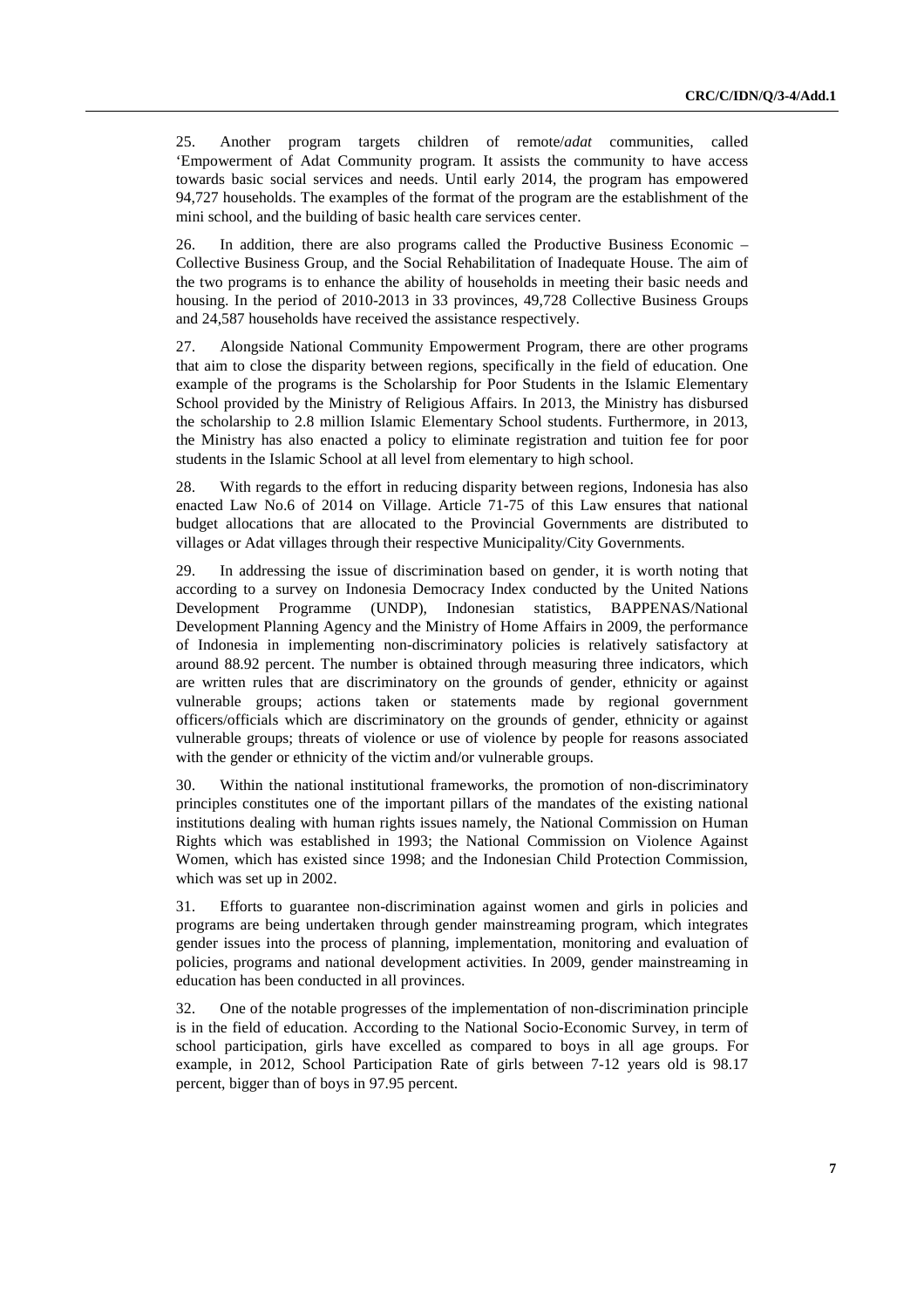33. Furthermore, in order to eliminate gender-based stereotype, early awareness raising program on gender equality is essential. Therefore, gender equality issues are taught in primary and secondary schools, including gender roles and violence against women, as part of subjects such as civic and character building, health, biology, sports, and religions. The Government also develops gender responsive teaching and learning materials. The Government also continues to remove gender-biased and stereotyped roles of women and men within the learning materials. For example, the teaching and learning materials include, among others, types of profession that can be pursued by women in the male dominated areas, such as engineering, science, army, construction, mining, etc.

34. Meanwhile, in the health sector, the Ministry of Health of the Republic of Indonesia has followed up by issuing a joint agreement with the State Minister of Women Empowerment and Child Protection to implement gender mainstreaming in the health sector through Letter of Joint Agreement No. 07/MEN.PP&PA/5/2010 and No. 593/MENKES/SKB/V/2010 on 12 May 2010.

35. Indonesia also considers that freedom of religion is the most basic human rights and fundamental to every human being. Indonesia views this right as inherent and must be respected, upheld, and protected by the State, the Government, and everyone, for the honor and protection of human dignity.

36. There is no policy which allows discriminatory treatment against children born out of wedlock, children belonging to the Ahmadiyah faith, Shia followers, Jehovah Witnesses, and Adat Traditional Community. The Government has initiated several steps to address cases of discrimination that arose and prevent the reoccurrence of such cases.

37. On the issue of a child born out of wedlock, the Constitutional Court Decision No. 46/PUU-VIII/2010 on 17 February 2012 revised the Article 43(1) of the Law No. 1/1974 on Marriage, has expanded the legal status of children "outside wedlock". The decision determined that children born out of wedlock will be acknowledged as legitimate child, and have the right for inheritance and right of civil relation with the biological parents.

38. With regard to resolving cases of reported discrimination against children belonging to the Ahmadiyah faith, Shia followers and Jehovah Witnesses, the Government continues to facilitate dialogue among communities with different religious backgrounds. It is aimed to prevent any act of discrimination takes place within the community, given the fact that some cases of discrimination caused by misunderstanding on others belief. Specifically, on the issue of the access to education and other services, the Government has emphasized all children have the right to obtain education, regardless of their religious background.

39. In 2002, the Government has registered Jehovah Witnesses as one of Christian religion's denominations; this provides Jehovah Witness an equal status with other Christian denomination.

40. There is no issue with regard to the discriminatory treatments against children belonging to any Adat Traditional Community.

#### **Reply to the issues raised in paragraph 5 to the list of issues**

41. The Indonesian Government is fully committed to ensuring the rights of a child to a name and acquires nationality, as stipulated in the Law No. 39 of 1999 on Human Rights, Law No. 23 of 2002 on Child Protection and Law No. 12 of 2006 on Citizenship. The Government is targeting all children aged 0-18 years old be registered and issued birth certificates by 2015 through the implementation of National Program for Indonesian Children 2006-2015.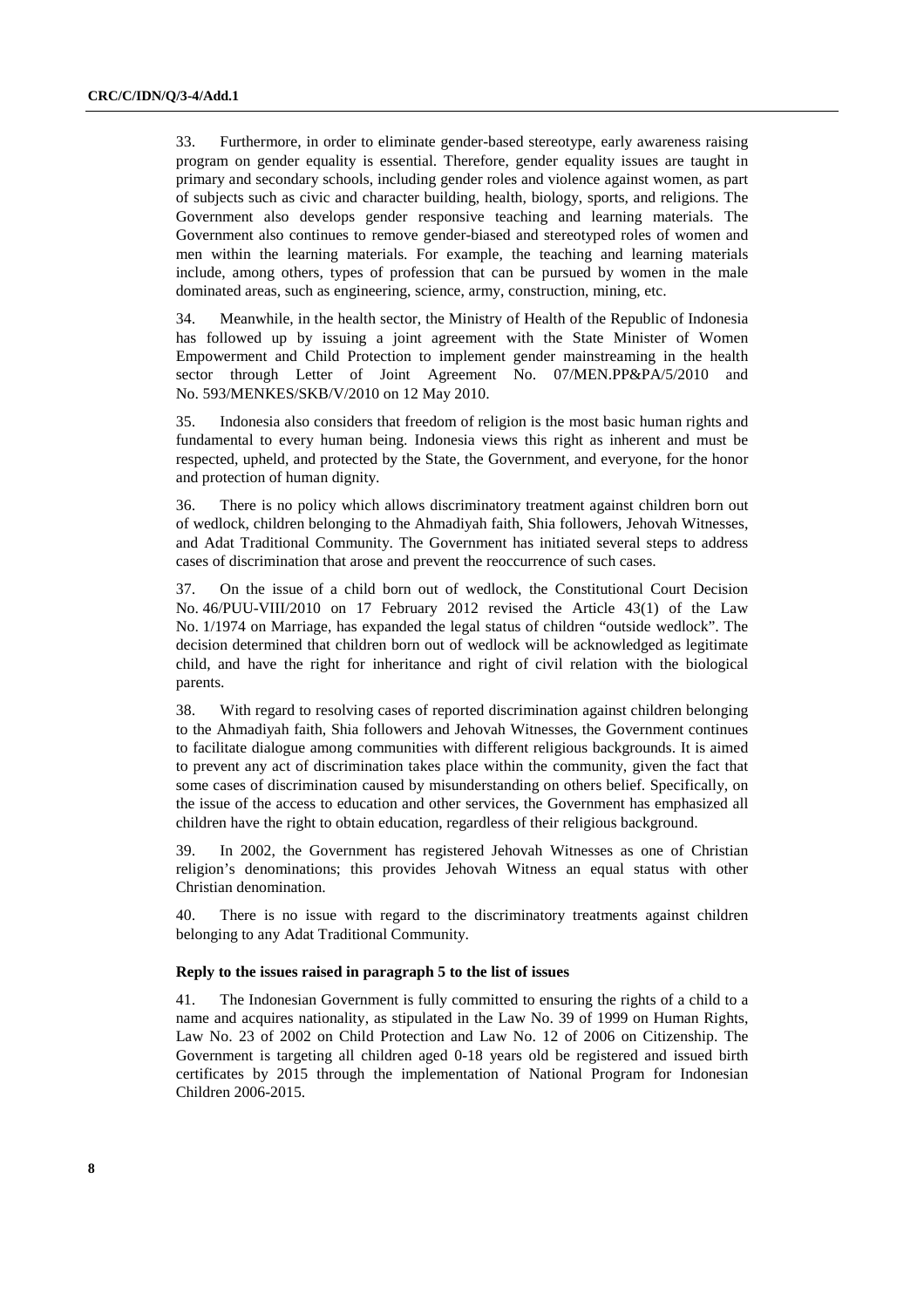42. According to National Socio-Economic Survey 2012, there were 28 percent of children who did not have birth certificates. Regardless, this was an increase from 2011 data which indicated that there were only 47.71 percent children whose parents could produce actual birth certificate document. This is due to the fact that since 2010, the Government has step up its efforts, among others, by issuing a Memorandum of Understanding between Eight Ministries (Ministry of Home Affairs, Ministry of Foreign Affairs, Ministry of Justice and Human Rights, Ministry of Health, Ministry of National Education, Ministry of Social Affairs, Ministry of Religion, and Ministry of Women Empowerment and Children Protection) on the Acceleration of Birth Certificate Ownership for Child Protection. A national forum consist of related stakeholders has been established in 2011 to coordinate policies and actions to implement the MoU.

43. Accordingly, related Ministries/Institutions have adopted measures to implement the MoU. For example, the Ministry of Health has issued a circular letter ordering all health professionals and health care facilities to provide information on the importance of birth certificate at the time of pregnancy examination and examination of the newborn (neonatal visits) as well as making a letter of birth.

44. Supreme Court has released a Circular Letter No. 06 of 2012 to provide guidelines on the issuance of birth certificate through court for late registration (over one year after birth). The measures aim to shorten bureaucracy and improve access and services particularly for poor people or people living in remote area through among others, mobile court service, collective birth certificate application and the provision of free birth certificate for poor people. Ministry of Home Affairs also issued another circular letter to governors and mayors/regents for the implementation of Supreme Court's Circular Letter, which instructed allocation of local budget to assist issuance of late registration birth certificate. In relation to this, many local governments adopted a policy to issue birth certificate free of charge. Until 2013, it was reported that 274 districts / cities, more than half of the total 497 districts / cities in Indonesia, has taken up this measure.

45. Meanwhile, the Ministry of Education Circular Note No. 279/MPK/KL/2012, regarding possession of birth certificate as one of the requirements for enrollment in schools, aimed to encourage parents, particularly of those children under-five entering early childhood education, to register the birth of their children. This provision should not in any way be intended as an impediment to the access of education for children.

46. The Government, through its Embassies and Consulates abroad, has enhanced services for Indonesian children, including children of Indonesian migrant workers, among others to ensure access for Indonesian children to obtaining birth certificate.

47. The Ministry of Women Empowerment and Child Protection has carried out advocacy programs, including by conferring awards to local governments as an appreciation for their efforts in accelerating birth certificates ownership for children since 2012.

48. On the issue of a child born out of wedlock, the Constitutional Court Decision No. 46/PUU-VIII/2010 on 17 February 2012, revised the Article 43(1) of the Law No. 1 of 1974 on Marriage, has expanded the legal status of children "outside wedlock". The decision determined that children born out of wedlock will be acknowledged as legitimate child and has the right of civil relation with the biological parents, which include issuance of birth certificate. Supreme Court further issued circular letter No. 7 of 2012 instructing courts at all level to implement this judicial decision.

49. To provide optimal birth registration services to displaced persons due to natural disasters and security conditions, Minister for Home Affairs issued Regulation No. 10 of 2005 on Guidelines for Data Collection and Provision of Substitute Certificate of Document Population for displaced persons and disaster victims in the Region that required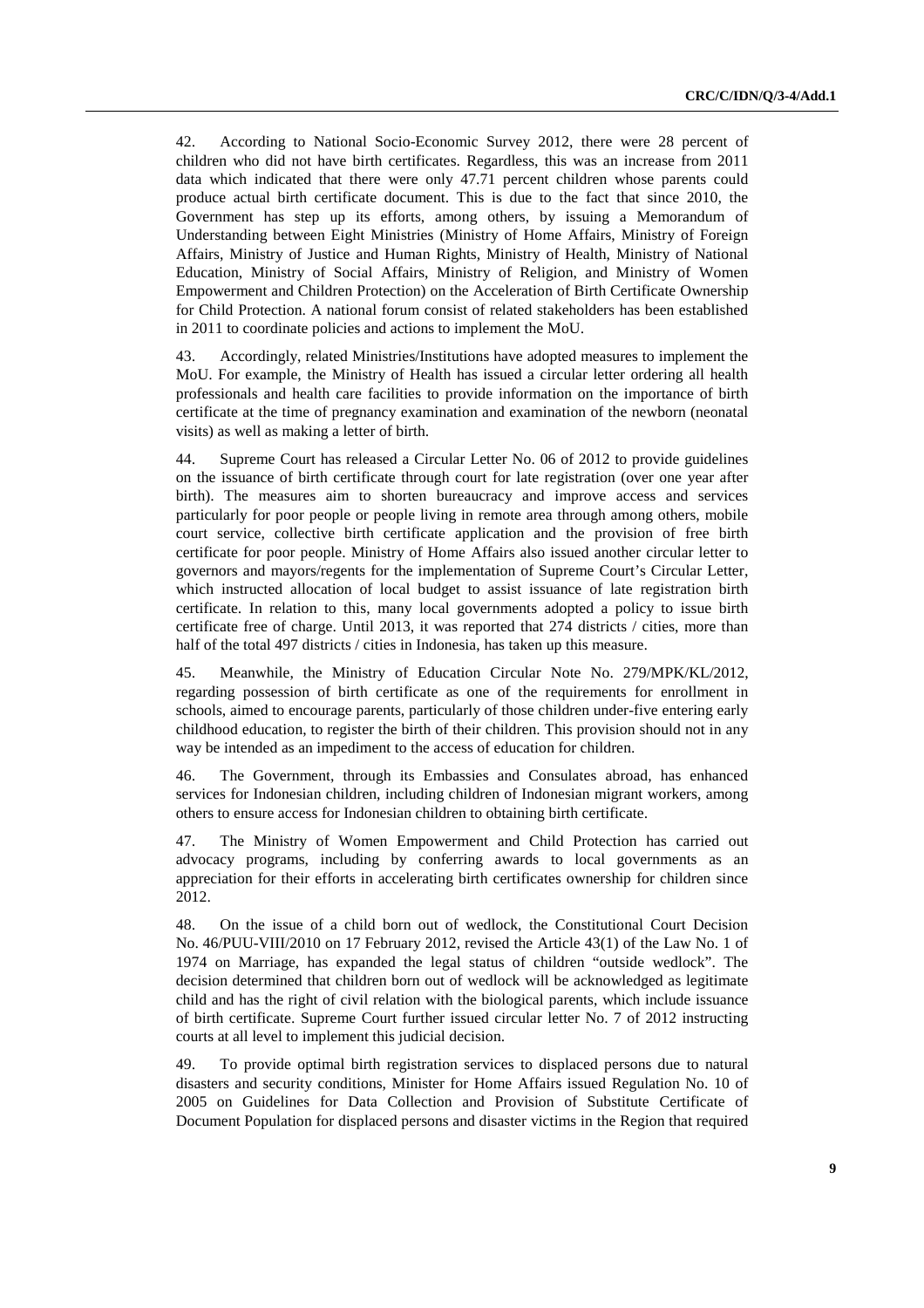all local governments to provide replacement for the documents (including birth certificate) that lost during the disaster.

50. For asylum seekers and refugees in Indonesia, the Government, in cooperation with UNHCR and IOM, facilitates the issuance of proof of birth letter by hospitals upon the birth of their children. The Government recognizes the attestation letter issued by UNHCR.

51. The recently enacted Law No. 24 of 2014 on Civil Administration, has further streamlined bureaucracy and provided greater access to obtain all civil documents including birth certificate. Specifically related to question number 5, it is important to note that the new law stipulated that there are no administrative costs in the issuance of all civil documents, including birth certificate. The law also simplifies the requirement for children whose parents are not legally married or their marriage has not yet legalized in civil registry, to obtain birth certificate. Furthermore, the law also stipulates sanction to government officials who abuse their authority in relation to the issuance of civil documents.

52. The Government continues to improve the civil registration services in full conformity with non-discrimination principle. To this end, the new Law on Civil Administration also instructed civil registry officials at all levels to provide equal and professional services for all citizens without distinction, in obtaining civil documents, including birth certificates for children.

53. In line with this and to provide greater access to services, the Government has established civil registry offices in all 34 provinces with its civil registry implementing agencies in 399 regencies, 98 municipalities, 6,994 subdistricts, and 8,309 administrative villages and 72,944 villages across Indonesia.

#### **Reply to the issues raised in paragraph 6 of the list of issues**

54. After a series of cross-sectoral meetings, Indonesia's National Action Plan on the Prevention and Eradication of Violence against Children was issued by Ministry of Women Empowerment and Child Protection with Ministerial Regulation No. 2 of 2010. Since then, Ministry of Women Empowerment and Child Protection has issued Regulations to support the implementation of the Action Plan, such as: Ministerial Regulation No. 5 of 2010 on the Establishment and Development of Integrated Service Center, No. 5 of 2011 on the Guideline for the Handling of Violence against Children, and No. 6 of 2011 on the Guidance on the Prevention of Violence against Children in Family, Community and Education Institutions.

55. The Action Plan encompasses 5 (five) programs, which are:

(a) Programs to prevent violence and promote participation of children in the prevention efforts, with Ministry of Education and Culture as leading institution, which include programs on Communication, Information and Education, formulation of prevention policy, improvement of child participation, and trainings.

(b) Programs on health rehabilitation, with Ministry of Health as leading institution, which include trainings to health workers, providing guideline for the eradication of violence and addressing children victims of violence, as well as documenting and reporting on victims of violence who have received health treatment.

(c) Programs on social rehabilitation, reunification and reintegration, with Ministry of Social Affairs as leading institution, which include promoting the role of community and family in the process of recovery and reintegration, as well as the implementation of integrated service to children victims of violence.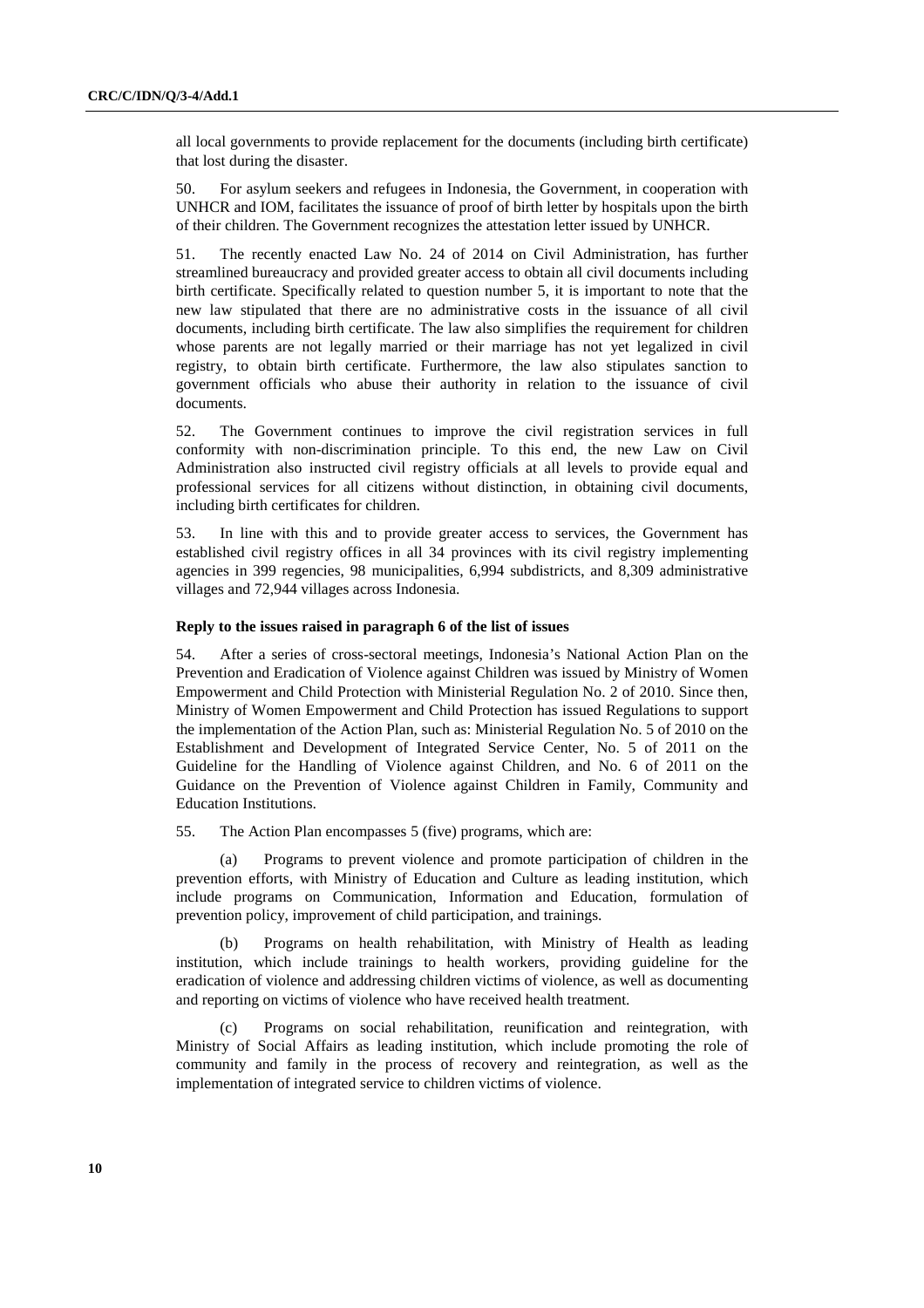(d) Program on norm-setting and law enforcement conducted by Ministry of Law and Human Rights, which include formulation of policy on addressing children victims of violence by law enforcement officers and law enforcement.

Programs on coordination and participation of relevant Ministries and Institutions, with Ministry of Women Empowerment and Child Protection as the leading institution, which include the formulation of coordinating mechanism on the prevention and elimination of violence against children.

56. Various programs are also implemented by Ministries/Institutions to support this Action Plan, for example: Ministry of Health, in providing health care/treatment to victim of violence, including for children, requires each Municipality/City to have at least 2 (two) Community Health Center which has the ability to address cases of violence against women and children as well as Integrated Service Center in hospitals. Currently, Ministry of Health is drafting guideline for medical officers in providing special protection to newborns, guideline in addressing violence against children for health workers and compulsory reporting for health workers who handle cases of violence against children.

57. National Police and Ministry of Women Empowerment and Child Protection have agreed on a Memorandum of Understanding No. 26/MPP-PA/D-III/07/2011 on Gender Mainstreaming and the Fulfillment of the Right of the Child and Improvement of Services for Women and Children Victims of Violence. The Ministry also assists the National Police in integrating the issues of gender and protection of children into the curricula of Police Academy. The Ministry also set up complaint response units since 2010 to assist, mediate and facilitate victims of violence especially women and children.

58. The Action Plan provides guideline for local governments to formulate their own Regional Action Plan. In this regard, Ministry of Women Empowerment and Child Protection facilitates sub-national governments in the development of their action plan. Recently, Jogjakarta has issued Provincial Action Plan on the Protection of Women and Children Victims of Violence for the Period of 2013-2017 through Governor Regulation No. 34 of 2013.

59. Furthermore, the implementation of National Action Plan on the Prevention and Eradication of Violence against Children also works in tandem with efforts to eradicate trafficking in persons.

60. The Government of Indonesia is fully committed to support the global effort in the promotion and protection of women and girls from all forms of discrimination and violence in various situations. During the "High Level Event to Declare a Global Commitment to End Sexual Violence in Conflict" held during the 68th Session of General Assembly, Indonesia is one of the champion countries, along with other participating governments have adopted the Preventing Sexual Violence Declaration. Ministry of Women Empowerment and Child Protection together with Ministry of Social Affairs and Ministry of Information and Technology, have officially launched a National Campaign to End Violence against Children in November 2013.

61. Ministry of Health has launched a violence prevention and awareness raising program through the establishment of peer counselor, and discussion in schools. National Police, as part of its implementation of the National Action Plan on Human Rights, also promotes non-violence behavior, enhances prevention efforts, and ensures criminalization of child abuse, as well as provides special services for women and girls in police station.

62. The Government already made an effort to ensure that laws and regulations will conform to the principle of the best interest of the child. This include putting in place a guideline in drafting laws and regulations as well as reviewing process, which has already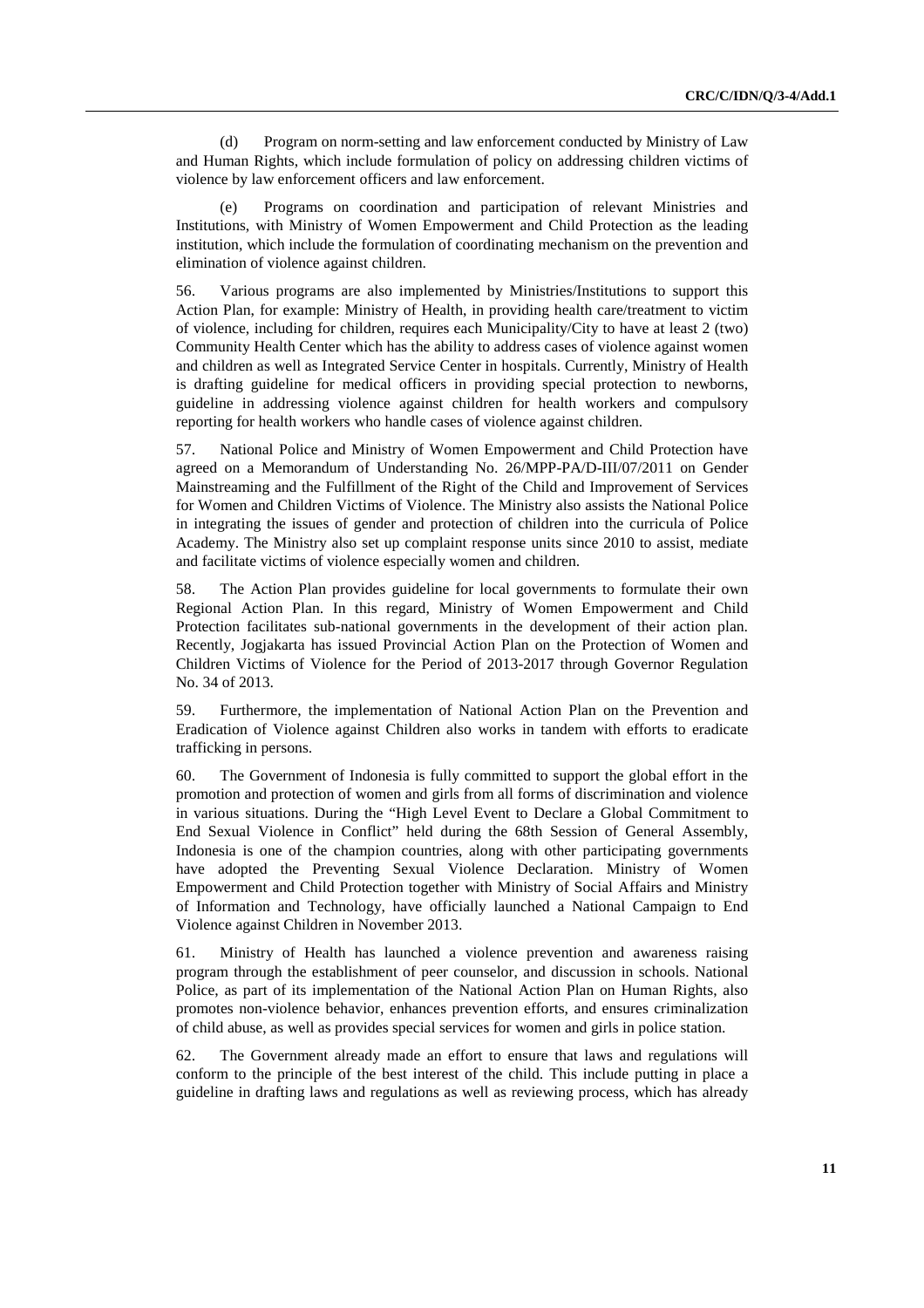mentioned before in the explanation for the question Number 1 (one) on discriminative bylaws.

63. A notable progress in the protection of children is the issuance of Law No. 11 of 2012 on children in conflict with the law, which will be elaborate further in the explanation for the question Number 15 (fifteen).

64. However, it is important to point out that in relation to concern on violence against children in conflict with law, an integrated module for the protection and handling of children in conflict with the law by law enforcement officers and related institutions has been issued as implementing tool of Law No. 11 of 2012. There are also child-friendly detention units, society-based education, counseling corner, and educational house for children in conflict with the law. National Police issued Standard Operational Procedure on children in conflict with the law and disseminated this SOP to more than 2500 officer in detective and criminal units, Head of Police Sectors, investigators for women and child crime, and other related unit in 2012-2013. There is also a Special Development of Education for officers that already mainstreamed the Laws and management regarding the women and child on its curriculum and gender related issues since 2003-2013 with total 660 officers.

65. Regarding efforts to address violence in private space, one of the key legislations is Law No. 23 of 2004 on Domestic Violence, which has provided stronger legal basis for the Government's efforts in combating violence against women and children, especially domestic violence.

66. This law has been followed upon through various measures to support the implementation by various Ministries/Institutions, including guidelines for minimum standards of services to victims of violence, Indonesian Police Chief Regulation No. 10 of 2007 on Organization and Working Procedure of Women and Children Service Unit in the Police Force and Indonesian Police Chief Regulation No. 3 of 2008 on the Establishment of Special Service Room, as well as Ministry of Health Regulation in 2009 on Guidance on Integrated Services to Victim of Women and Child Abused for Hospital provides guideline and steps of treatment to victim of child abuse.

67. To this end, the Government has established an Integrated Services Center for Women and Children in each province of several districts and municipalities in Indonesia. The Ministry of Women Empowerment and Child Protection then issued Ministerial Decree number 1 of 2010 on Minimum Services Standard on Integrated Services for Women and Children Victims of Violence. Up to 2013, there were 242 units of Integrated Service Center for Women and Children, a significant increase from 191 in 2012. Meanwhile, the number of Women and Children Service Unit in Police stations has increased also to be 456 from 306 in 2011. Also, Head of National Police with Minister of Women Empowerment and Child Protection, Minister of Health and Minister of Social Affairs has issued joint decree on Establishment of Integrated Service Centre in Hospitals, particularly of Policebased Hospital that provides the service center (which include programs such as counseling, medical treatment, and advocacy) for women and girls that become victim of violence. Service units that also handle cases of violence against women and children have been made available in 1,060 hospitals in 33 provinces and 218 municipalities/districts.

68. In addressing the issue of violence against children by their parents or member of family, National Population and Family Planning Agency (BKKBN) issued a module for parents in raising children as a prevention on child abuse from their parents, through capacity building and awareness raising programs. Ministry of Social Affairs also has a program called Family Welfare Consultation Agency that becomes center link to handle the psychosocial problem in families by providing information, consultation, counseling, advocacy and reference to help the families in conducting their duty to raise the children. In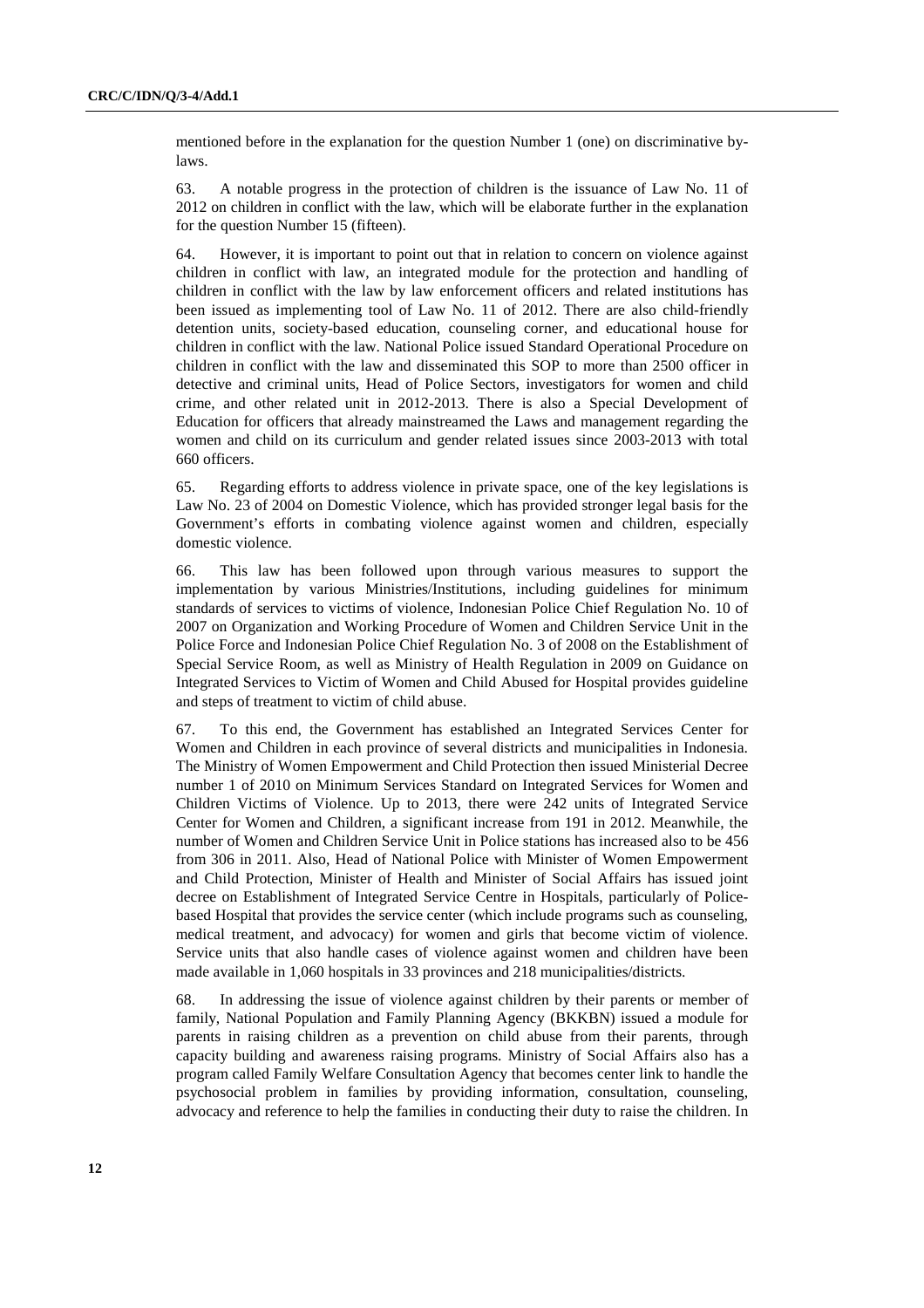2013, there was 637 Consultation Agencies consisting of 1 Agency in Ministry of Social Affair, 1 in Bandung, 485 in Municipals/Cities, and 150 Society-based Family Welfare Consultation Agencies.

69. On the issue of violence in public space, the Government increases measures of prevention through formulation of regulation, advocacy and awareness-raising programs.

70. Regarding corporal punishment, there are indeed reported cases in this issue in schools. However there is no indication of corporal punishment as a widespread practice. Moreover, it is usually happened due to lack of understanding from individual teachers, which is not condoned by schools. Schools, with the participation of Civil Society have provided an awareness-raising for teachers to stop this practice. School counselors and forums of teacher-parent at schools are also instrumental in monitoring and preventing such cases from happening. The development of child-friendly schools could act as another preventive measure to avoid the occurrence of violence.

71. One of the key strategies in addressing and mediating cases of violence both in private and public space, is by involving the participation of children. There are a number of case studies that show the participation of children on the regulation making process could reduce the incidents of violence. One of the examples is in SMA 3 Malang, where students are being involved in school regulation-making process. This ensures their better compliance with school regulation.

72. Another example is the dialogue of student with City Mayors, such as Mayor of Malang, with regard to issues related to their well-being. One of the issues that are being raised is ways to prevent punishment for being late to school that caused by traffic and limited public transportation option during rush hour in the morning. The dialogue resulted with the adjustment of office hours of government officers and effort to provide school buses, allowing children to easily access public transportation during rush hour. 5 (five) Local Parliaments in Yogyakarta province and municipal, Kampar, Province of East Borneo and Balikpapan has allocated their budget on hearing session with children.

73. Protection of children through public health centers is also promoted by Ministry of Health Decree No. 1226/Menkes/SK/XII/2009 regarding the obligation of health and medical officers to report to the police whenever they receive children suspected of being victims of abuse/violence, because in many cases the children are afraid to report the violence themselves.

74. Ministry of Health also implemented program of health services to children in detention and social institutions as well as monitored 7 (seven) child detention institutions where children are not placed in different blocks and separate rooms from adult prisoners and detainees. Ministry of Health regularly monitors the detention institution's clinic to ensure the health status of the children in detention. In addition, Community Health Centers are encouraged to expand their service coverage to detention centers, orphanages, and social institutions in their area; this includes referral system to hospitals and other health centers for children in detention who require further medical attention.

75. With regards to street children, in 2013, Indonesian Child Protection Commission has monitored the situation of street children and followed up with conducting Focus Group Discussion in Jakarta, Bogor, Depok, and Tangerang. From the monitoring and discussion, most of the street children in big cities in West Java provinces are migrants from other provinces. A repatriation program, conducted through cooperation between Ministries and its subsidiaries at the local level, return children who still have parents to their family and provide their families with incentives to improve their economic situation.

76. Regarding Law on Pornography, this particular Law was viewed by some groups as having potential to undermine the respect of many cultures and customs which are very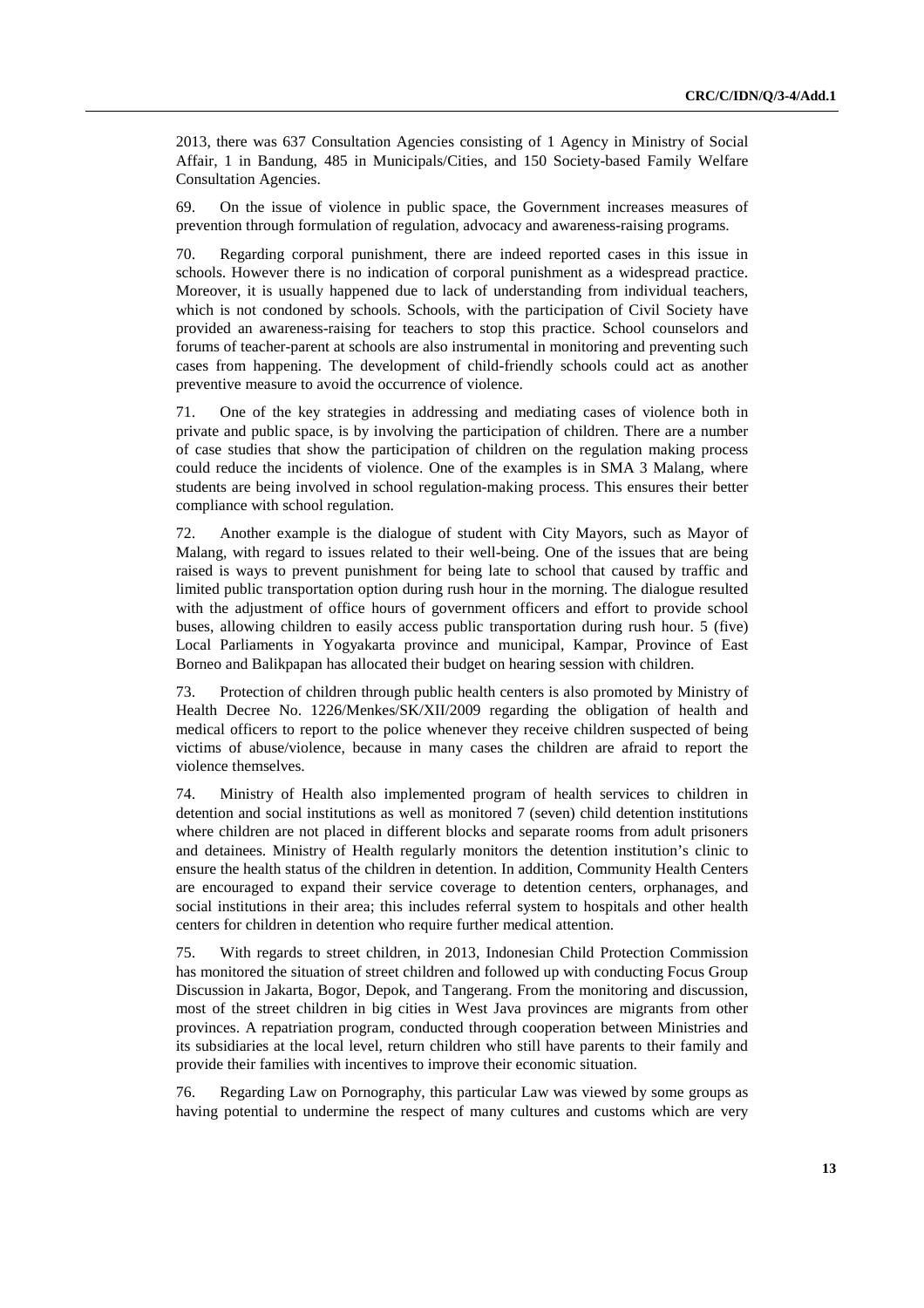diverse in Indonesia. Possible different interpretation of the Law may undermine the existing space for creativity in the fields of arts that relates to freedom of expression.

77. This Law, however, has been recognized as a useful instrument to combat pornography, especially child pornography. In fact, the Pornography Law had been subjected to a judicial review in 2010, and decided by Constitutional Court that it is neither unconstitutional nor discriminating against certain profession or culture. Nevertheless, the Constitutional Court refers the law to the Parliament for further review in light of views and aspirations expressed by many groups of society.

78. On the effort to implement this Law, the Government has established a Task Force on the Prevention and Addressing of Pornography through Presidential Regulation Number 25 of 2012. The Task Force consists of various Ministries and relevant institutions and mandated to coordinate actions to prevent pornography as well as monitoring and evaluation of such actions. In December 2013, it has conducted the first national coordination meeting and successfully adopted 9 (nine) recommendations, which are:

(a) Draft the Guideline for the Task Force;

(b) Establish sub-national Task Forces at the Provincial, Municipality, and City Level;

(c) Disseminate regulation related to the prevention of and on addressing pornography;

(d) Support the issuance of bylaws on preventing the distribution of pornography online and public displays;

(e) Promote values, character building, and family resilience to prevent and address pornography;

(f) Support the establishment of forums and other coordinating networks to prevent and address pornography;

(g) Formulate communication, information and education media to prevent and address pornography;

(h) Formulate an operational standard to address, protect and recover children who become perpetrators or victims of pornography;

(i) Encourage law enforcement officers to address cases on pornography in accordance with the law and the best interest of the child.

79. To end the phenomenon of sexual and economic exploitation, legal protection through the ratification of optional protocol of CRC on the sale of children, child prostitution and pornography and the issuance of Regulation of Coordinating Minister for People's Welfare No. 25 of 2009 on the National Action Plan on the Prevention and Eradication of Trafficking in Person and Sexual Exploitation against Children (2009-2014); as well as the Regulation of Minister of Culture and Tourism No. PM. 30/HK.201/MKP/2010 on Guidelines in the Prevention of Sexual Exploitation against Children in tourism area, continues to be strengthened. The Government issued Decree No. 40 of 2011 on Counselling, Mentoring and Rehabilitation of Children Victims and Perpetrators of Pornography.

80. Moreover, Regulation of Minister of Women Empowerment and Child Protection No. 08 of 2012 on the Guidelines for the Strengthening of Community Based Group (Dasawisma Group) in the Early Prevention of Sexual Exploitation against Children has been issued, aiming at strengthening community participation as the main network and forefront for early prevention and elimination of sexual exploitation against children. Educating the public on a proper communication and information sharing through internet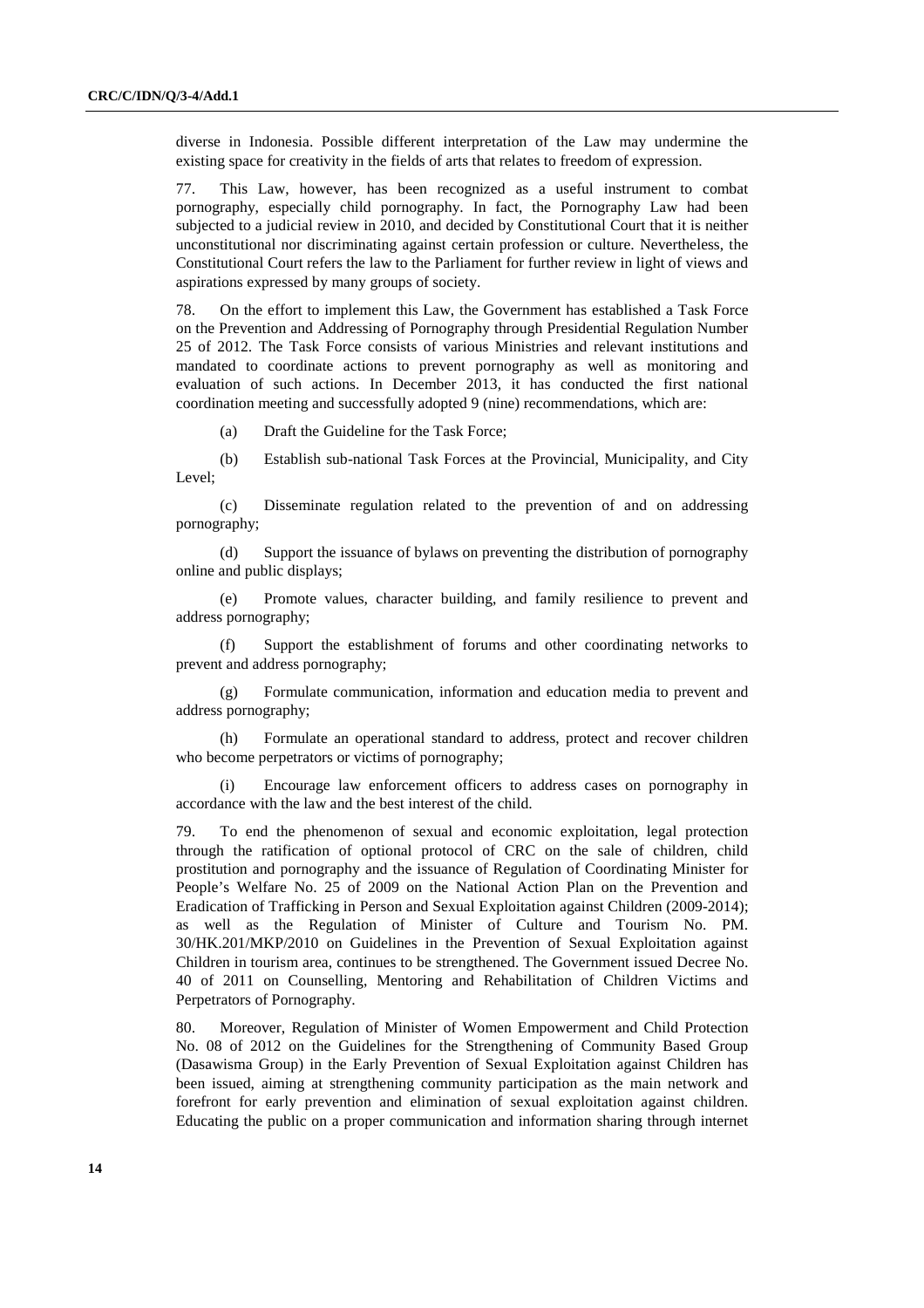and strengthening cooperation with other relevant stakeholders by conducting seminars and public campaigns on the eradication of sexual exploitation against children are also part of the agenda.

#### **Reply to the issues raised in paragraph 7 of the list of issues**

81. Indonesia has always been a strong supporter to the efforts to combat all forms of violence against women and girls as reflected during the discussions within Commission on Status of Women (CSW) and Interactive Dialog with the Committee on the Elimination of All Forms of Discrimination against Women. As a follow-up to the dialogue and in line with its international commitments, the Government increases its effort in addressing harmful practices against women and girls.

82. On FGM, particularly in relations to the Ministry of Health Regulation No. 1636 of 2010 on Female Circumcision, Government initiated discussions with relevant stakeholders including academicians, religious institutions, healthcare institutions and NGOs on the matter. In 2013, a cross-sectoral team was established at the national level on the issue of FGM in Indonesia. The aim of the Team is to develop common perception towards the issue of FGM with a view to addressing the prevalence of this practice in Indonesia.

83. The team is tasked to review existing data on FGM and study on the harmful effects of the practice of female circumcision in Indonesia; review the Ministry of Health regulation No. 1636 of 2010 to ensure its compliance with the existing international commitments inter alia CEDAW and CRC; provide evidence-based recommendation on measures to address FGM and ensure the adoption and implementation of the recommendations; conduct dissemination of information and awareness-raising campaign on FGM; facilitate a series of national dialogue and consultation on the issue of FGM between all related stakeholders.

84. From this process, on 6 February 2014, the Ministry of Health issued Regulation No. 6 of 2014 to revoke the Regulation No. 1636 of 2010 and delegates the matter related to female circumcision to Majelis Pertimbangan Kesehatan dan Syara' (an advisory board consists of medical practitioners and religious experts that provides forum for consultations to develop recommendations on various health matters that intersect with religious laws). The new regulation also requests the Board to develop guidelines to ensure health and safety female circumcision in practice and to stop Female Genital Mutilation.

85. Learning from the past experience that legal intervention may create setback in the effort to protect women and girls, Government will continue to conduct advocacy and raise awareness program on FGM, including the harmful effects of FGM on reproductive health of women. In addition, the Government is developing a methodology and instrument for conducting surveys on violence against women in 2014 and violence against children in 2013 which cover, among others, the practice of female circumcision of women and girls.

86. With regard to the question on early marriage, according to National Socio-Economic Survey 2012, the percentage of girls who are married for the first time is 11.13 percent for girls under 15, 32.10 percent for girls between 16-18 years old and 56.76 percent for women of 19 years and above. Furthermore, in urban area, percentage of girls who are already married is 8.5 percent for girls under 15 years old, and 28.92 percent for girls between 16-18 years old, and 65.58 percent for women of 19 years and above. In rural area, percentage of girls who are already married is 13.61 percent for girls under 15 years old, and 37.91 percent for girls between 16 -18 years old, and 48.48 percent for women of 19 years and above.

87. Ministry of Religious Affairs has conducted a study on the implementation of Marriage Law to obtain a better understanding on early marriage and unregistered marriage as well as to identify steps to be taken by the Ministry to address both issues. The study is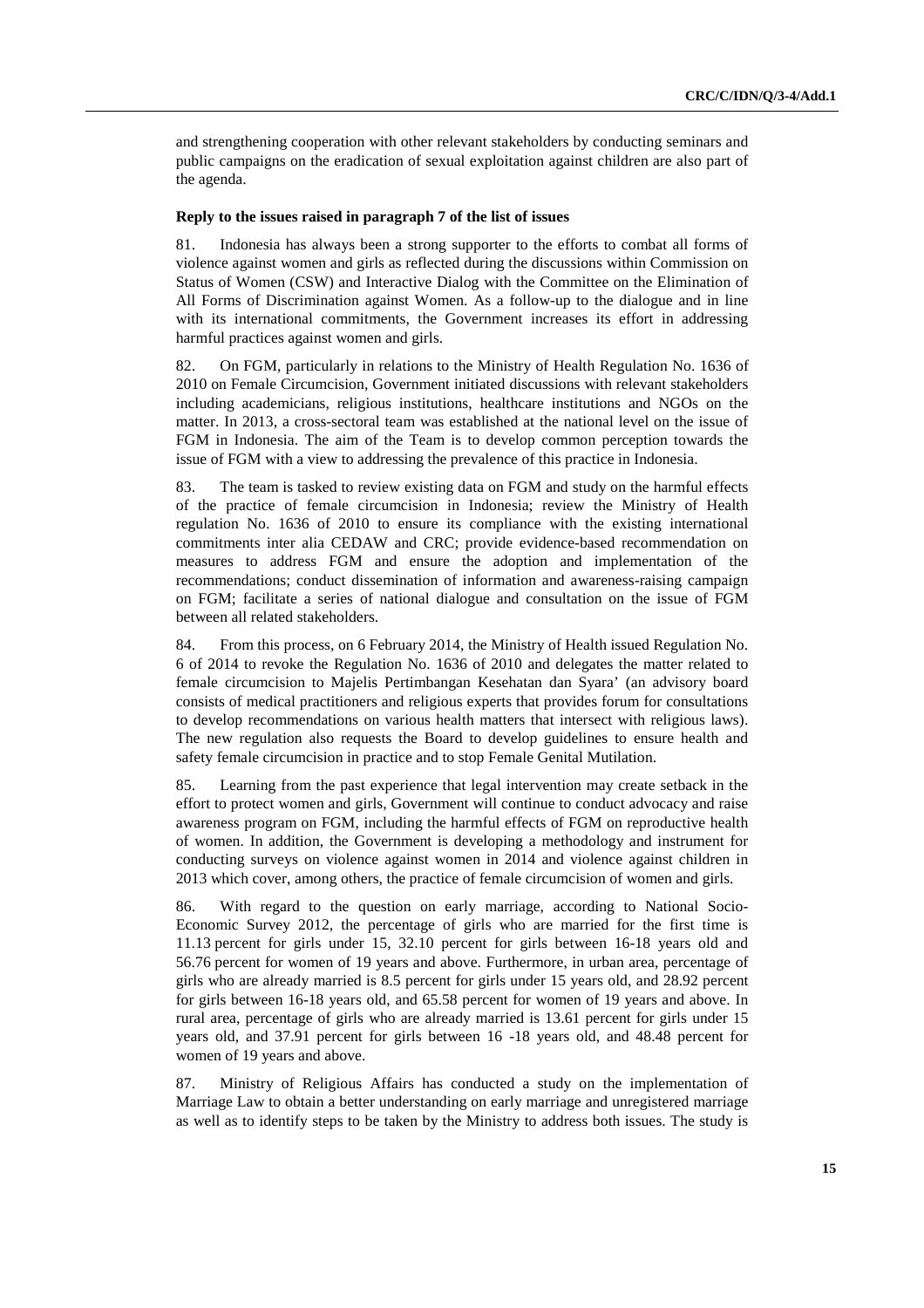conducted in 7 (seven) Provinces that indicated to have incidents of early marriage and unregistered marriage, in cooperation with local NGOs.

88. There are several factors that may contribute to the existence of early marriage, among others, economy, social and cultural factors. Economic reasons, including poverty, remains as main contributor. There is an ongoing practice of marrying off girls to lessen the economical burden of the family or even to improve their economy or social status. Social factors, some parts of the community, in which parents and community leaders still believe that expediting marriage will protect the honor of the girls, including in cases of teen pregnancies outside marriage, and to avoid stigma as "spinsters", the low educational level of parents/guardians and awareness on the psychological and social impact and the risks of pregnancy at younger age on mothers and babies. And culturally, some regions, particularly those in remote areas, have the customary practice of "eloping". However, it is important to note that this study also highlighted that most of the communities are against early marriage, as it impedes children in pursuing higher education as well as the fact that such marriage is vulnerable for conflicts and separation.

89. To address this issue, various Ministries and government institution has taken the necessary steps to reduce the number of early marriage of both boys and girls, by targeting contributing factors and improving safeguard for the children.

90. Ministry of Health, for example, has conducted campaigns to improve awareness on health risks that may be faced by mother and children of early pregnancies, such as stunting for children as well as lowering fertility and higher risk of mortality for mothers.

91. Ministry of Women Empowerment and Child Protection issued Ministerial Decree No. 6 of 2013 on the Implementation of Family Development which incorporates early marriage indicator as one of child friendly city development indicators.

92. Ministry of Education and Culture, with its 12 years free and compulsory education program, is aiming to improve the retention level of boys and girls in schools thus ensuring that they will not get married before the mature age. There is also "Retrieval Remedial" program for prevention of early marriage and dropouts children that allow them to continue their schooling.

93. Another program is Planned Generation. The program is established by National Population and Family Planning Agency with the objective to not only reducing the number of early marriage but also improving the capacity as well as the quality of education for the young generation. Further, the Agency also creates "Pendewasaan Usia Pernikahan" program, which main objective is to delay marriage, at least until 20 year for women and 25 year for men. In cases where couples are married below the required age, this program aims to delay the first pregnancy.

94. Religious Affairs Office, which is tasked by Ministry of Religious Affairs in officiating marriage, is instructed to reject marriage registration for those below legal marriage age.

95. The Government also realizes that early marriage on girls and boys is heavily influenced by the role of parents. Therefore, Government also targets parents for education or awareness-raising programs with regard to age of marriage and the importance to postpone marriage until the children are physically and emotionally ready. These programs are conducted across Ministries/Institutions as well.

96. On polygamy and its relation to the protection of the right of the child, Indonesia stresses the importance of protecting the rights of women and children within the family in its national legal frameworks. Law No. 1 of 1974 on Marriage basically upholds the monogamy principle, whereby a husband can only have one wife, and vice versa. A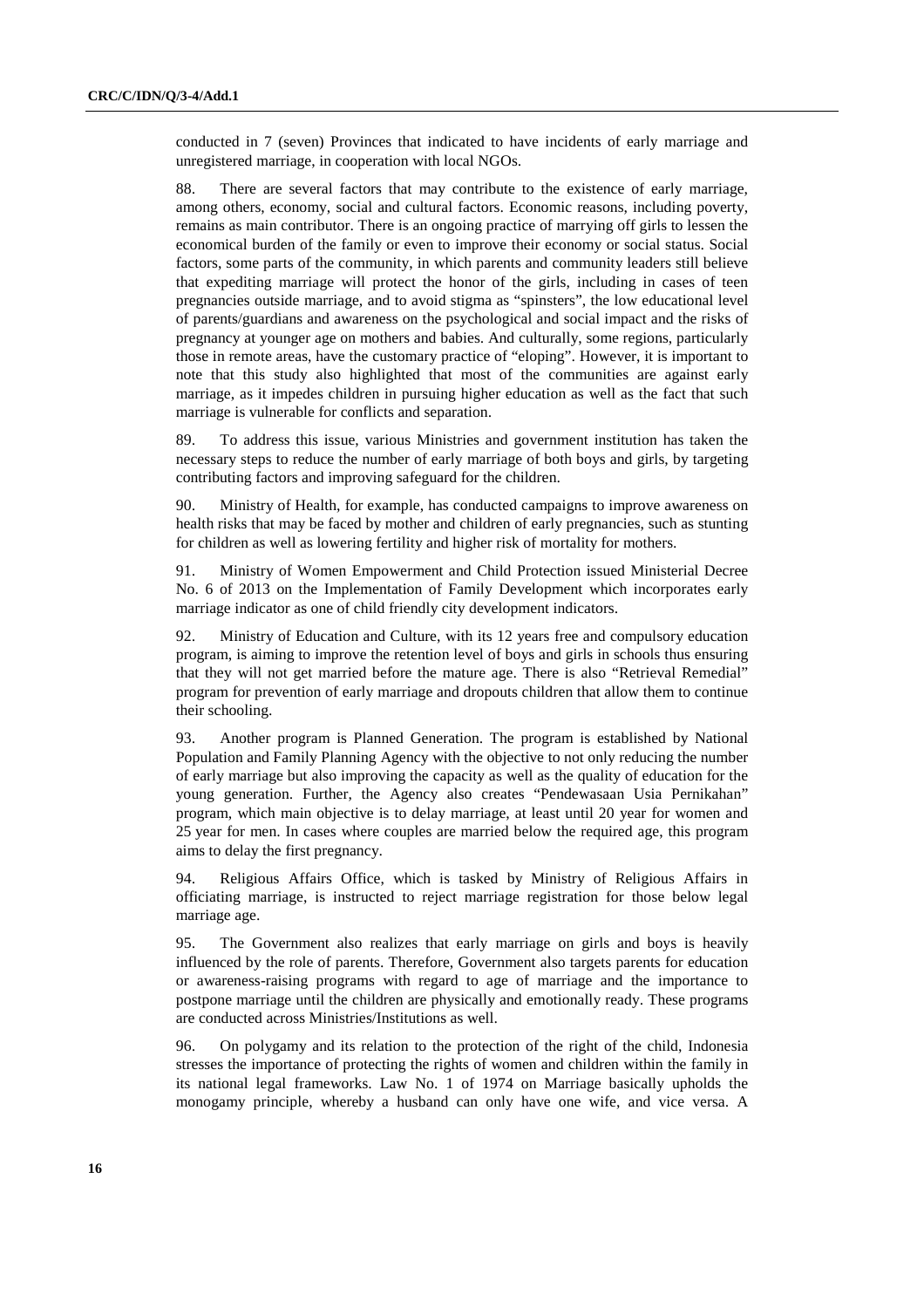polygamous marriage is an exception of which the Law has put some strict requirements to be followed, with the intention to protect the rights of wives and children of this marriage.

#### **Reply to the issues raised in paragraph 8 of the list of issues**

97. The National Family Planning Program (Family Planning, Planned Parenthood) as referred in Paragraph 83 of the Report is a program managed and coordinated by National Population and Family Planning Agency. It aims to control births and promote longer pregnancy intervals through the use of contraception. This program was officially initiated in 1970s and has the mission to achieve the ideal development of population, which in turn would accelerate national economic growth and achieve development goals. Overall, it aims to achieve a well-balanced population growth through the promotion of "small, happy, prosperous family", where couples are encouraged to have 2 children through the use of contraception and a diligent family planning, by taking into account family's economic capabilities. The program also aims to provide sufficient health needs particularly for women and children, quality and accessible contraception, and to reduce infant and maternal mortality rate, and address reproductive health issues.

98. In achieving its mission, The Agency conducts harmonization on population control policies; determine population parameters, increase in the supply and quantity of data and information analysis; carries out population control in the population development and family planning, and encourage participation of all stakeholders and partners in the implementation of national family program, including in the preparation of parenthood for youth, fulfillment of reproduction rights, and improvement of resilience and prosperity of families that are participating in the family planning program.

99. In reference to the question, the Government has developed various efforts to increase the awareness and independence of young couples, recipients of the family planning program, families, communities, as well as increase skills of family planning field officer to support the improvement of mothers and children health through guidance books, contraception subsidies, counselling and family planning services.

100. In implementing its programs and initiatives as well as to ensure grass root reach, as of 2013, the National Population and Family Planning Agency is supported by 12 subsidiary offices.

101. The National Family Planning Program also contributes in reducing the number of children placed in institutions and tackling the phenomenon of poor families sending their children to institutions due to shortage of means. This Program encourages families to plan the number of children according to their economic abilities in order to ensure the full enjoyment of the rights of their children, including the right to health and education.

102. Other measures taken by the Government which has impacted the efforts to reduce the number of children placed in institutions is its efforts to encourage growth of the society (pro growth), creation of job opportunities (pro job) and poverty reduction (pro poor). These programs aim to promote the economic resilience of poor families.

103. The National Medium Term Development Plan of 2004-2009 had established three economic development strategies, which are pro growth, pro jobs, and pro poor. Through pro growth strategy, growths with equity have been achieved in line with economic acceleration. These strategies have given a proper development framework and concrete target. The main target of the National Medium Term Development Plan of 2010-2014 is to decrease the open unemployment percentage to 5-6 per cent by the end of 2014. Furthermore, the national action plan to eradicate poverty is expected to reduce national poverty rate to 8-10 per cent by 2014.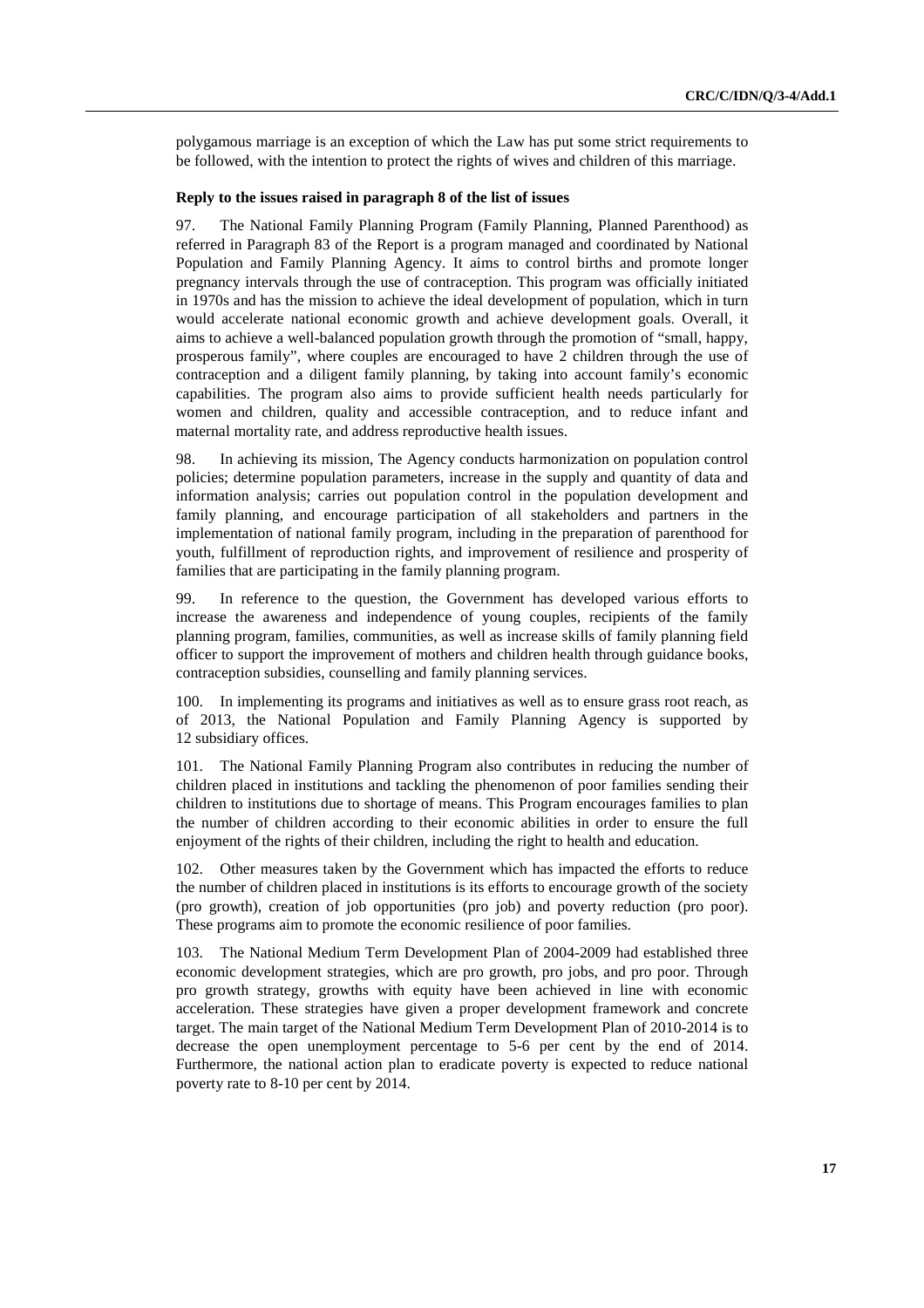104. The national priority to reduce poverty is conducted through 2 main policies, namely provision of productive employments and affirmative actions, which consist of 3 clusters:

(a) Strengthening social service and protection, through National Social Security System including National health security programme (Jamkesmas), Family Hope Program, Direct Cash Assistance Program; School Operational Assistance; and Scholarships for Poor Children;

(b) Empowering communities to support the acceleration of poverty reduction through National Program for Community Self-Empowerment (PNPM Mandiri);

(c) Providing more facilities to improve the capacities of Small and Medium Enterprises and cooperatives through entrepreneurship and the reinforcement of business management capacities, the provision of information service and business consultation, and the expansion of People-Based Small Business Loan Program.

105. A National Team led by the Indonesian Vice President monitors the implementation of the mentioned plans and strategy, as stipulated in Presidential Regulation No. 15 of 2010 on the Acceleration of Poverty Reduction. This team consists of related technical ministries, including the Coordinating Minister for People's Welfare, Coordinating Minister for Economic Affairs, Minister of Health, Minister of Education, Minister of Social Affairs, Minister of Finance, Minister of Cooperatives and Small and Medium Enterprises and Minister of National Development Planning/Chief of the National Development Planning Agency.

106. These efforts are supported by the improvement of the capacities and functions of various technical ministries and government offices at the national level, as well as the coordination of implementation in all provinces and municipalities/districts by the Coordinating Team for Poverty Reduction. These integrated efforts also involve private partnerships through CSR and other forms of funding such as *zakat* (the giving of a fixed portion of one's wealth to charity in Islamic tradition) and *infaq* and *sodaqoh* (donations). In addition, the team also conducts local capacity buildings, policy and fiscal instruments revisions, as well as updating targeted households in the poverty reduction programmes every three years.

107. The Government of Indonesia is implementing policies and programmes on poverty reduction that prioritize the poor and marginalized, including rural population, and urban slum dwellers. The policies and programmes also prioritize women and children. Such prioritization is necessary to fulfill basic needs and provide greater access to development benefits for vulnerable and marginalized society and hence would provide economic resilience to families in caring and fulfilling the needs of their children.

108. The Ministry of Social Affairs, have also issued the National Care Standard for Children in 2011, which aims to ensure the child to receive adequate care from their families, promote family support system, and standards for child care institutions, and support family-based alternative care through foster care, guardians, and adoption.

109. In the effort to decrease the number of children in institutions and provide guidance for children that are not placed in institutions, the Ministry of Social Affairs has established the Social Program for Children's Welfare. In 2009, it had successfully assisted 1,375 homeless children and provided them with savings. The launching of national movement to rescue children is intended to reduce the number of children who are economically exploited, abused and neglected. In 2010, IDR 251 Billion were allocated to the fulfillment of basic necessities, social services accessibility, strengthening parents responsibility, and the role of social institutions for neglected toddlers. The Fund has been used to help 1,405 toddlers, 135,014 neglected children, 6,173 homeless children, 430 children in conflict with the law, 2,041 children with disability; and 2,258 children with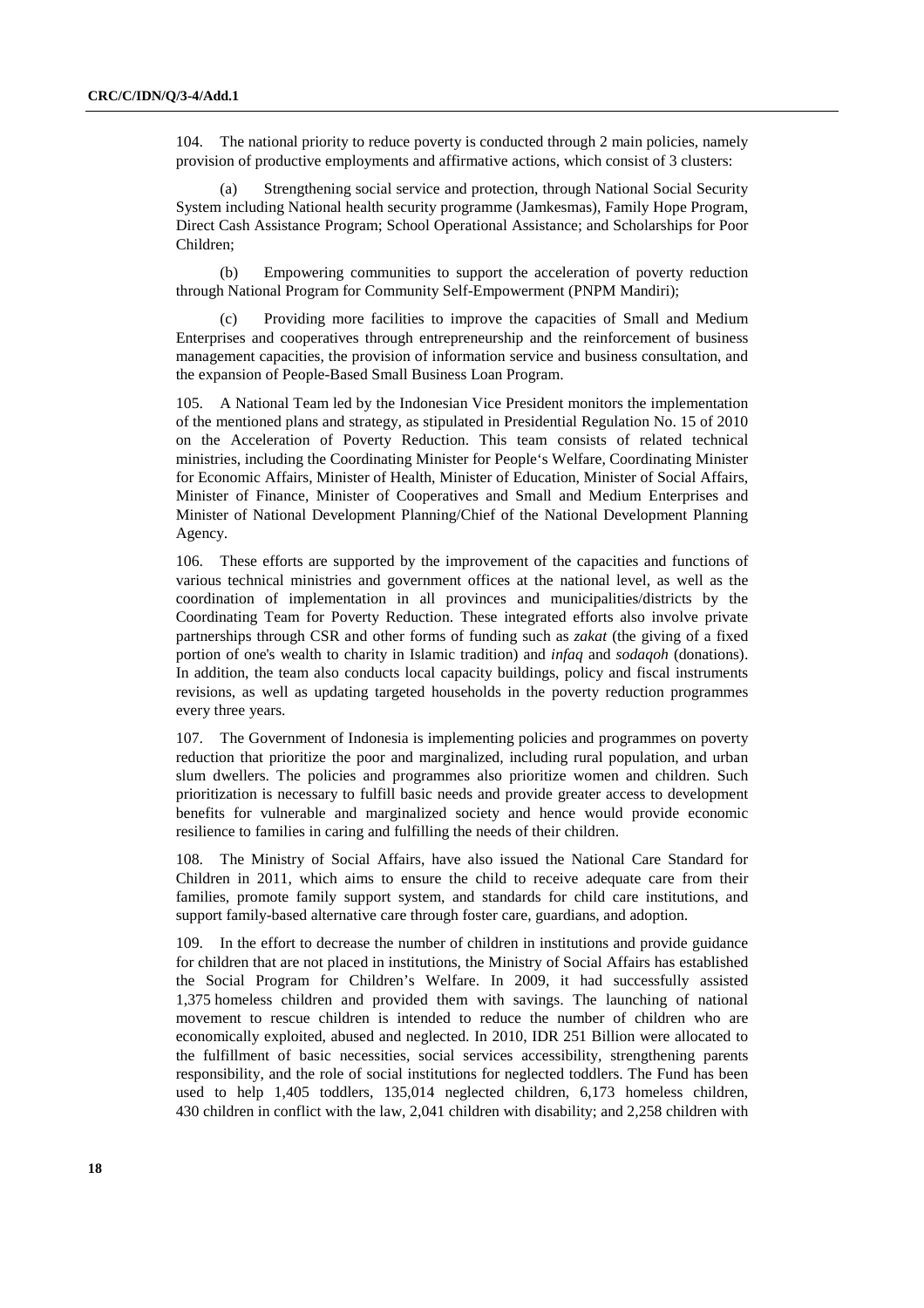special needs. The program also provides social assistance by professional social service workers and conditional cash transfers to the above mentioned children.

110. The Government issued Ministry of Social Affairs Regulation No. 30/HUK/2011 on National Standard for Child Care, and conducted activities to disseminate the Standard, as follows:

(a) Pilot Project on the implementation of National Standard for Child Care in 6 child care institutions in Bandung, West Java and Sleman, Yogyakarta;

(b) Dissemination and training program on the Standard to 17 provinces in 2013;

(c) Accreditation to Social Welfare Institutions for Children by the Institution Accreditation Body to ensure the credibility of the Social Welfare Institutions and discourage the existence of sham institutions. In 2013, there are already 60 accredited Social Welfare Institutions;

(d) Assessment on the Best Child Care Institution which have implemented the Standard;

(e) Implementation of "National Standard for Child Care by Child Care Institutions Week" in 2013 which encourage Child Care Institutions to harmonize its activities according to the guidelines. There are 12 Child Care Institutions from West Java, Jogjakarta, East Java and Lampung that have implemented National Standard for Child Care.

111. After two years, these activities have successfully provided significant knowledge and best practices on the implementation of the Standard by child care institutions. To broaden the knowledge and understanding on its implementation, further integration process in the activities of child care institutions is needed.

In addition, the Ministry of Women Empowerment and Child Protection has included in its 2014 program, the development of tools to monitor the fulfillment of children's rights in Alternative Care Institutions.

#### **Reply to the issues raised in paragraph 9 of the list of issues**

113. The event of September 1999 which led the separation of Timor-Leste from Indonesia, had forced thousands of families to flee from their homes. Atambua, in East Nusa Tenggara of Indonesia as the closest town from Timor-Leste, hosted most of the East Timorese refugees. During their stay in the refugee camps in Atambua, they were provided with financial assistance by the Government of Indonesia. Their children were given access to schools, while their parents were given monthly assistance to support their living. They were given choice to either return to Timor Leste or continue to live in Indonesia, through determination process carried out by UNHCR and facilitated by Government of Indonesia.

114. On the issue of repatriation, until 2002, the Government of Indonesia had gradually repatriated those who choose to return to Timor Leste through Funded Repatriation Program, in which each household received IDR 750,000 as a transportation cost to their homes in Timor Leste. This program succeeded in repatriating 15,852 households or around 47,413 people in total. Apart from repatriation program, 3,900 households or around 20,000 people have been relocated to various resettlement locations in Indonesia and around 422 of them joined the transmigration programs. This program ensures that family unity during repatriation, relocation and resettlement process was given priority. This Funded Repatriation Program ended in August 2002.

115. However, the Government worked together with international organizations, NGOs, and particularly the Government of Timor Leste to continue repatriation programs for families back to Timor Leste. In this regard, a joint effort by the Government of Indonesia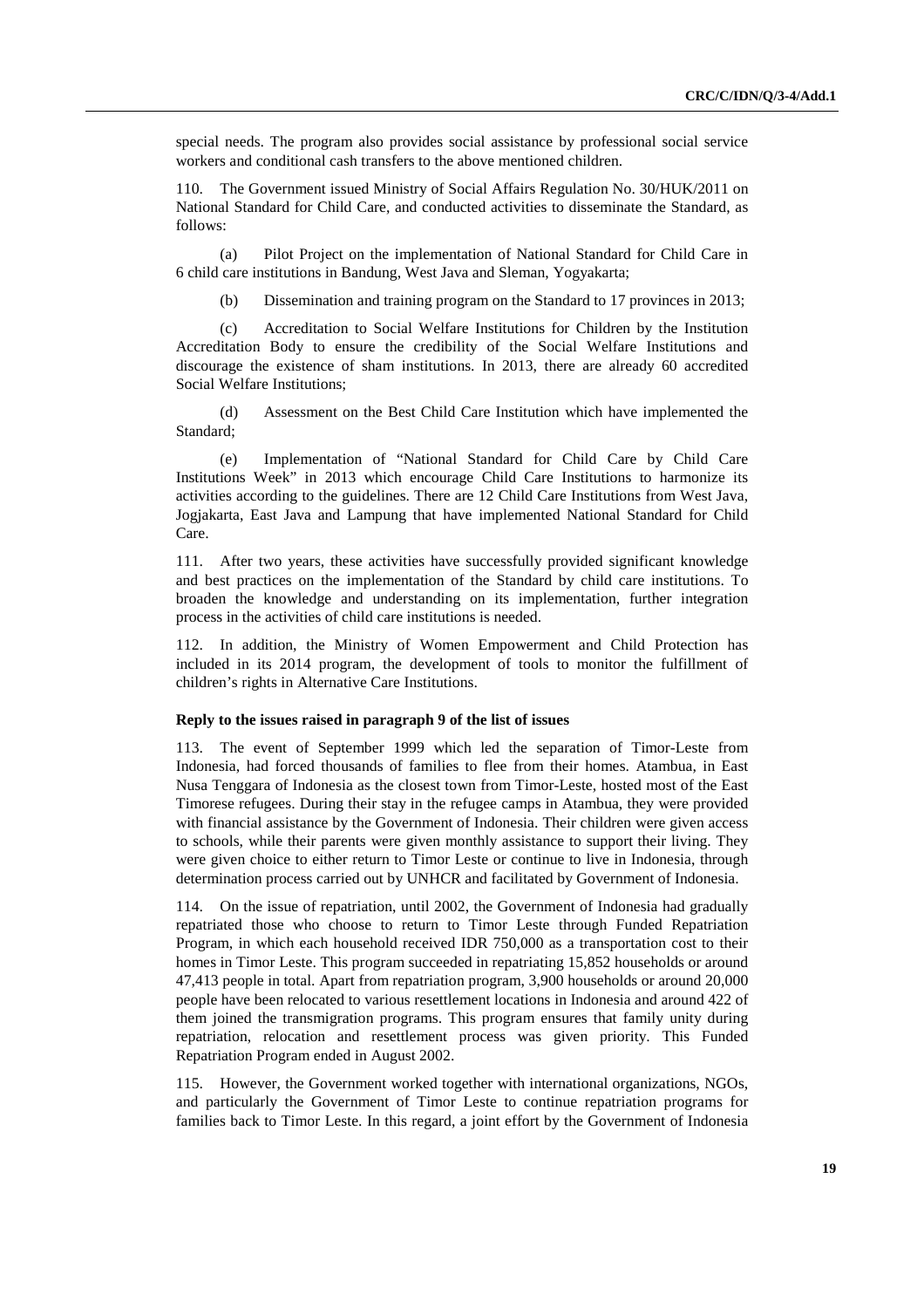and UNHCR was taken as well to reunite separated children with their families. This cooperation had solved more than 4,400 cases of separated children from Timor Leste through the reunification with their parents in 2004 by upholding the principle of the best interest of the child. In the end of 2004, there were 140 outstanding cases identified to be resolved by both governments.

116. Later on, the Government of Indonesia and Timor Leste established a Commission of Truth and Friendship in 14 December 2004. The Commission is the first and unprecedented bilateral mechanism which aimed at finding the truth and solving residual issues, including separate children from Timor-Leste, with reconciliatory and forwardlooking mindset. It started their work in August 2005 and finished in July 2008. It submitted its report to the President of Indonesia and the President of Timor Leste with a set of recommendation.

117. As part of the implementation of the Commission recommendations, the Government of Indonesia and Timor-Leste conducted facilitation for reunification of children and visitation program for parents of children who have decided to live in Indonesia and become an Indonesian citizen. Under its Framework, both governments had also been implementing programs to facilitate family reunions for Indonesians of Timor-Leste origin who were separated from their family during their childhood, even before the 1999 event.

118. Until 2013, some family reunions were facilitated by both governments under the Commission's Framework. Local governments in Indonesia that hosted children of Timor-Leste origin have extended their full cooperation in this program. For example, in 2008, the provincial government of Jogjakarta and Gunung Kidul and Kulonprogo Municipalities approached several social institutions which provide care for children from Timor Leste, among others:

(a) Gembala Taman Bina Anak Bangsa, a social institution in Gunung Kidul had reunited 22 children with their parents in the settlement at East Nusa Tenggara;

(b) Brayat Pinuji Boro orphanage in Kulonprogo had reunited 2 (two) children with their parents in Timor-Leste;

(c) Sancta Maria Boro orphanage in Kulonprogo had reunited 1 (one) child with his parents.

#### **Reply to the issues raised in paragraph 10 of the list of issues**

119. The Government has implemented National Action Plan on Persons with Disabilities 2004-2013 with the purpose of integrating disability issues within the national development agenda. The formulation of Action Plan was based upon "Biwako Millennium Framework for Action and the Biwako Plus Five towards an Inclusive, Barrier-free and Rights-based Society for Persons with Disabilities in Asia and the Pacific". It was also supported by various national laws and regulations that contain provisions on ensuring the well-being and development of children with disabilities in the respective areas, such as: Law No. 23 of 2002 on Child Protection, Law on National Education No. 20 of 2004, Law on Health No. 36 of 2009, Law on Social Welfare No. 11 of 2009 and Minister of Education and Culture Regulation No. 70 of 2009 on Inclusive Education. On 18 October 2011, Indonesia ratified the Convention on the Rights of Persons with Disabilities through the enactment of Law No. 19 of 2011.

120. On education for children with disabilities, the Government ensures that schools are accessible and inclusive through the implementation of the Inclusive Education as mandated in the Minister of Education and Culture Regulation No. 70 of 2009. 10 municipalities/cities and 1 (one) province have become the pioneer of inclusive school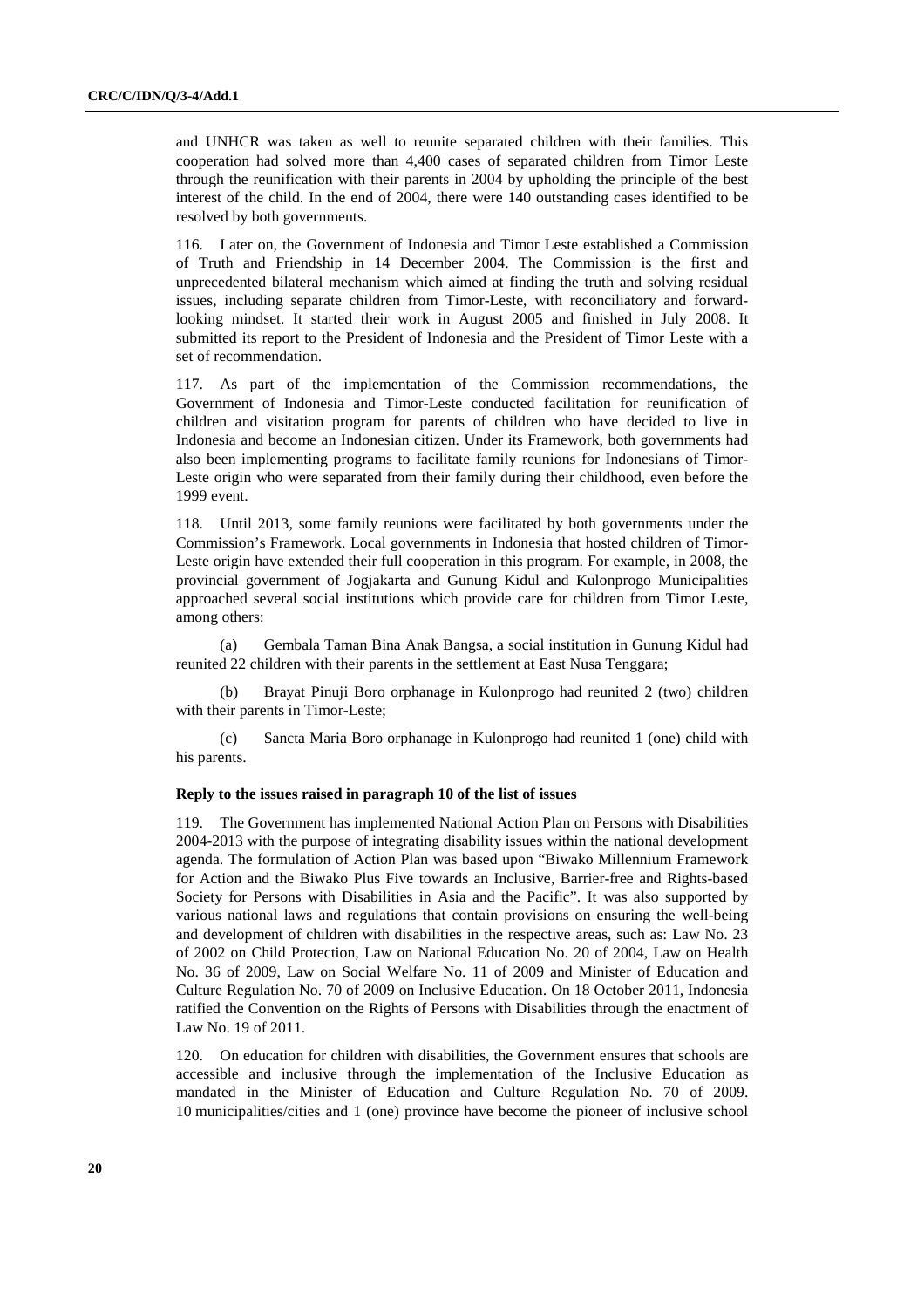(Rembang, Payakumbuh, Kuningan, Central Lombok, Pidie, Kulon Progo, Boyolali, Salatiga, Karimun, and South Kalimantan).

121. Inclusive education is implemented in all stages, from early childhood education (around 60 institutions in 2013), to elementary and secondary education (1,776 elementary and middle schools in 2012). There is also a Free Homeschooling program in East Java and Northern Jakarta for children with specific disability.

122. Until 2010, the Nett Participation Rate of children with special needs in basic education is around 30 percent. Therefore, programs such as scholarship and technical assistance for schools are put in place in order to provide education services to the other 70 percent of children with special needs. For example, Ministry of Education and Culture has provided incentives for early childhood education institutions that also cater to children with disabilities. This program continues in 2014.

123. On health, the Government is committed to provide sufficient early detection service and establish referral system for early intervention for disabled infants and children in every healthcare in the country. Ministry of Health has developed Congenital Hypothyroid Screening in 14 Provinces to prevent disabilities caused by Congenital Hypothyroidism and will be replicated in all other provinces in the future. To further prevent disability among infant and children, Ministry of Health also grants a free regular immunization program, including Iodium and Vitamin A for infant and children that is given in community-based health care service in rural and urban area.

124. In general, children with disability have an equal right to access health services, including immunization and reproductive health programs. Regarding the latter, Ministry of Social Affairs and Ministry of Health have provided reproductive health information for children with disabilities, both in social institutions and in the society, to protect them from sexual exploitation. Referral to hospital as well as counseling program for parents is also being developed. Furthermore, local government, such as Jogjakarta, has issued specific regulation on health insurance system for persons with disabilities.

125. In collaboration with NGO, and other community-based agencies, the Government promotes a public awareness campaign to families and communities, including to health workers in rural area regarding the issue. For instance, Ministry of Health, Ministry of Domestic Affairs, Ministry of Social, and Ministry of Education have established a Community-Based Rehabilitation program targeted to educate officers in 16 provinces in disseminating early detection and early intervention to relevant stakeholders at large.

126. On Social Protection, specific measures in advancing the rights of children with disabilities have been implemented through Children Social Welfare Program for 2010-2014. At present, around 5,143 children with disabilities (562 boys and 2,581 girls) have benefited from this program, which is focused on neglected children with disabilities. Moreover, Family Hope Program also includes children with disabilities as one of its assistance recipients.

127. Indonesia is also of the view that parents play extremely crucial roles in ensuring the wellbeing of the children, including those with disabilities. The program also focuses on the information and community education, as well as the strengthening of family resilience in ensuring the children's welfare. In line to this, 167 Communication Forums for parents with disabled children have also been established in 28 provinces as a way of raising awareness and building a new paradigm toward the promotion and protection of the rights of persons with disabilities, especially for children. There are also thematic disability forums for parents of children with specific disability, such as PORTAS (Children with Down Syndrome) and Portunda (Children with Physical Disability).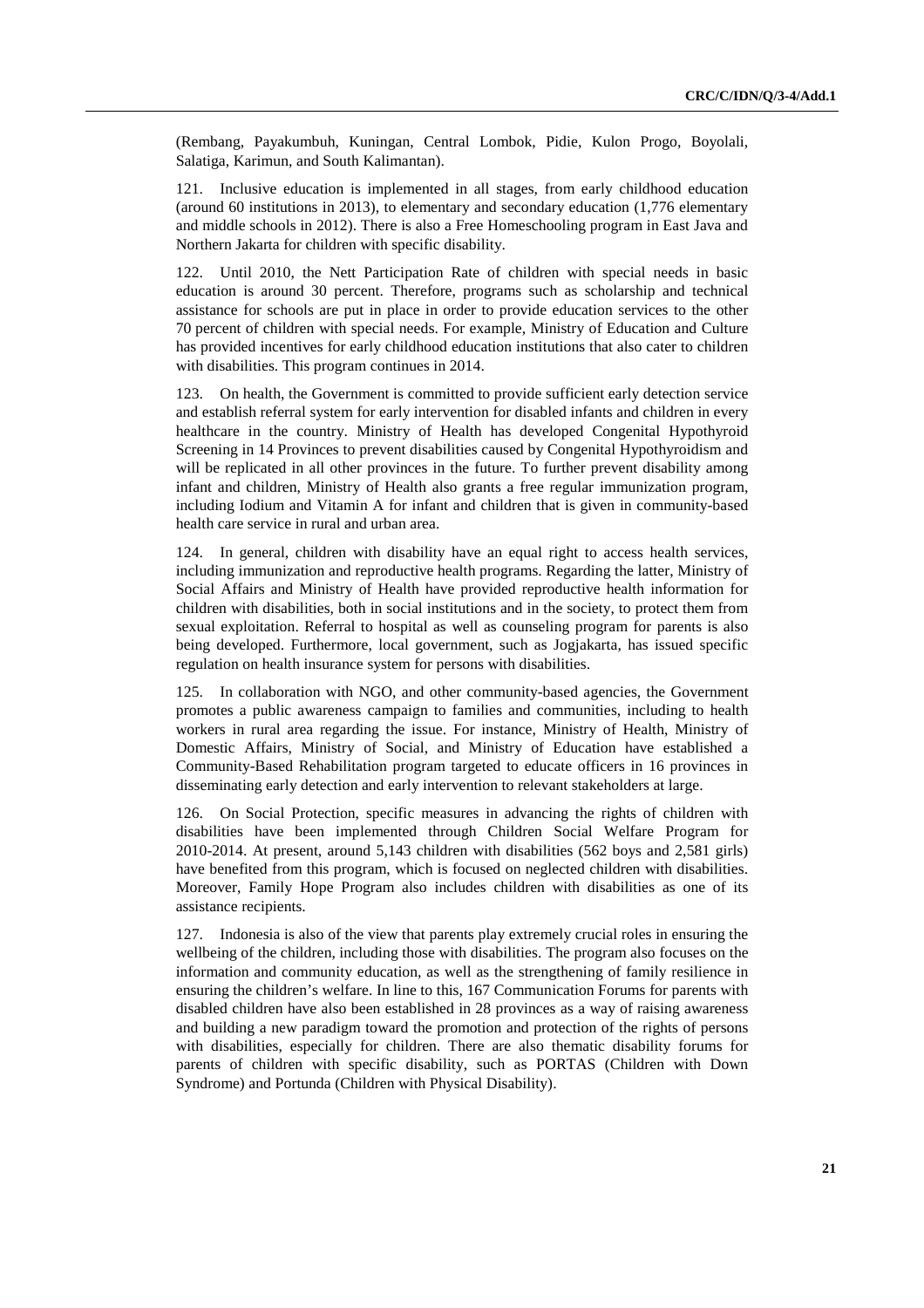128. To align with CRPD, the Government is harmonizing various legislation and policies as well as developing disability friendly programs. This includes an ongoing process taking place in the Indonesian Parliament to revise 1997 law on persons with disabilities. Furthermore, in partnership with civil society and disability related organizations, the Government has encouraged and assisted the establishment of 19 Organizations of Persons with Disability at national level and Association of Parents of Children with Disability in 33 provinces in order to protect and promote the rights of children with disability. The Government of Indonesia is currently preparing a "National Action Plan on Disabilities from 2013 to 2022".

#### **Reply to the issues raised in paragraph 11 of the list of issues**

129. With regard to the steps taken to improve access on health services as well as to reduce the disparity on said access, The Government of Indonesia implemented policy on "Healthy village development", which includes underdeveloped and post-conflict regions, aimed to implement national health priorities in 2014 and to accelerate achievement of MDGs by 2015.

130. This policy ensures access, availability and performance of the five pillars of Healthy Village, which are: 1) The presence of at least one doctor in every Community Health Center; 2) The presence of at least one midwife in each village; 3) Provision of clean water in every village; 4) Sanitation facility in every household, and 5) Balanced nutrition for pregnant and breastfeeding mothers as well as infants in all villages of underdeveloped regions.

131. In 2013, the data shows that access to clean water is around 61.83 percent of the total population, which is still below MDGs target of 68 percent. To address this issue, this year, the Government allocates IDR 640.11 billion for 444 Municipalities/Cities in the form of Special Allocation Fund for infrastructures of clean water facilities. At the same time, around IDR 599.58 billion is disbursed to 431 Municipalities/Cities through Special Allocation Fund for infrastructures of sanitation facilities.

132. Improving people's access to reproductive health services, including maternal health services and family planning program, continues as one of the top priorities in Indonesia. There has been progress in this area, although challenges remain in realizing the MDG-4 and MDG-5 in time. The Government has taken a wide range of necessary measures to address this issue, such as reducing maternal and child mortality rates through Universal Delivery Care (Jampersal). Jampersal targetted a sizeable portion of poor community members who have not obtained health insurance and estimated to have covered around 2.9 million deliveries out of 4.6 million deliveries each year since its launching in 2011. Jampersal covers services such as financing of antenatal services, delivery assistance by health personnel, and postpartum services, including maternal care of newborns, postpartum family planning services, as well as exclusive breastfeeding counseling.

133. The Government has also improved facility-based outreach service by increasing the quality and number of community health centers; implementing Basic Emergency Obstetrics Neonatal Care (PONED) at community health centers and Comprehensive Emergency Obstetrics Neonatal Care (PONEK) at general hospitals. Up until 2010, the number of local health service centers that implemented PONEK were 1,580 units. Meanwhile, the percentage of hospitals in municipality/city that deliver PONEK has increased from 87.6 percent in 2012 to 94.8 percent in March 2013.

134. At the sub-national level, the commitments to reduce maternal and child mortality have been translated into a wide range of action tailored to the needs of the regions concerned. Capacity building, provision of appropriate facilities, distribution of skilled birth attendants, and community involvement are amongst the main programs. In fact, the effort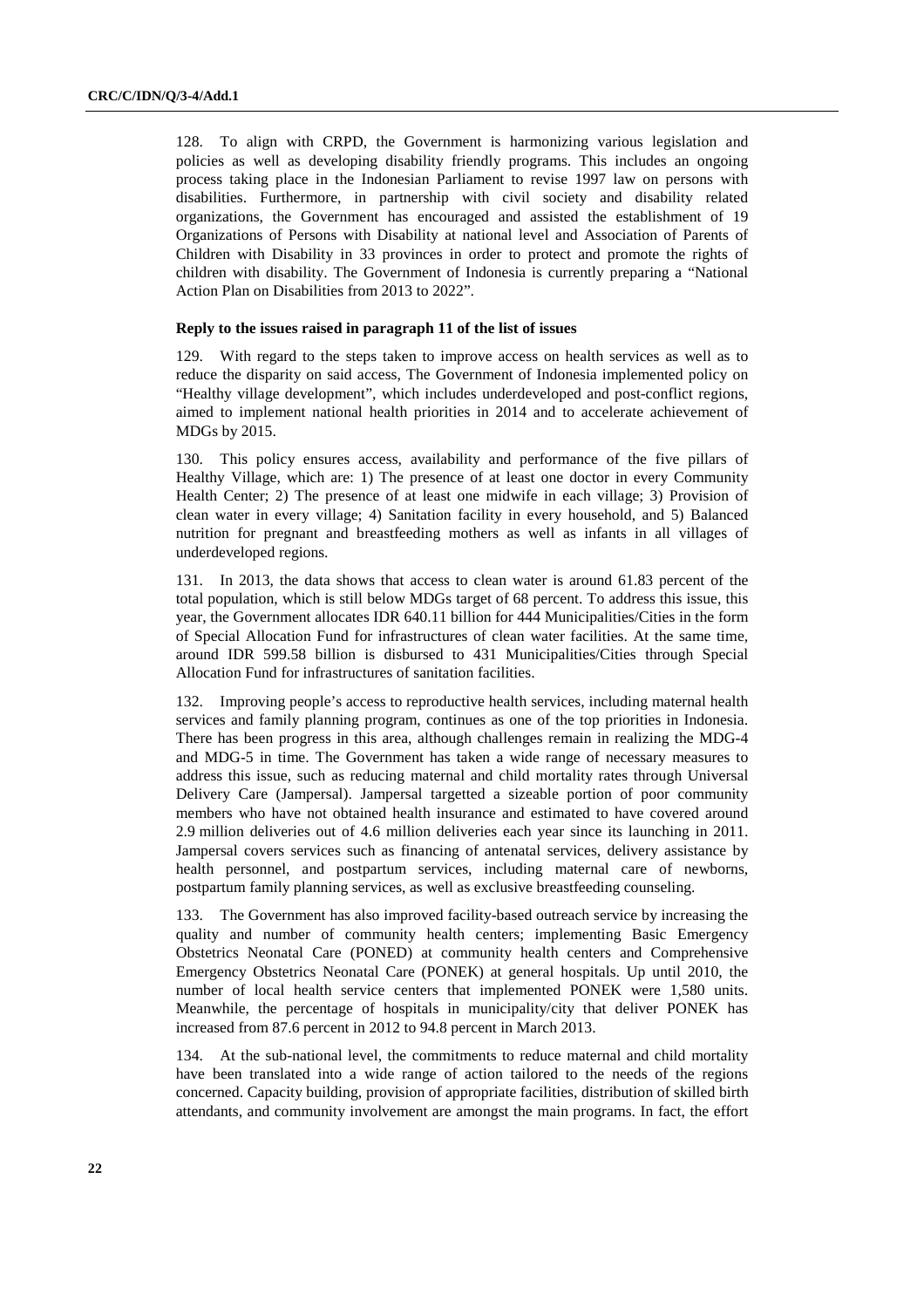to improve access and quality of health services has started in 2006 and expected to reach 80 percent of villages in Indonesia by 2015, as mandated in Ministerial Regulation No. 741/Menkes/PER/VII/2008 and Ministerial Decree No. 828/ Menkes/SK/IX/2008.

135. One concrete example is the implementation of Program on Birth Preparedness and Complication Readiness since 2007. Facilitated by midwives in villages and rural areas, this program is aimed at enhancing the husband, family, and community's role in preparing a safe delivery for pregnant women, including by preventing complications during delivery which can be fatal to both mother and baby.

136. The Government has also increased health personnel capabilities, both in quantity and quality. The distributions of general practitioners, specialists, midwives, and paramedics, particularly to meet the needs of health workers in remote area, border and remote islands, have been increased through, inter-alia, pre-service and in-services training for strategic health personnel, and implementation of program on the deployment of contract-based health personnel. Partnership program with traditional birth attendant has been conducted as well in order to enhance their capacities. At present, there are 67,688 midwives and 106,983 traditional birth attendants.

137. Continuous efforts by the Government to expand access and services for pregnant mothers have resulted in moderate progress, such as: the coverage of delivery assistance by medical workers that is steadily increasing from 81.3 percent in 2011 to 83.4 percent in 2012, delivery in medical facilities that is improving from 55.4 percent in 2010 to 63.2 percent in 2012, as well as the first neo-natal coverage that is increasing from 87.3 percent in 2011 to 92.3 percent in 2012. Furthermore, the improvement of health status and nutrition of both mother and infant has been able to reduce infant mortality rate from 34 in 2007 to 32 per 1,000 live births in 2012, as well as to abate malnutrition and stunting from 18.4 percent and 36.8 percent in 2007 to 17.9 percent and 35.6 percent in 2010 respectively.

138. Ministry of Health adopted the Expanded Program on Immunization (EPI) launched by the World Health Organization (WHO) in 1977. Universal immunization of children covered six vaccine-preventable diseases – tuberculosis, diphtheria, whooping cough, tetanus, polio, and measles – and is crucial in reducing infant and child mortality.

139. In Indonesia, infants and young children could receive basic immunizations from health/medical personnel in various health centers, such as: integrated service posts (Posyandu); village maternity clinics (Polindes); the community health centers (Puskesmas); and government and/or private hospitals or clinics. In Posyandu, the services offered include child-growth monitoring, immunizations, management as well as treatment for diarrhea and other childhood diseases.

140. According to data from National Socio-Economic Survey in 2012, the total percentage of under five children who have received immunization (at least once of any vaccine type) was around 95.10 percent, with no significant difference between boys (95.04 percent) and girls (95.16 percent) in receiving immunization. However, only around 70.12 percent under five children who have received complete immunization package. Based on the type of vaccine received by children, immunization for TB (BCG), Diphtheria (DPT), and Polio was relatively high, more than 90 percent, as compared to measles at 78.02 percent.

141. Government also steps up the efforts to increase the number of infants who received a complete and timely immunization. For this, Health card/book system (namely "Kartu Menuju Sehat/KMS" and "Buku Kesehatan Ibu dan Anak") are issued for pregnant mother, mother, infant and child and used to record and monitor their health status and types of health services received. This system will allow both health centers and parents to monitor their child's growth and keep track of immunizations.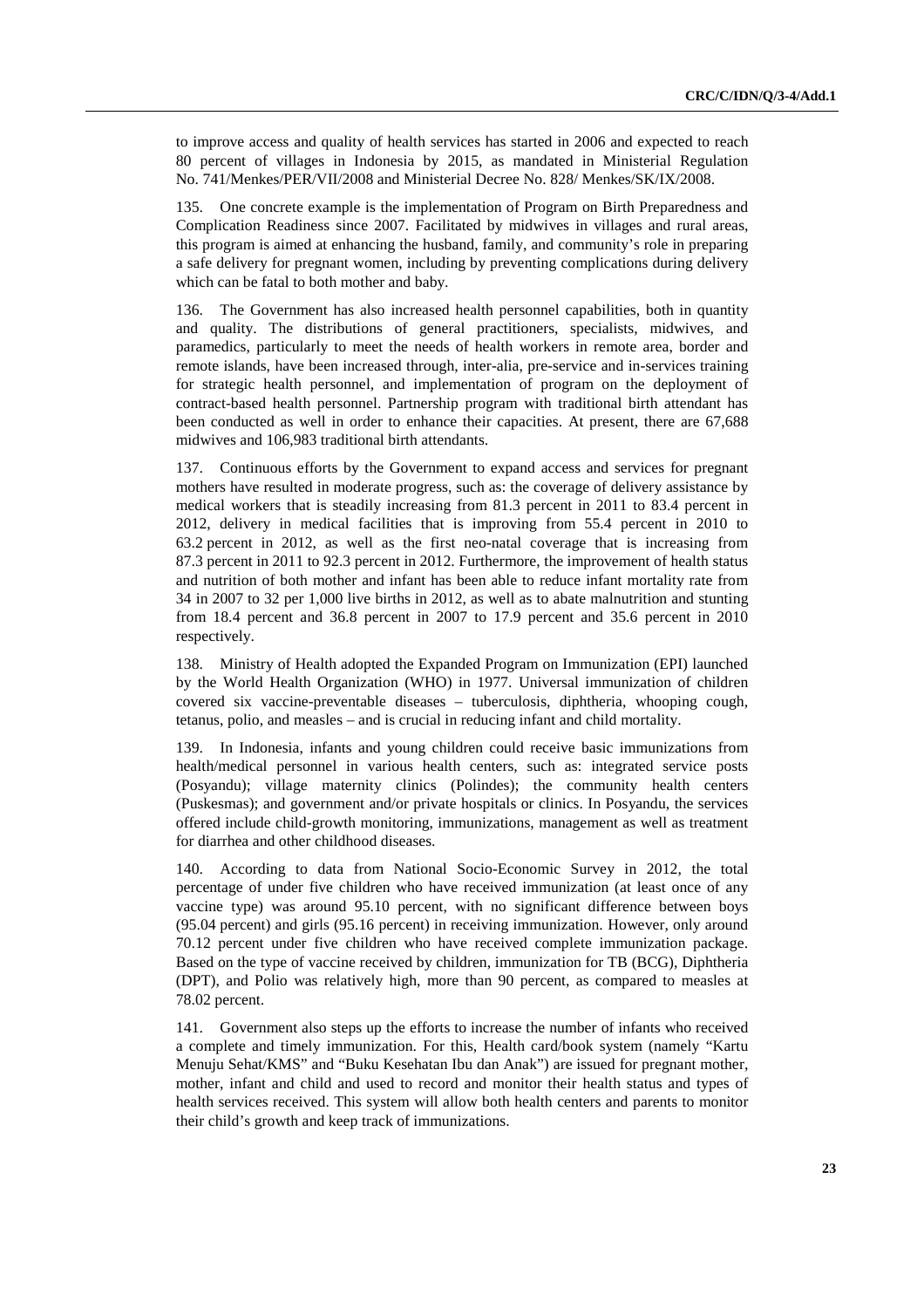142. The data also shows that the percentage of under five children who received immunization in urban areas was slightly higher at 96.79 percent, compared to in rural areas at 93.46 percent. This was due to the fact that facilities at health centers in rural areas were less than those in urban areas. Nevertheless around 80 percent of villages in Indonesia have attained Universal Child Immunization from the target of 86.8 percent. To accelerate the progress, the Government provided free immunization program in Posyandu, which include 5 types of vaccines (Hepatitis B, BCG, Measles, DPT/HB and Polio).

143. To compliment effort through health centers, the Government also conducts advocacy and awareness-raising campaign on the benefit of immunization, with relevant decision makers at the local level, as well as community leaders and religious leaders, particularly in addressing anti-vaccine myth within the community. Public service advertisement in media is also used to improve the knowledge of the community on immunization.

144. Indonesia has been consistently taking measures in ensuring the fulfillment of right to reproductive health to women and girls. Measures taken include: improvement of access to public health services and of skills of health personnel and related stakeholders. Moreover, cross-sector coordination and good governance have consistently improved, and information, monitoring as well as evaluation systems are strengthened.

145. The enactment of Law No. 36 of 2009 on Health is part of the Government's effort to fulfill the right for reproductive health for all, particularly among married couple, as stipulated on Article 72. Although this Law has no specific provision regarding reproductive health for unmarried and adolescent, article 136 and 137 clearly guarantees the rights for all adolescents to obtain education, information and services on health, including in this regard, reproductive health. Furthermore, various information on family planning and reproductive health, including on contraception, is available and accessible for all.

146. Regardless, reproductive health issues among adolescents and youth remains complex. Following the Cairo commitment, Indonesia then launched a Reproductive Health National Strategy, which introduced the concept of Integrated Essential Reproductive Health that includes adolescent's reproductive health as one of its elements.

147. Beginning in 2000, the Indonesian Government took over and expanded the Adolescents Reproductive Health program, turning it into a national program. It is designed to prepare adolescents and youth to engage in more responsible reproductive health behavior. This program is actively supported by many civil society entities, among them are religious and community leaders.

148. The Government integrates "Adolescents Friendly Health Service" program into reproductive health programs and other programs related to children and adolescents, in order to provide comprehensive services for adolescents, including when they experienced pregnancy, sexual violence, or contracted with sexually transmitted diseases. In the subnational level, Ministry of Health has designated an indicator that each Municipality/City has a minimum of 4 (four) Community Health Centers that are able to implement this Program. The coverage of Municipality/City which fulfils this indicator increases each year. To improve its quality, the Government developed National Standard on Adolescents Friendly Health Service in order to ensure that the implementation is measurable and sustainable. Up to 2012, there are 3,191 "Adolescents Friendly Health Service" in Community Health Centers in 386 municipalities/cities.

149. One of the innovative strategies to promote reproductive health and responsible behavior among adolescent, which initiated by youth organizations with the support of Government is peer counseling. This strategy has been conducted within the setting of youth organizations, local communities, and also replicated for children of school age and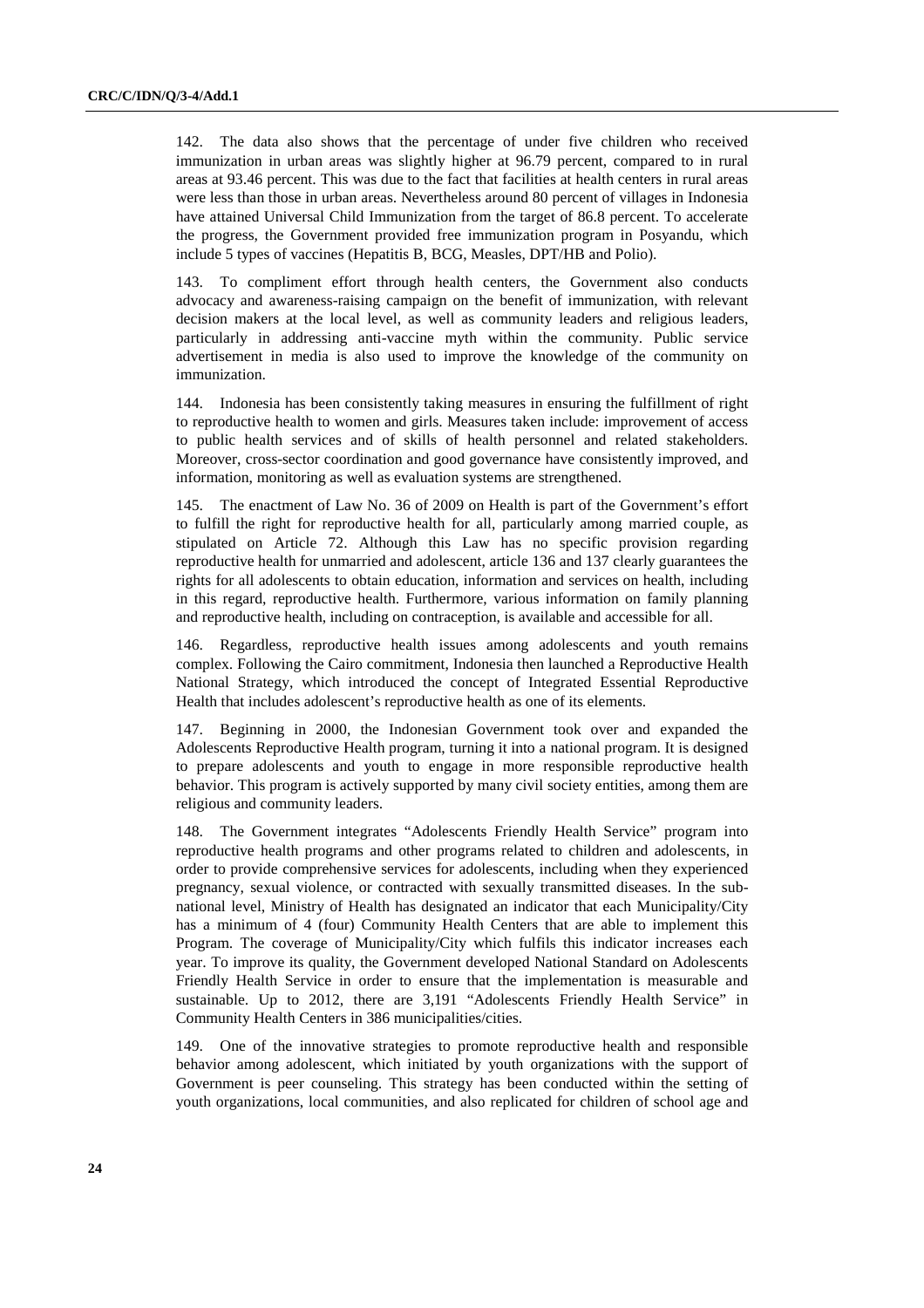adolescents through the School Health Unit and Adolescents Friendly Health Service in the Community Health Centers.

150. In schools, "Adolescents Friendly Health Service" program focused on advocacy and preventive measures such as: counseling, life skills trainings, and peer counseling with the objective of preventing sexual relationship before marriage and delaying marriage age for adolescents. An audio visual counseling technique for adolescents is also formulated to improve counseling skills.

151. Furthermore, health education for children of school age and adolescents is conducted through the integration of reproductive health issues within relevant school curriculum, extra-curricular activities, as well as education courses and trainings for teachers and health cadres in schools. The Ministry of Health is currently formulating a module on reproductive health for adolescents as guidance for teachers in delivering reproductive health subjects to their students.

152. Since 2000, the Government has established a Center of Information and Counseling for Adolescents and University Students targeted for those between the ages of 10-24 years old. Until 2013, the number of the centers has reached 18,900 units and estimated to increase to 45,692 units in 2017.

153. National Population and Family Planning Agency launched a web-site called Cerita Remaja Indonesia (Indonesia Adolescents Story) or CERIA for short (http://ceria.bkkbn.go.id/). CERIA is a consultation forum allows teenagers to discuss and ask questions on reproductive and sexual health as well as treatment for drug dependence.

154. In 2005, Ministry of Education launched an interactive module on Information regarding Reproductive and Sexual Health for Adolescents called Dunia Remajaku Seru!/DAKU! (My Fun Adolescent World!). The module is distributed in CD format to schools in provinces and municipalities/cities. A similar module called SERU!/Sumber Edukasi Masa Remajaku (My Adolescent Education Information) was also created for children in Detention Center and launched by Ministry of Law and Human Rights. The launch of these modules was also in cooperation with Jakarta AIDS Committee, National Population and Family Planning Agency, religious leaders and other local NGOs. DAKU! targets students aged 15-17 years old, and its interaction format allow both teachers and students to review and discuss the issue on reproductive and sexual health.

155. To address HIV and AIDS issue among adolescents, Ministry of Health establishes a web-based information system called Aku Bangga Aku Tahu/ABAT to disseminate comprehensive information about HIV and AIDS (http://promkes.depkes.go.id/ site/akubanggaakutahu/). This Program is also a coordinated educational campaign about HIV and AIDS, involving relevant sectors, and targets young people aged 15-24 years old in all provinces of Indonesia from 2012 to 2014.

156. For the next step, the Government is currently drafting the Government Regulation on Reproductive health, which includes provision on reproductive health for adolescents, as well as finalizing the Guidance on Reproductive Health for Adolescents with vision impairment and hearing impairment.

157. In addition, a comprehensive sexuality education combined with life skills training are being provided by relevant NGOs. In certain cases, after satisfying specific rigorous requirements, it may include providing contraception and menstrual regulation services to those in need.

158. The Government takes a serious effort to prevent drugs abuse, particularly among children and adolescents. The prevalence of drug abuse among youth in Indonesia is relatively high compared to other age groups, as the average age of people in treatment for drug abuse is under 30 years old. Heroin abuse is the primary reason for people receiving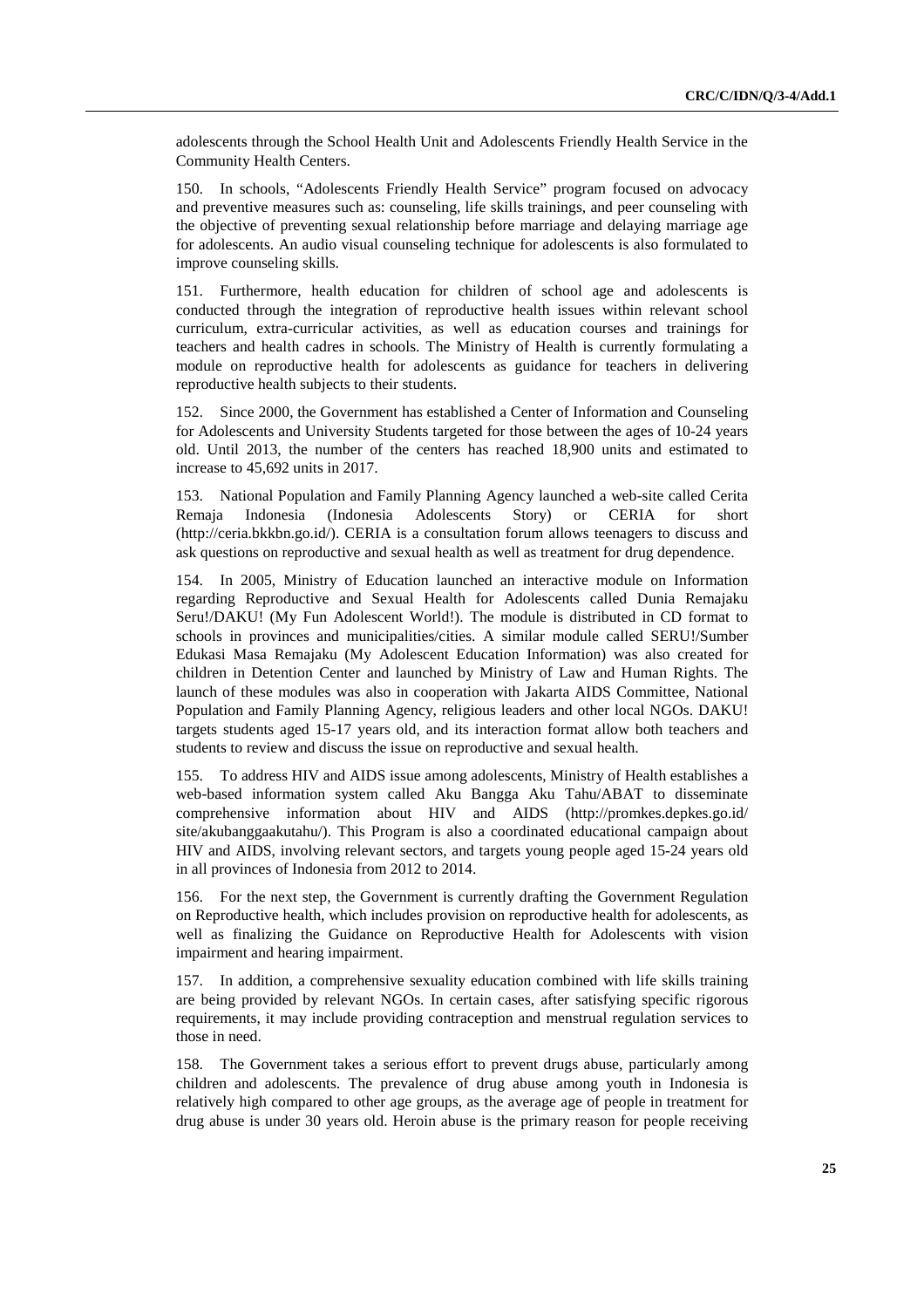treatment for drug abuse in Indonesia. Meanwhile, a survey of secondary schools in Indonesia in 2011, shows that prevalence of cannabis abuse by students was around 1.3 per cent and relatively higher than abuse by other groups. In 2011, BNN recorded that around 2.2 percent of population (3.8 million) has abused drugs in some point. This year, it is estimated that the number will increase to 2.8 percent in 2015.

159. The Government, in 2002, has established the National Narcotics Board as a coordinating agency to replace the previous agency called National Narcotics Coordination Board, through the Presidential Decree No.17 of 2002. The decree stipulated that National Narcotics Board works as a forum of 25 institutions with 2 (two) main tasks. First, to coordinate related government institutions in the formulation of national policy on drugs; and to coordinate actions on the implementation of said policy. The amendment of Law No. 22 of 1997 on Narcotics to Law No. 35 of 2009 has given the Board the authority to investigate drugs cases and act as a precursor on drugs criminal. The Law also emphasizes the Board as a Non-Ministerial Body with a direct line of coordination its subsidiary Boards at the local level.

160. National Narcotics Board, in cooperation with various relevant Ministries/Institutions, including Ministry of Women Empowerment and Child Protection, actively raises awareness on the risk of narcotics for children by including the subject on drugs risks into curriculum in school and provides advocacy programs to fight drug abuse and drug trafficking in schools and universities. It also engages various educational institutions to participate in the effort to combat drug abuse by holding, for example, school/campus drug-free contest. It also provides access of information regarding the risk of narcotics drugs through the Board official site and 24-hour call center.

161. The program of community empowerment is also used to empower communities in the effort of combating drug abuse, among others, by:

(a) Promoting alternative crops farming, in Aceh Province, to replace illicit cannabis cultivation, with other crops, such as: banana, dragon fruit, vegetables as well as encouraging animal farming, such as: fresh water fish, goats, and chicken. The program is implemented in cooperation with related Ministries, the Provincial Government, the University in Aceh Province and Bank of Indonesia, as part of their Corporate Social Responsibility (CSR) program;

(b) Conducting Urban Alternative Development project in "Kampong Permata", a village in West Jakarta known as a concentration of urban poor, criminals, delinquents, drug addicts and drugs traffickers. This project is conducted by National Narcotics Board with University of Indonesia and several NGOs. The Community of "Kampong Permata" received training on computer skill, cooking and sewing to help them obtain employment or start a small businesses. Sports and music activities and healthy life styles was also promoted. Drug addicts in the community were also given addiction treatment and rehabilitation.

162. The work of the Board is further strengthened by the Presidential Instruction No 12 of 2011 on the Implementation of National Policies on the Prevention and Eradication of Drug Abuse and Trafficking of Narcotics (2011-2015).

163. It also assists children in conflict with the law, accused of drug using, by issuing recommendation letter for the children to receive rehabilitation and by acting as an expert witness in court on drug cases involving children. In cases of drug addicted children in detention or prison, counseling by social workers and treatment by medical personnel would further help their rehabilitation process. It is hopeful that the new law on Juvenile Justice System issued in 2012, which emphasizes on restorative justice, would further protect the rights of children who are involved in drug-related crimes or violations.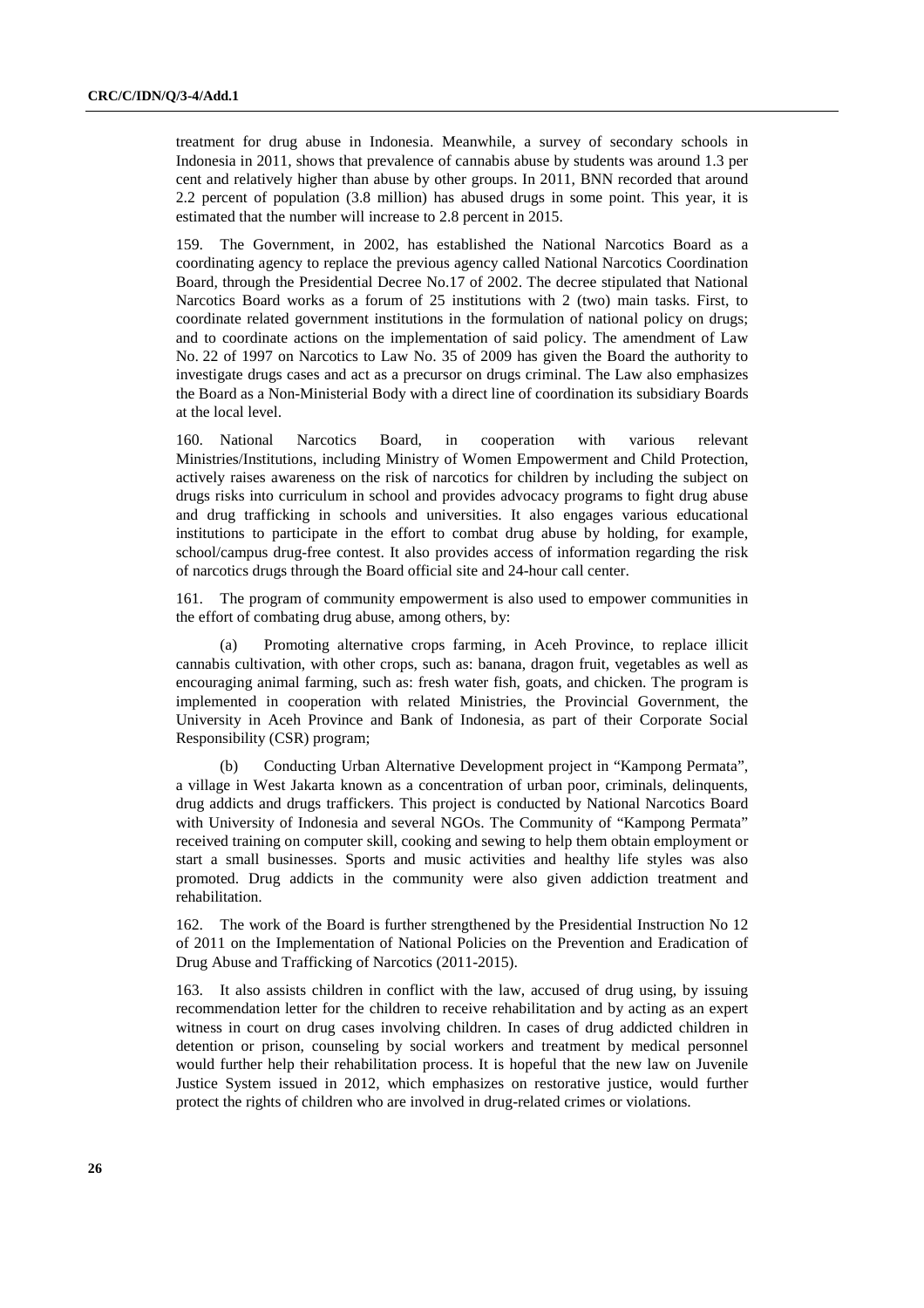164. On the subject of rehabilitation, the Government also enacted Regulation No. 25 of 2011 which regulates mandatory reporting by drug addicts or their family/guardian (in case of under-age drug addicts) to Institutions appointed by Government, such as community health centers, hospitals, and/or medical or social rehabilitation centers. This reporting mechanism will allow drug addicts to receive necessary and regular treatments and rehabilitation services. Furthermore, medical treatment and rehabilitation to overcome drug addiction also provided for children and adolescents.

165. Several Ministries also take part in addressing drug abuse problem. For example, Ministry of Health establishes Methadone Therapy Program as pilot project to treat people dealing with heroin or other opioid dependence. Up to January 2012, it had been fully running in 76 units for out-care patients in 15 provinces, which includes hospitals, Community Health Centers and detention centers with 2,487 active patients. The Program service also expands to provide reference to hospitals for HIV-positive drug addicts, as part of an integrated HIV/AIDS service.

#### **Reply to the issues raised in paragraph 12 of the list of issues**

166. Indonesia Constitution guarantees the right to education for all, on the basis of equal opportunity, regardless social status, economic background, ethnicity, religion, and genders. This undertaking is further strengthened through the implementation of the commitments within CRC and other internationally agreed goals, particularly Education for All and MDGs.

167. National Socio-Economic Survey in 2012 has collected school participation statistics on children between the age of 5-17 years old. The data shows that the percentage of children in schools was slightly higher in urban (82.90 percent) than rural areas (80.27 percent). Furthermore, the percentage of out of school children in urban areas was lower (5.17 percent) than children in rural areas (7.37 percent). The data also shows that the number of girls who are out of school or never enroll to school was lower than boys in both rural and urban areas.

168. The data reflects that the number of drop outs in elementary schools (1.5 percent) was higher than that of middle (0.86 percent) and high schools (0.36 percent). It shows that the number of children able to continue their education was decreasing in every level. Almost half (44.1 percent) of drop outs students between the age of 7-17 years old were due to lack of funding. While others stopped going to school because of employment (9.64 percent), geographical obstacle (4.18 percent), marriage or responsibility in household (3.95 percent). Around 0.67 percent of children between 16-17 remain illiterate.

169. This number shows that the gap of school participation still existed to some degree, between gender, between age group, between rural and urban areas, and between level of education. The contributing factors of this gap, among others, is differences in facilities and access to education, particularly for children from poor families and in remote areas.

170. To address the gap in school participation, Government continues to increase budget allocation for education sector. In 2013, to fulfill the commitment in the Constitution, the Government has allocated 20 percent of its State Budget for education, or around IDR 336.85 trillion. This budget was further shared, in which IDR 117.78 trillion was allotted to 19 Ministries/Institutions through National Expenditures, and around IDR 214.07 trillion were given to local governments through Regional Transfer Fund, while IDR 5 trillion was used as National Education Development Plan.

171. In improving the quality of human resources in education, particularly in underdeveloped regions. Up to 2012, the Government has assigned a special fund for 53,954 teachers of elementary and middle schools and 3,790 teachers of Islamic schools in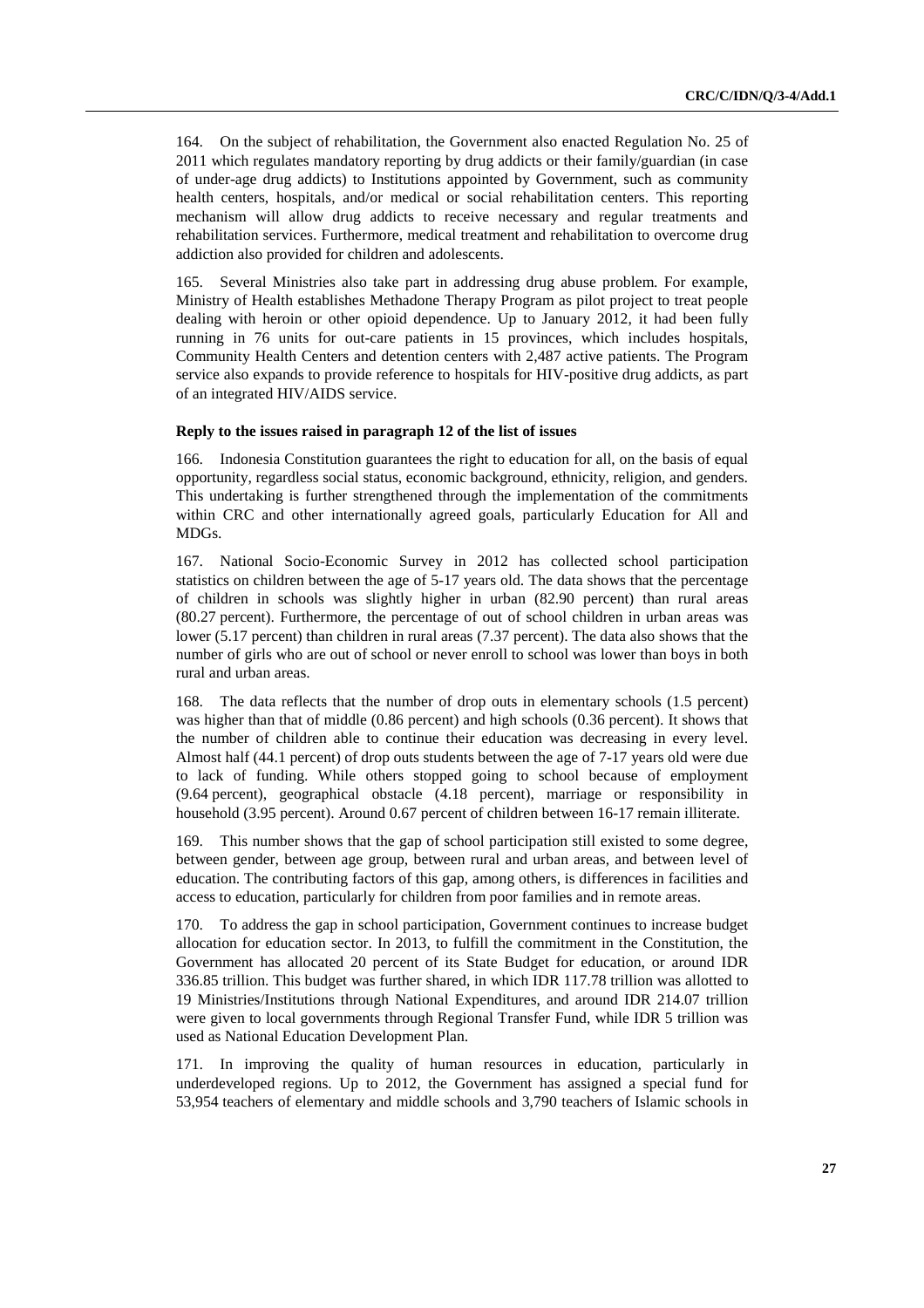remote areas. In 2013, this fund reached 56,287 teachers of elementary and middle schools and 3,500 teachers of Islamic schools in remote areas.

172. This program is supported with various programs in poverty reduction, including Scholarship for Poor Students program at all education levels. In 2013, around 8 million elementary students and 2.8 million junior school student have received the Scholarship. The fund was also used by schools to build 2,185 new classrooms and provide technical guide for extracurricular program such as Boy Scouts, arts, religions and sports for the benefit of students. To further enhance its effectiveness, the number of beneficiaries in least developed, frontier, outer, remote, fishing village and migrant workers enclaves is being increased. For 2014, Scholarship for Poor Students allocates IDR 450,000/student/year for elementary students, IDR 750,000/student/year for junior high students and IDR 1 million/student/year for senior high students.

173. Another program is Family Hope Program, a conditional cash transfer for the poorest households/families. It prioritizes families with pregnant/breastfeeding mothers and children between 0-15 years old and 15-18 years old who have not finished elementary education. The impact of this program is quite significant, among others: behavioral change of poorest households/families on their family expenditures which now gives priority on ensuring that mothers and children visit the health service providers in regular basis and that children stay in schools. Aside from providing assistance for school fees, the Program also providing assistance to facilitate children to access school, including transportation assistance for children in remote areas, as well as school uniforms, books and other necessary equipments.

174. Since 2005, Indonesia has promoted free education through the implementation of School Operational Assistance which is given annually and directly to school to help students from poor families. In 2013, it has been distributed to 148,528 schools with total value of IDR 15.5 trillion.

175. These various programs have been implemented for several years and have successfully contributed in lessening school participation gap in the previous years, particularly between children of different economic background. The number of school participation of children between the age of 13-15 years old of poorest group has increased from 72.2 percent in 2009 to 77.9 percent in 2011.

176. The Government believes in the importance of fostering and nurturing children potential at the earliest stage in order to develop behavior and basic abilities in accordance with their growth stage and prepare them for the next level of education. This objective is embedded within Law No. 20 of 2003 on National Education System and further reaffirmed through Government Regulation No. 17 of 2010 on Early Childhood education.

177. Access to Early Childhood education continue to be enlarged, as children could obtained it formally through kindergartens, and Raudhatul Afthal (Islamic kindergartens), or informally through playgroups, daycare centers and other forms of informal child care institutions.

178. In 2012, according to National Socio-Economic Survey, around 16.07 percent of children between 0-6 years old have participated in early childhood education. There is a small gap in participation to early childhood education between children in rural areas (13.47 percent) and urban areas (18.77 percent).

179. To increase the number of participation and lessening the gap, the Government has implemented "1 village, 1 Early Childhood education" program and operational assistance fund for around 45,000 early childhood education facilities in rural areas. Efforts by the Government, coupled with the increasing awareness on the importance of early childhood education has spur the growth of early childhood education facilities in Indonesia. For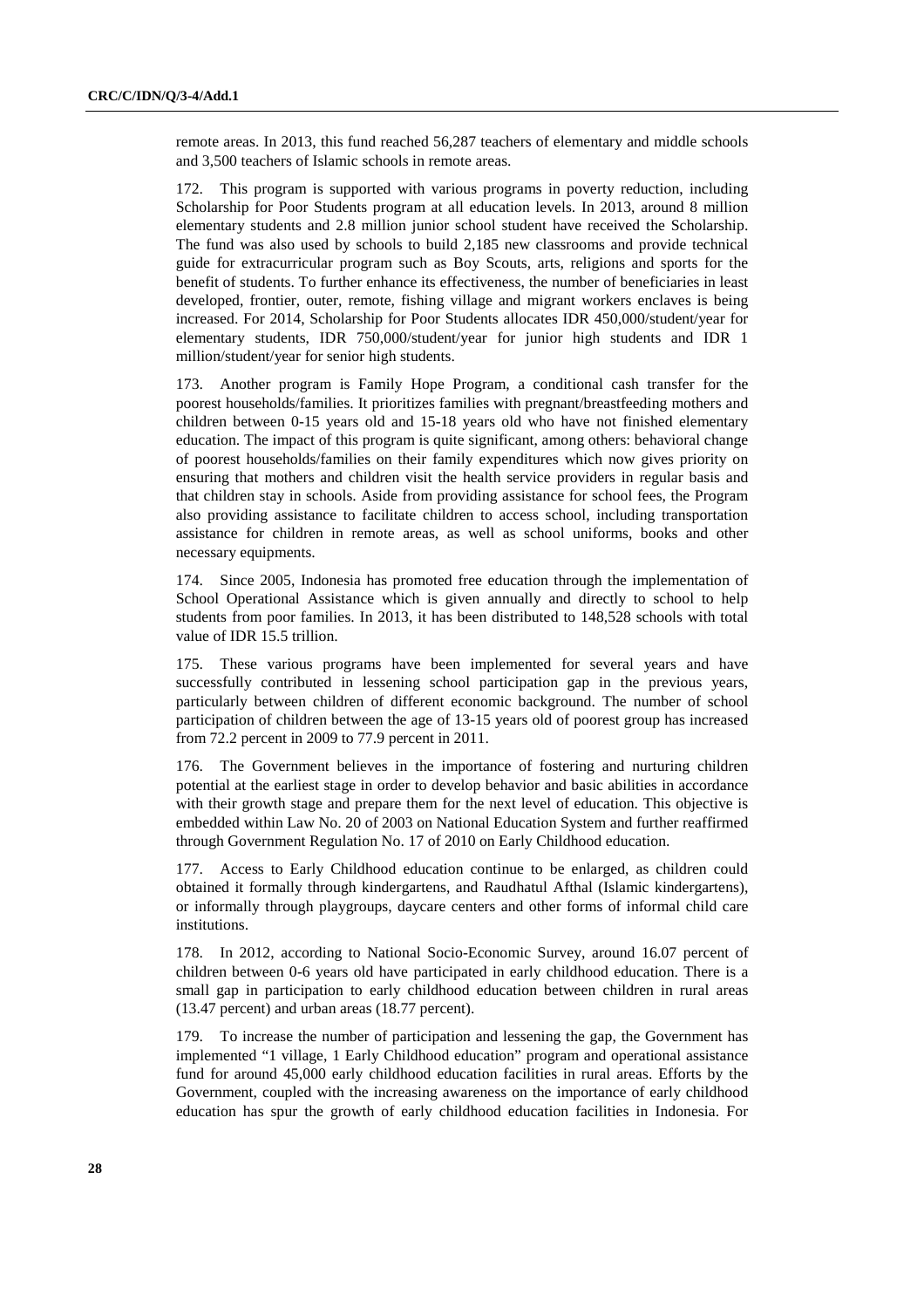example, in 2001 there are only 35,000 early childhood education institutions, and the number increased five-folds in 2013, to 174,367 institutions. However, there are still 23,727 villages without such facilities. Ministry of Education and Culture has planned to add 2,000 early childhood education facilities to these villages in 2014, and allocated IDR 40 million for the funding of each facility.

Even within the disaster prevention framework, the Government has allocated budget on repairing of infrastructure of early education institutions affected by disaster within 4 years and targeted to assist 100 institutions per year.

181. In addition, Ministry of health has integrated Maternal & Child Health Centre and early childhood facilities, to improve access of children in early childhood facilities to healthcare. Another program from National Population and Family Planning Agency called Development for Family with Under-Five Children focuses on providing counseling and education on parenting and targetting 3 million families. In 2014, this program obtains IDR 100 billion as a new initiative fund to be disbursed in 12 provinces which prioritize underdeveloped regions.

182. The latest development to enhance coordination of policies and programs among related Ministries/Institutions, the Government issued Presidential Decree No. 60 of 2013 on the Holistic and Integrated Early Childhood Development. This Decree will comprehensively cover programs and policies related to development of baby during pregnancy and children during infancy to 6 years old.

183. To implement this Decree, the Government established a Task Force that reports directly to the President in coordinating program planning, budgeting and activities in related Ministries and Institutions. Task Force is also mandated to mobilize funding, infrastructures and other resources to implement the Holistic and Integrated Early Childhood Development. They will also conduct monitoring and evaluation, as well as advocacy.

184. With regard to effective measures in addressing the drop-out level in middle schools, the National Socio-Economic Survey in 2012 shows that the average percentage of out of school children was 2.72 percent, in which 0.86 percent are drop-outs from middle school.

185. The break down of out of school children is as follows: 3.26 percent was in rural area while 2.15 percent was in urban area, meanwhile, boys accounted to 3.31 percent and girls 2.10 percent. This gender pattern is similar both in urban and rural areas.

186. The survey also identified several contributing factors to drop outs rate in general, such as:

(a) Economic factor, which include poverty and students joining labour market. This factor contributes to almost half of drop outs number (44.1 percent);

Geographical factor, in which children who reside in mountainous, remote, and secluded areas as well as isolated islands, could not access education. This factor amounted to 4.18 percent; and; the rest is caused by

Socio-cultural factor, which include student with low motivation, patriarchal values that discourage girls to obtain higher education, early marriage, teenage pregnancies, domestic responsibility.

187. The government programs to address drop-outs student encompass all level of education and part of the general strategy in improving access of children through education. Therefore programs such as Scholarship for Poor Students, School Operational Assistance and Family Hope Program, among others also impacted drop-outs among middle school student. In addition, Ministry of Education and Culture also has launched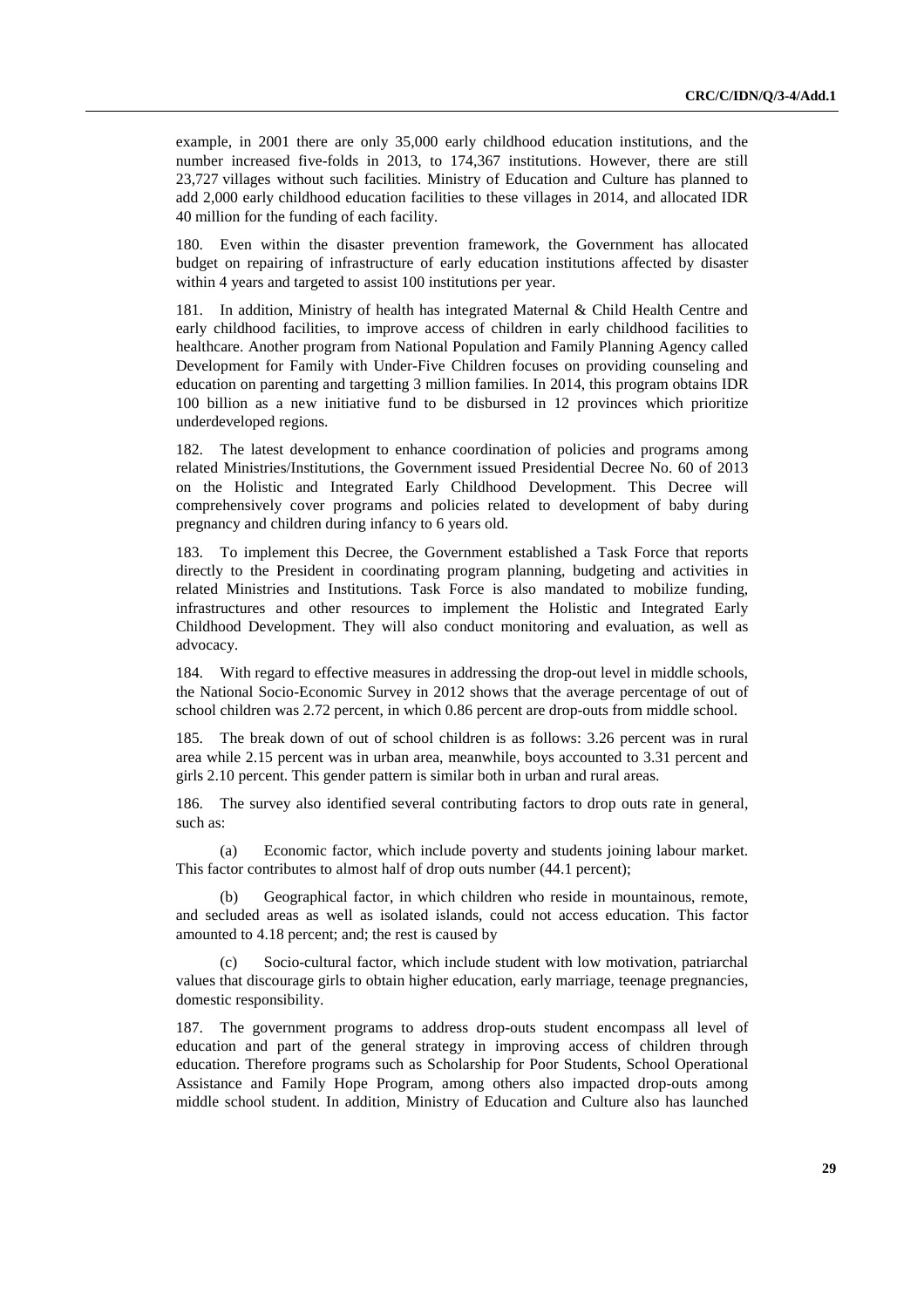"Retrieval Remedial" program aimed to prevent early marriage and bring drop-outs students, including those already joining the labour market, back to school.

188. In addressing the question on ensuring the access of pregnant teenagers to education, the Government would like to emphasize that cases where pregnant student are expelled or discouraged to continue their education during pregnancy, are isolated and resulted from individual policy of school and not the government policy.

189. Nevertheless, Government strongly objects the policy of these schools as reflected in the firm public statement from Minister for Women Empowerment and Child Protection as well as Minister for Education and Culture that reprimanded these schools and stressed that pregnant students must not be expelled from school and should be allowed to join National Exam. It is worth noting that efforts to stop this policy are shared by various stakeholders at all levels. For example, the East Java Education Board released a statement that banned schools from restricting pregnant students to join National Exam. However, it is also important to continue monitor schools regarding the implementation of providing access to education, including for pregnant students. Ministry of Education issued tool kit of inclusive education that may be used to prevent similar cases happening in the future.

190. To address violence in school, various programs have been implemented by relevant Ministries and Institutions, such as:

(a) National Police together with Ministry of Education and Culture conduct a program that provides information on student violence prevention;

(b) Ministry of Women Empowerment and Child Protection and Ministry of Education and Culture promote child-friendly schools by developing 3 (three) indicators, such as: infrastructures, child-friendly educators, and the ability of schools to provide children with life skills in accordance with the curriculum. Pilot projects on child-friendly schools have been started in several cities;

(c) Ministry of Law and Human Rights supports the establishment of Student Community for Human Rights, a self-funded body that disseminate human rights principles and values to schools and detention centers;

(d) The Ministry of Education and Culture issued Circular Note No. 220/C/MN/2008 on Student Orientation Period for elementary and middle schools that encourage an orientation program for new students which consist of educational activities, as well as ban activities that may harm the students. For University students, a similar instruction is also disseminated through Circular Note No. 1016/E/T/2011. The Ministry also launched the Communication, Information and Education Media on the impact of violence towards children as a guidance for teachers.

191. Indonesia believes that empowering children in this issue is a step to the right direction. Therefore, the Government develops children forums, such as National Children Forum. The Forum works in channeling the talents, hobbies and skills of children to participate in creative and educational activities. By spending times in positive activities, children will be less inclined to involve in violence. This approach is complimented with "Child-Friendly City: program, which involves children in determining the criteria of childfriendly environment.

#### **Reply to the issues raised in paragraph 13 of the list of issues**

192. Indonesia is committed to ensure that basic rights of refugees and asylum seekers are fulfilled right after arrival. In reference on how to ensure that children of asylum seekers received a proper treatment upon their arrival and during their stay, Indonesian officers at the field, as part of the Standard Operating Procedures, gives proper treatment for children, such as priority at shelters for access to education, counseling, and recreation.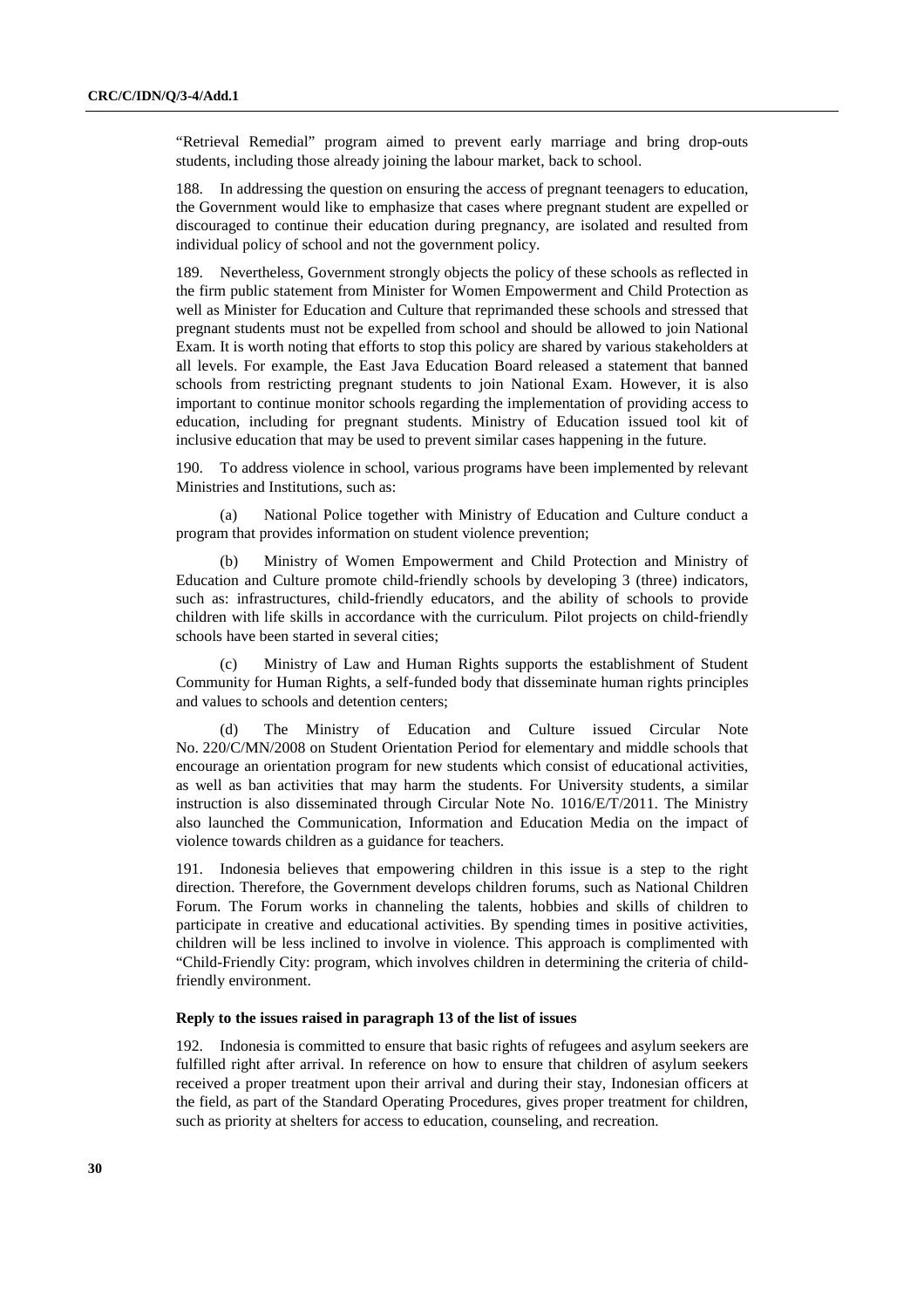193. As of 10 February 2014, there are 709 refugee children and 1,477 asylum seeker children. 147 children are registered as refugee children unaccompanied minors (UAMs), and 318 children are asylum seekers UAMs. Apart from applying customary international laws governing in the protection of refugees and asylum seekers, the Government of Indonesia, in close cooperation with UNHCR, IOM, and non-government partners continues to assist children of refugees and asylum seekers to access education and healthcare. Government also facilitates and allows access to its partners to provide those children with psycho-social support; various training courses in refugee centre or through third party providers; and sport and recreational activities.

194. Indonesia is in the process of formulating regulation related to refugees and asylum seekers, which one of the provisions reaffirm the guarantee on the access to basic rights, including legal assistance and education for children of refugees and asylum seekers.

#### **Reply to the issues raised in paragraph 14 of the list of issues**

195. Up to 2013, among 1.76 million children who are categorized as child labour in Indonesia, 20.7 percent are trapped in worst forms of labour, in which boys are most likely to be employed compared to girl. However, since most girls are working in informal work and domestic chores, they are more vulnerable to abuse and discrimination. Having ratified ILO Convention No. 182 on Worst Forms of Child Labour and Convention on the Rights of the Child and its 2 (two) Optional Protocols, Indonesia adopted several measures, by creating legal, institutional and coordinating frameworks at the national level.

196. In term of legal framework, Indonesia's Constitution and legislations have provided guarantee of protection of children from economic exploitation, including worst forms of child labour. Specifically, Article 74 paragraph 2 of Law No. 74 of 2003 on Manpower regulates that worst form of child labour include: a) every work in form of slavery b) every work that exploit, serve and offer prostitution, pornography or gambling c) every work that exploit, serve or involve children in the production and sale of alcohol, narcotics, psychotropic and other addictive substances d) every work that endangered children health, safety and morale. Moreover, Ministry of Manpower Regulation No. 235 of 2003 on Types of Works that Endangered Children Health, Safety and Morale had been enacted as a guideline for all related stakeholders to protect the rights of the child from their involvement in worst forms of labour.

197. As Institutional Framework, the National Action Committee on Elimination of Worst Forms of Child Labour established in 2001 with the mandate to identify child labour issues in the country, to create National Action Plan on the Elimination of the Worst Forms of Child, as well as to carry out monitoring and evaluation of the implementation of the Action Plan in accordance with the applicable regulations. Ministry of Home Affairs has issued Ministerial Regulation No. 6 of 2009 that provides guideline for the Regional Action Committee at the provincial and municipality level.

198. With regard to coordinating Mechanism, national frameworks, such as the National Action Plan on the Elimination of the Worst Forms of Child Labour (2013-2022) as well as National Action Plan on the Prevention and Eradication of Trafficking in Person and Sexual Exploitation against Children (2009-2014) provide coordination of policies among related stakeholders, from central to local levels, through Regional Action Plan and community empowerment to eradicate worst forms of child labour. The National Action Plan on the Elimination of the Worst Forms of Child Labour involves Ministry of Manpower and Transmigration, Ministry of Home Affairs, Ministry of Education and Culture, Ministry of Social Affairs, Ministry of Health, Ministry of Women Empowerment and Child Protection, National Police, workers union, employer's association, and CSOs.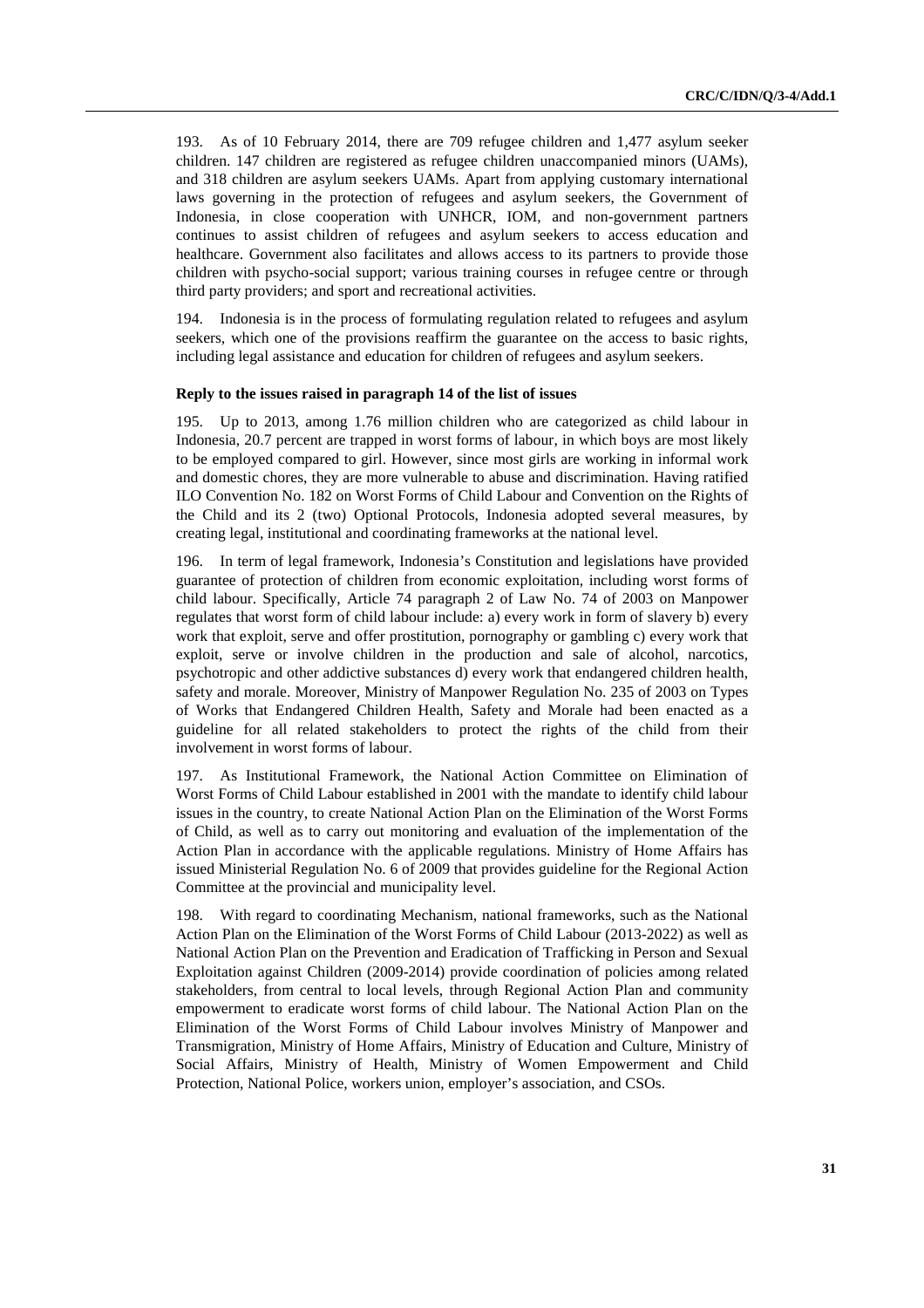199. In addition, a stronger coordination between the Ministry of Manpower and Transmigration and National Police, Attorney General and advocates is also being developed to better enforce the existing legislation.

200. In the framework of implementing the National Action Plan, Indonesia realized that keeping children in schools is one of the effective ways to reduce the number of child labour. In fact, the Government has just launched 12 years free and compulsory education program to ensure that children would stay in school until they are old enough to be legally employed. Moreover, the Government continues to provide scholarships or cash conditional transfer programs for students from poor families.

201. Indonesia also established Child Labour Reduction Program that helps child labourers to obtain education and/or vocational trainings. During the period of 2008-2013, this program has managed to reinstate 32,663 child labourers to school. In 2014, 15,000 child labourers are targeted for this program.

202. The Government implemented strategies, policies and programmes that offer access to and delivery of social and health services to vulnerable and socially excluded households, hard-to-reach children, and children with special needs. For that purposes, Child Social Welfare Program and Family Hope Program have nationally reached 4.7 million children of poor families from 2005-2013. At present, the Government has established partnership with 89 Child Social Welfare Institutions in 14 provinces.

203. Furthermore, the Government is striving to improve labour market policy. To ensure that companies follow labor norms and regulations, Government intensifies the work of labor inspectors. By 2015, Indonesia will increase the number of labour inspectors to 3,500 people. Further, the local labour inspectors have been instructed to regularly submit report to the Ministry of Manpower and Transmigration. It is hopeful that through this system, a stronger synergy and coordination between national and local government will be forged.

204. Since 2002 until 2012, various efforts have been made by the Government, private sectors and CSOs through policies advocacy, capacity building, public awareness campaign, and development of project in some areas. These efforts have been a tremendous help in withdrawing children from the worst forms of labour.

205. Currently, the draft bill for the protection of domestic workers is being discussed in parliamentary legislative body. One of the important topics within the discourse of domestic workers bill is the provision of legal protection measures for domestic workers. It is important to note that the current Labour Law only regulates formal employment area where labour inspectors are authorized to inspect the condition of work. This creates a limitation of protection mechanism for workers in domestic sectors. Along this line, Indonesia is also considering to ratify ILO Convention 189 on Decent Work for Domestic Workers.

#### **Reply to the issues raised in paragraph 15 of the list of issues**

206. Pursuant to its commitment to the right of children to survival, the right to growth and well-being, as well as to protection against violence and discrimination, the Government issued Law No. 11 of 2012 on Juvenile Justice System to replace Law No. 3 of 1997 on Child Court. The Law represents a paradigm shift among stakeholders in the protection of the rights of children in conflict with the law. It transforms retributive justice approach in the past to restorative justice approach and diversion which seeks to achieve restorative outcomes. The law is to take into effect in the middle of 2014.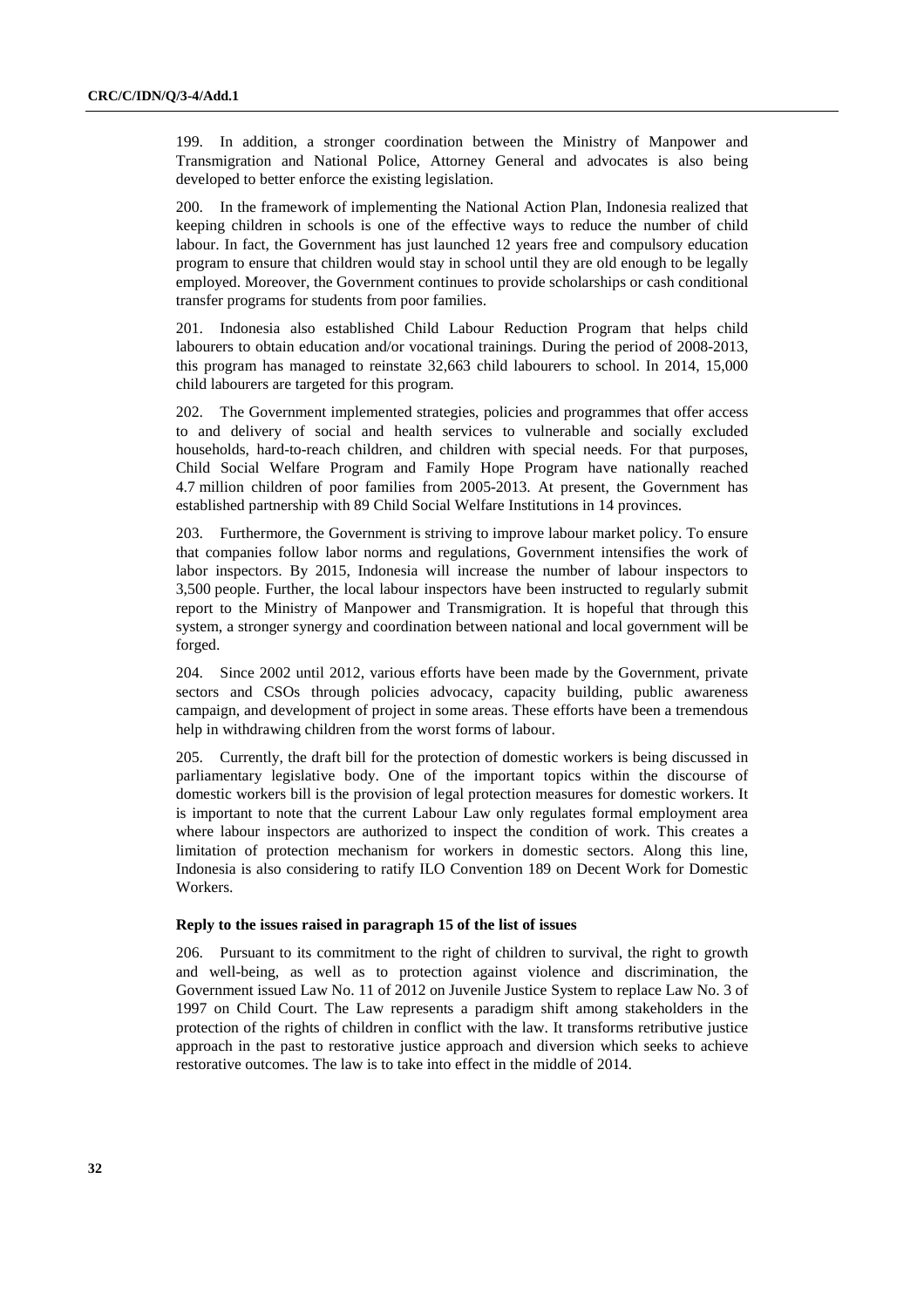207. The law on Juvenile Justice System has covered, among others:

(a) Emphasizes on the provisions of the Convention on the Rights of the Child and Beijing Rules;

(b) The increase of minimal age for criminal responsibility, from 8 years old to 12 years old, and that marriage status shall not be the basis of treating children as adults;

(c) Special provision that legal process, which include detention for children is the last resort and to be conducted at the shortest amount of time possible;

(d) Obligation to implement diversion and restorative justice approach to children who commit criminal offenses that liable for detention, maximum 7 years;

(e) Detail explanation on the rights of children in conflict with the law in each stage of legal proceeding;

(f) The rights of children to obtain legal aid and access to justice as well as protection from inhumane/degrading treatment;

(g) Protection of privacy and confidentiality with regard to child identity in the media;

(h) Punishment alternatives for children in conflict with the law, which include rehabilitation, social work, close monitoring and vocational trainings.

208. Under the framework of Juvenile Justice System, various aspects on the protection of children in conflict with the law is being developed by related Ministries/Institutions:

Ministry of Social Affairs is to provide material and psychological guidance, assistance, and facilities to children in conflict with the law. The Ministry is obligated to monitor the legal process of the children, their condition in correctional facility, as well as their post-detention rehabilitation. These efforts are to be implemented with close coordination with correctional facilities;

(b) Ministry of Women Empowerment and Child Protection is to act as a crosssectoral coordinator of other related Ministries/Institutions in term of monitoring, evaluation and reporting of the court conduct. The Ministry is responsible to synchronize the policy on the prevention, case settlement, rehabilitation and social reintegration;

(c) Ministry of Law and Human Rights, is to facilitate the judicial process, especially to the prosecutor, mentor, counselor and supervisor during the diversion process. Furthermore, the supervisors also have the obligation to protect the identity of children. Both the victims and/or perpetrators will be protected from media coverage. Correctional facilities are to provide services, care, education, guidance and training towards children inmates, as well as other matters stipulated by the law;

(d) National Police role, are among others, to undertake diversion in cases of children in conflict with the law, to place them in a children service unit during investigation, to provide special protection for children whose crime is conducted in an emergency situation, to alert their parents regarding the detention of their children as well as to provide legal aid.

209. Ministry of Law and Human Rights is currently drafting the implementing regulations:

- (a) Draft Guideline on the Implementation of Diversion Process;
- (b) Draft Guideline on the registration of child's court;
- (c) Draft Regulation on the Penal Form and Procedure and intervention on Child Case.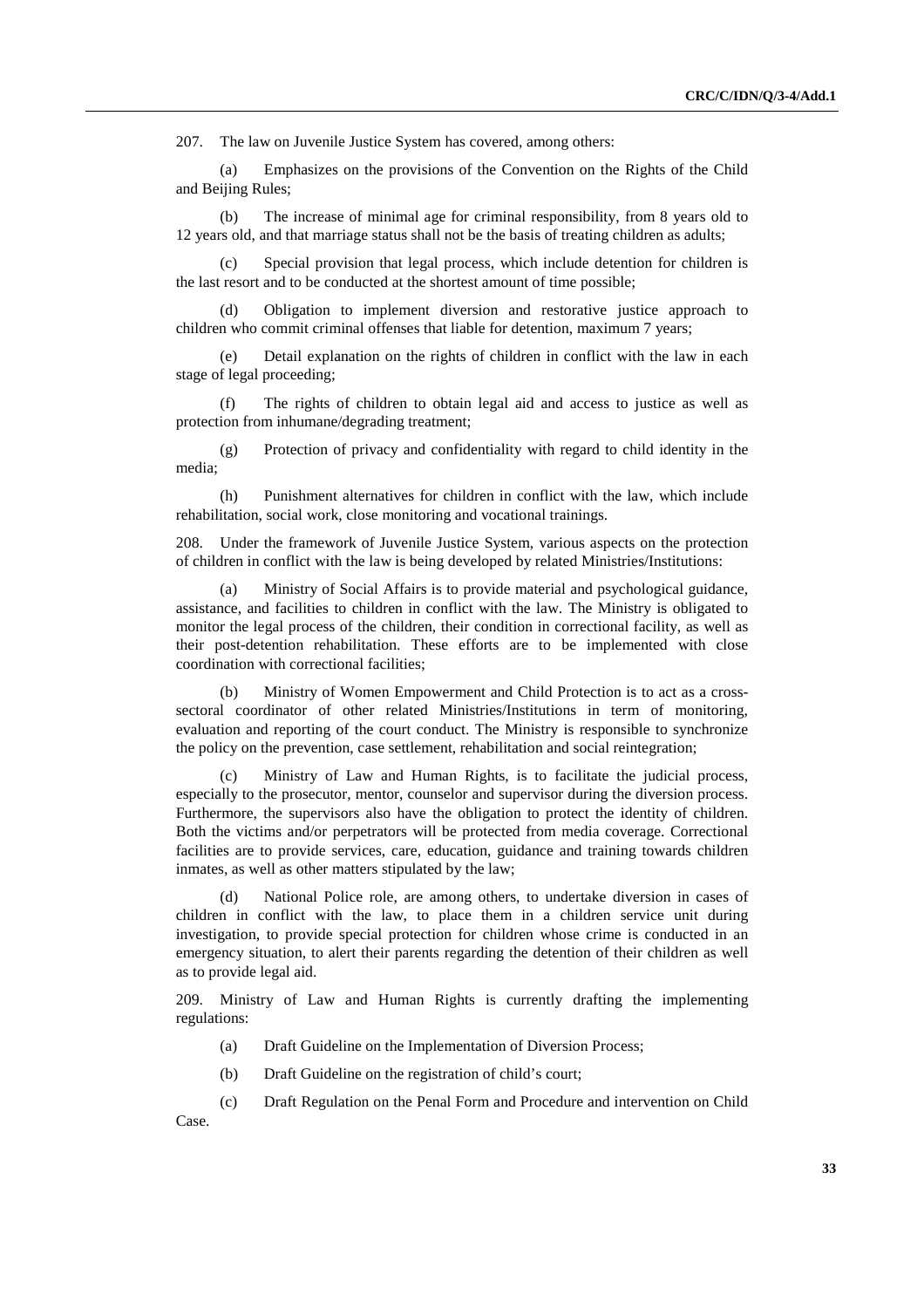210. Aside from preparing implementing regulations, the Government is identifying various elements that will support the full implementation of Juvenile Justice System, such as:

(a) Increasing the quality and quantity of human resources. It is estimated that the implementation of the law in 530 municipality/city will requires a minimum of 23,320 human resources, which include law enforcement officers and related personnel, such as social workers and advocates; and

(b) Transforming related facilities and institutions, starting by changing the nomenclature of related institutions, for example: from 'Children Correctional Facility' to 'Rehabilitation Institution for Children' and from 'Detention Center' to 'Children Temporary House'.

211. Since issuing the Law, Indonesia has been active to exchange views and best practices on the issue of restorative justice for children in conflict with the law.

## **Part II**

### **Update of information presented in the combined third and fourth periodic reports**

#### **(a) New bills or laws, and their respective regulations**

212. Relevant laws and regulations adopted since 2007:

(i) Minister for Religious Affairs Regulation No. 11 of 2007 on Marriage Registration.

- (ii) Law No. 28 of 2008 on the Elimination of Racial and Ethnic Discrimination.
- (iii) Law No. 47 of 2008 on Compulsory Education.
- (iv) Law No. 11 of 2008 on Electronic Information and Transaction.

(v) Government Regulation No. 9 of 2008 on Procedures and Mechanisms for Integrated Services for Witnesses and/or Victims of Crime of Trafficking in Persons.

- (vi) Government Regulation No. 48 of 2008 on Education Funding.
- (vii) Law No. 36 of 2009 on Health.

(viii) Coordinating Minister for People's Welfare Regulation No. 25 of 2009 on the National Action Plan on the Prevention and Eradication of Trafficking in Person and Sexual Exploitation against Children (2009-2014).

(ix) Minister for Women Empowerment and Child Protection Regulation No. 1 of 2009 on Minimum Service Standard of Integrated Service for Witnesses and/or Victims of Trafficking in Persons.

(x) Minister for Women Empowerment and Child Protection Regulation No. 6 of 2009 on the Provision of Data on Gender and Child.

(xi) Government Regulation No. 17 of 2010 on Education Management and Organizations.

(xii) Government Regulation No. 56 of 2010 on Procedures for Monitoring on Efforts to Eliminate Discrimination.

(xiii) Presidential Instruction No. 3 of 2010 on Equitable Development Program.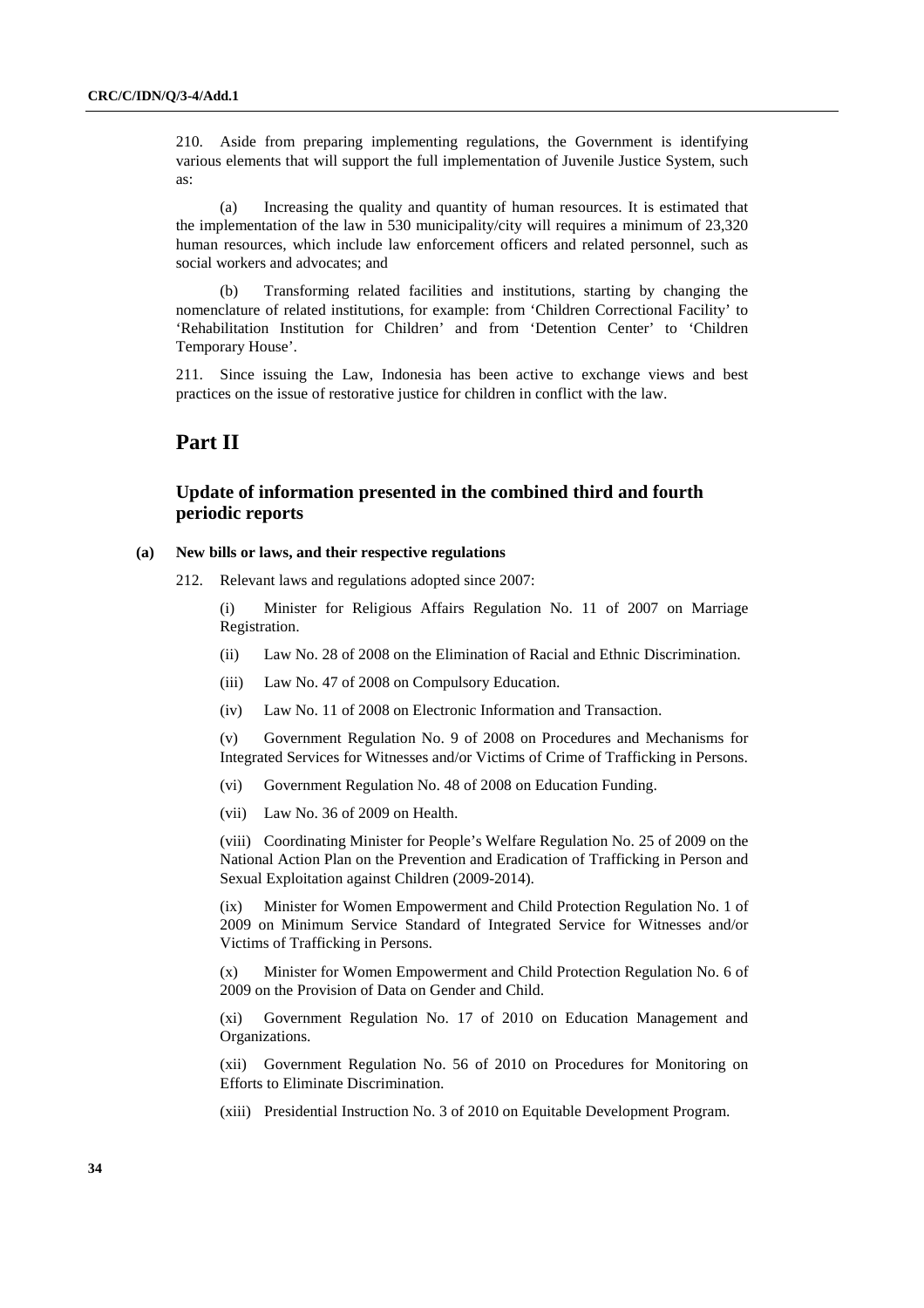(xvi) Minister for Social Affairs Resolution No. 15A/HUK/2010 on General Guideline for Children Social Welfare Program.

(xv) Minister for Health Regulation No. HK.02.02/Menkes/095/I/2010 on Organization of Health Insurance.

(xvi) Minister for Culture and Tourism Regulation No. PM. 30/HK.201/MKP/2010 on Guidelines in the Prevention of Sexual Exploitation against Children.

(xvii) Circular Letter of the Chief Justice of Supreme Court No. 10 and 64 of 2010 on the Provision of Free Legal Aid to Disanvantaged People.

(xviii) Law No. 19 of 2011 on Ratification of the Convention on the Rights of Persons with Disabilities.

(xix) Law No. 24 of 2011 on Social Security Agency.

(xx) Government Regulation No. 25 of 2011 on the implementation of Mandatory Reporting for Drug Addicts.

(xxi) Government Regulation No. 40 of 2011 on Counselling, Mentorship and Rehabilitation for Children Victim or Offender of Pornography.

(xxii) Minister for Home Affairs Regulation No. 18 of 2011 on Guideline on Provision of Food Supplement for Students.

(xxiii) Minister for Home Affairs Regulation No. 28 of 2011 on Guidelines for Family Empowerment and Welfare to Promote and Realize Civil Administration Order.

(xxiv) Minister for Home Affairs Regulation No. 62 of 2011 on Guidelines for Management of School Operational Assistance.

(xxv) Minister for Social Affairs Regulation No. 30/HUK/2011 on National Standard for Child Care for Institutions for Child Social Welfare.

(xxvi) Minister for Women Empowerment and Child Protection Regulation No. 9 of 2011 on Early Caution for the Prevention of Criminal Act of Trafficking in Persons.

(xxvii) Head of Population and Family Planing Agency Regulation No. 92/PER/ B5/2011 on the Organization and Procedures of the Education Centers and Disasters Training and Family Planning.

(xxviii) Law No. 6 of 2012 on Ratification of the International Convention on the Protection of the Rights of All Migrant Workers and Members of Their Families.

(xxix) Law No. 9 of 2012 on Ratification of the Optional Protocol to the Convention on the Rights of The Child on the Involvement of Children in Armed Conflict.

(xxx) Law No. 10 of 2012 on Ratification Optional Protocol to the Convention on the Rights of the Child on the Sale of Children, Child Prostitution and Child Pornography.

(xxxi) Law No. 11of 2012 on Juvenile Justice System.

(xxxii) Presidential Regulation No. 25 of 2012 on Task Force to Prevent and Address Pornography.

(xxxiii) Government Regulation No. 33 of 2012 on Exclusive Breastfeeding.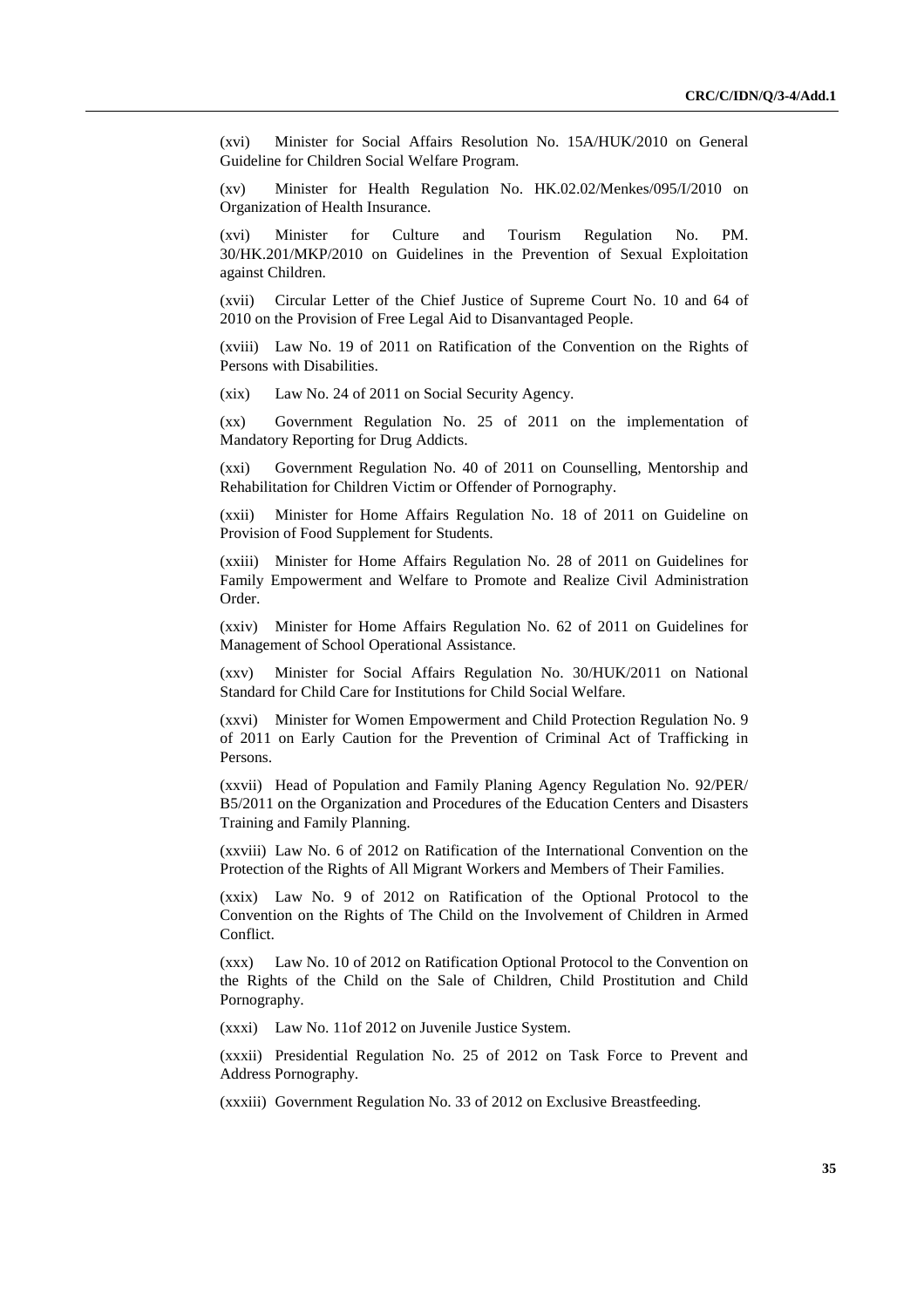(xxxiv) Government Regulation No. 99 of 2012 on Second Amendment to the Government Regulations No. 32 of 1999 on Requirement and Procedure on Implementation of the Rights of the detainee/convict.

(xxxv) Law No. 102 of 2012 on Amendment to the Government Regulation No. 37 of 2007 on Implementation of Law No. 23 of 2006 on Civil Administration.

(xxxvi) Government Regulations No. 109 of 2012 on The Security of Materials Containing Addictive Ingredients.

(xxxvii) Supreme Court Circular Letter No. 06 of 2012 on Guidelines for Collective Birth Registration.

(xxxviii) Presidential Regulation No. 60 of 2013 on Holistic and Integrated Early Childhood Development.

(xxxix) Minister for Religious Affairs Regulation No. 90 of 2013 on organizations of Islamic Education Institution.

Minister for Home Affairs Regulation No. 1 of 2013 on Empowering the Community through Family Empowerment and Prosperity Movement.

(xli) Minister for Education and Culture Regulation No. 72 of 2013 on Organizations of Special Education Services.

213. Others relevant documents:

(i) Memorandum of Understanding (MoU) between Eight Ministries (Ministry of Home Affairs, Ministry of Foreign Affairs, Ministry of Justice and Human Rights, Ministry of Health, Ministry of National Education, Ministry of Social Affairs, Ministry of Religion, and Ministry of Women Empowerment and Children Protection) on the Acceleration of Birth Certificate Ownership for Child Protection.

(ii) Memorandum of Understanding (MoU) between Legal Aid Institute for Women Protection (LBH APIK) and the General Attorney Office No. 001/MoU/LBH APIK Jkt/2009 on Training Program of Handling Cases of Violence against Women and Children.

#### **(b) New institutions (and their mandates) or institutional reforms**

214. Since the submission of the combined third and fourth periodic report, there is no establishment of new institutions or institutional reforms relevant to the promotion and protection of the rights of the child.

#### **(c) Recently introduced policies, programmes and action plan**

215. The following have been introduced since the last periodic report:

(i) National Action Plan on the Elimination of the Worst Forms of Child Labour (2013-2022).

(ii) National Action Plan on the Prevention and Eradication of Trafficking in Person and Sexual Exploitation against Children (2009-2014).

- (iii) "Healthy Village Development" Policy.
- (iv) National Community Empowerment Program (PNPM).
- (v) National Program for Indonesian Children (2006-2015).

(vi) National Action Plan on the Prevention and Eradication of Violence against Children (2010-2014).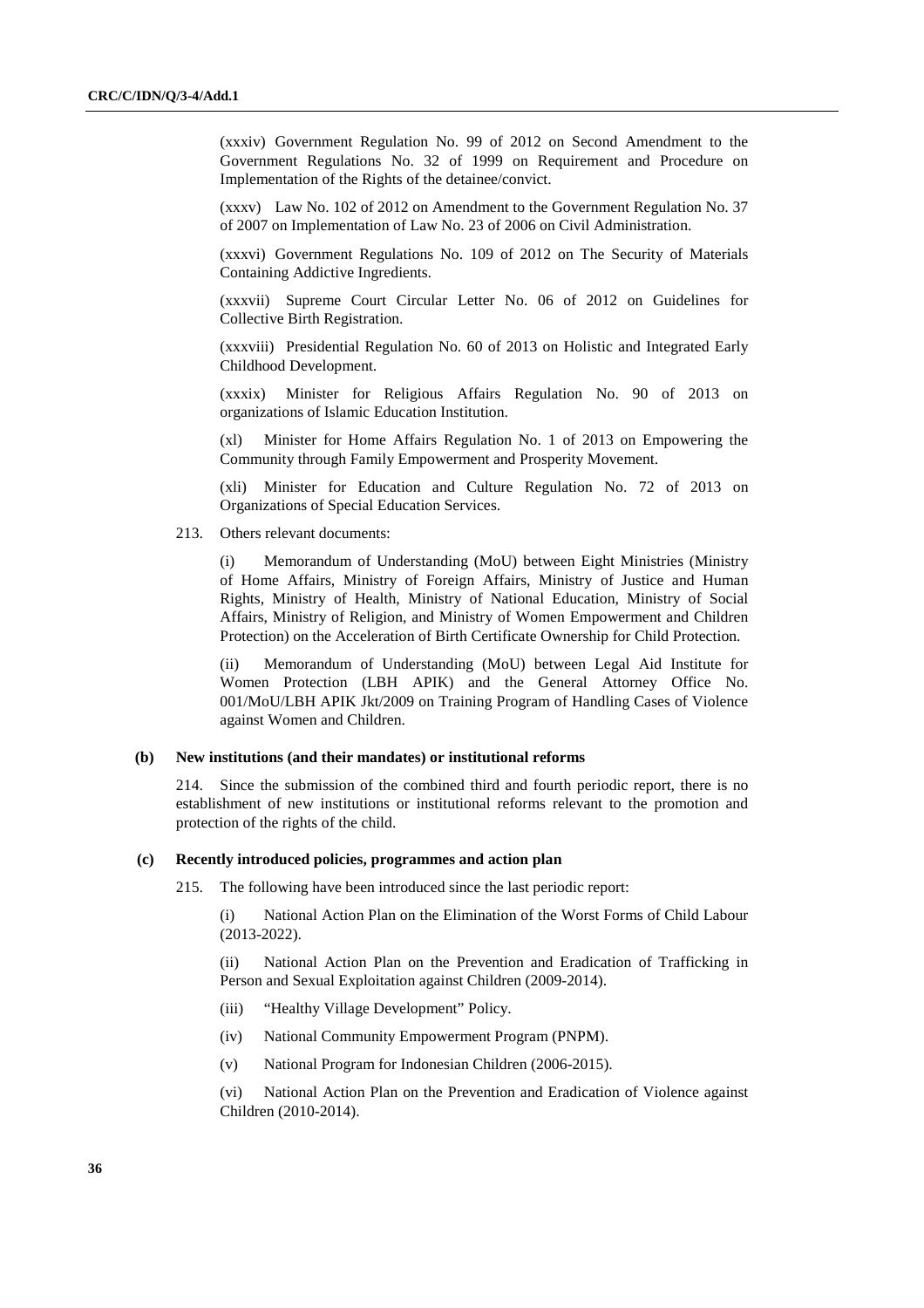(vii) 12 Years Free and Compulsory Education Program.

#### **(d) Recent ratifications of human rights instruments**

216. The following have been ratified since the last periodic report:

(i) International Convention on the Protection of the Rights of All Migrant Workers and Members of Their Families.

(ii) Optional Protocol to the Convention on the Rights of The Child on the Involvement of Children in Armed Conflict.

(iii) Optional Protocol to the Convention on the Rights of the Child on the Sale of Children, Child Prostitution and Child Pornography.

(iv) Convention on the Rights of Persons with Disabilities.

## **Part III**

### **Data, statistics and other information**

Table I

**Population of Indonesia 2010** 

(based on age and sex)

| Age          | Male        | Female      | $Male + Female$ |
|--------------|-------------|-------------|-----------------|
| $0 - 4$      | 11.662.369  | 11.016.333  | 22.678.702      |
| $5-9$        | 11.974.094  | 11.279.386  | 23.253.480      |
| $10-14$      | 11.662.417  | 11.008.664  | 22.671.081      |
| $15-19$      | 10.614.306  | 10.266.428  | 20.880.734      |
| $20 - 24$    | 9.887.713   | 10.003.920  | 19.891.633      |
| $25 - 29$    | 10.631.311  | 10.679.132  | 21.310.443      |
| 30-34        | 9.949.357   | 9.881.328   | 19.830.685      |
| 35-39        | 9.337.517   | 9.167.614   | 18.505.131      |
| $40 - 44$    | 8.322.712   | 8.202.140   | 16.524.852      |
| 45-49        | 7.032.740   | 7.008.242   | 14.040.982      |
| 50-54        | 5.865.997   | 5.695.324   | 11.561.321      |
| 55-59        | 4.400.316   | 4.048.254   | 8.448.570       |
| 60-64        | 2.927.191   | 3.131.570   | 6.058.761       |
| 65-69        | 2.225.133   | 2.468.898   | 4.694.031       |
| 70-74        | 1.531.459   | 1.924.872   | 3.456.331       |
| 75-79        | 842.344     | 1.135.561   | 1.977.905       |
| 80-84        | 481.462     | 661.708     | 1.143.170       |
| $85+$        | 282.475     | 431.039     | 713.514         |
| <b>Total</b> | 119.630.913 | 118.010.413 | 237.641.326     |

*Source*: Indonesia Population Survey 2010 (Indonesia Statistic).